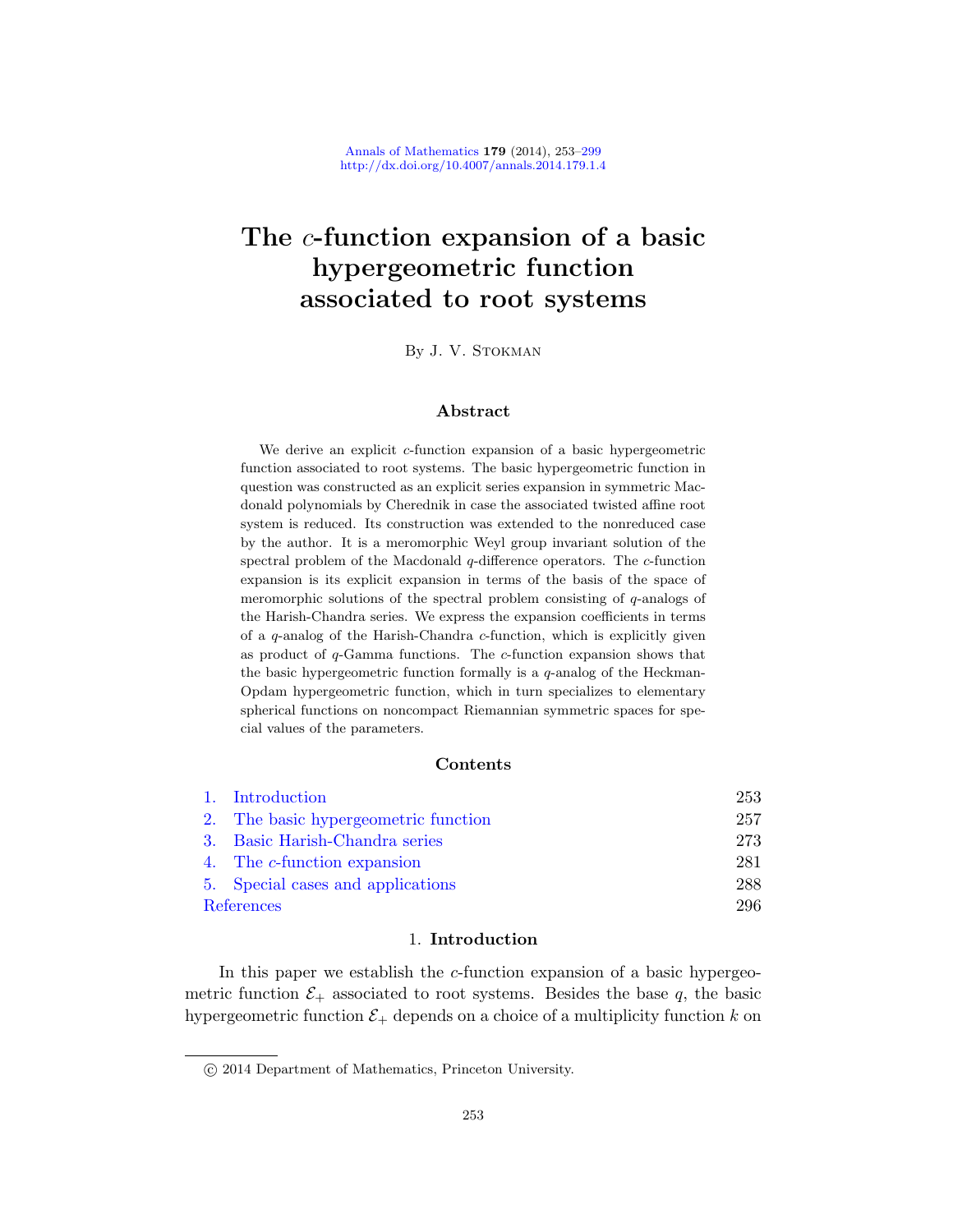an affine root system naturally associated to the underlying based root system data. It will become apparent from the c-functi[on](#page-43-0) e[xp](#page-43-1)ansion that  $\mathcal{E}_+$  formally is a q-analog of the Heckman-Opdam  $[14]$ ,  $[15]$ ,  $[33]$  hypergeometric function, which in turn reduces to the elementary spherical functions on noncompact Riemannian symmetric spaces for special parameter values. We distinguish three important subclasses of the theory: the reduced case, the  $GL_m$  case and the nonreduced case.

In the reduced case  $\mathcal{E}_+$  is Cherednik's global spherical function from [5], [7], [8], or a reductive extension thereof. It is a Weyl group invariant, meromorphic, self-dual common eigenfunction of the Macdonald q-difference operators, constructed as an explicit convergent series in symmetric Macdonald polynomials. In the rank one case  $\mathcal{E}_+$  can be explicitly related to the basic hypergeometric series solutions of Heine's basic hypergeometric  $q$ -difference equation (see Section 5.3).

The  $GL_m$  case is a special case of the reduced case with the underlying root system of type  $A_{m-1}$ . It is of special interest since it relates to Ruijsenaars' [35] relativistic q[uan](#page-46-0)tum trigonometric Calogero-Moser model. In fact, the associated Macdonald  $q$ -difference operators were first written down by Ruijsenaars [35] as the corresponding quantum Hamiltonians.

In the nonreduced case the associated affine root system is the nonreduced affine root system of type  $C^{\vee}C_n$ . The mult[ip](#page-43-2)licity function k now comprises five degrees of freedom (four if the rank  $n$  is equal to one). The associated basic hypergeometric function  $\mathcal{E}_+$  [was](#page-45-0) constructed in [42]. Duality of  $\mathcal{E}_+$  now involves a nontrivial transformation of the multiplicity  $k$  to a dual multiplicity function  $k^d$ . (We use the convention that the dual multiplicity function  $k^d$  equals k in the reduced case.) The associated Macdonald  $q$ -difference operators include Koornwinder's [22] multivariable extension of the Askey-Wilson [1] secondorder q-difference operator. It is the nonreduced case that is expected to be amenable to generalizations to the elliptic level; cf. [34].

The basic Harish-Chandra series  $\Phi_{\eta}(\cdot,\gamma)$  with base point given by a torus element  $\eta$  is a meromorphic common eigenfunction of the Macdonald  $q$ -difference operators having a converging series expansion of the form

$$
\widehat{\Phi}_{\eta}(t,\gamma)=\widehat{\mathcal{W}}_{\eta}(t,\gamma)\sum_{\mu\in Q_+}\Gamma_{\mu}(\gamma)t^{-\mu},\qquad\Gamma_0(\gamma)=1
$$

deep in the appropriate asymptotic sector, where  $Q_{+}$  consists of the elements in the root lattice that can be written as sum of positive roots. The prefactor  $W_n(t, \gamma)$  is an explicit quotient of theta functions satisfying the asymptotic Macdonald  $q$ -difference equations (see Section 3.3). It is normalized such that it reduces to the natural choice  $(3.7)$  of the prefactor when restricting t to the q-lattice containing  $\eta\gamma_{0,d}$ , where  $\gamma_{0,d}^{-1}$  (respectively  $\gamma_0^{-1}$ ) denotes the torus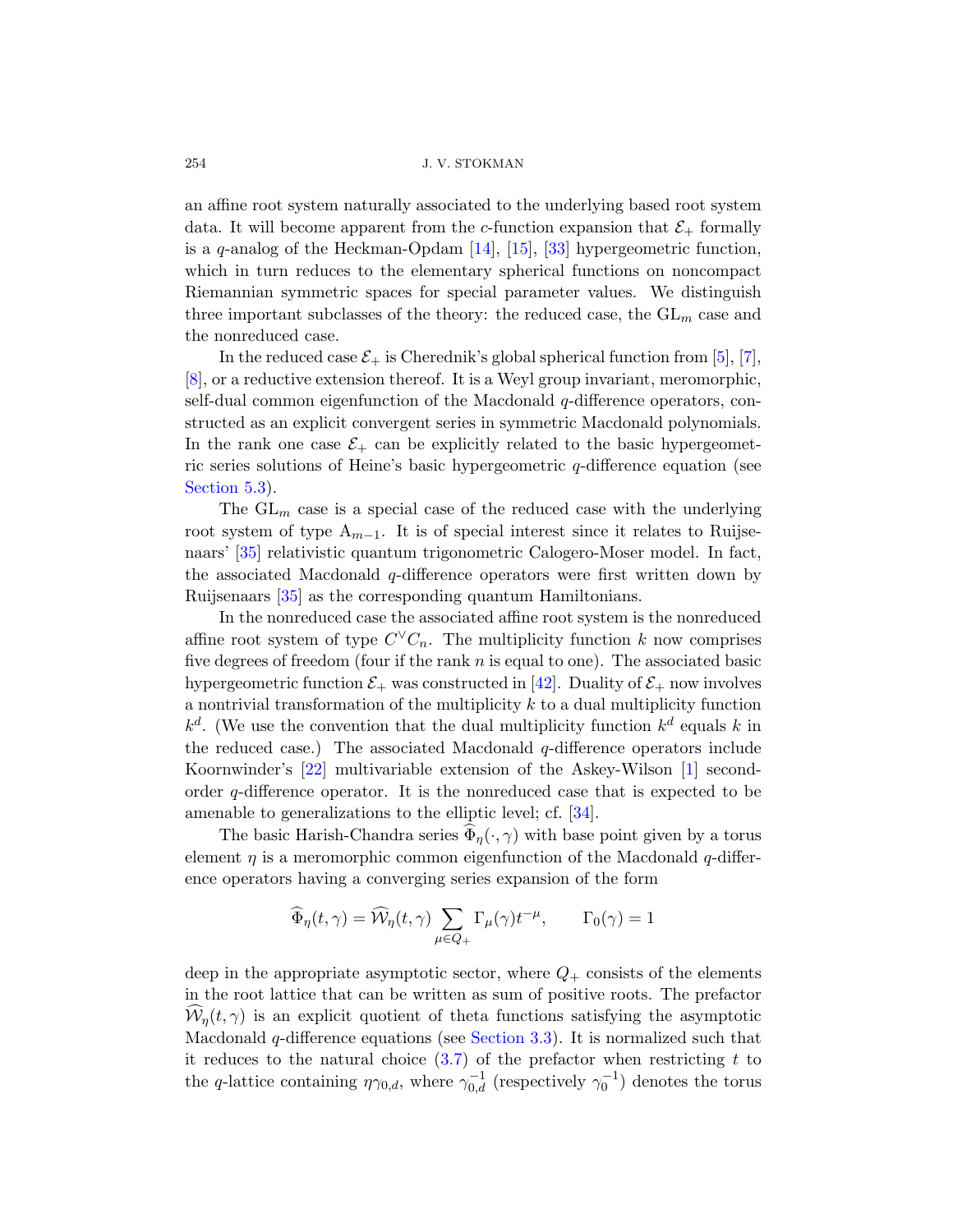element associated to the  $k^d$ -deformation (respectively k-deformation) of the half sum of [posi](#page-46-1)tive roots; cf.  $(2.3)$ . For the construction of the basic Harish-Chandra series  $\Phi_{\eta}$  we closely follow [31], [30].

<span id="page-2-0"></span>Let  $W_0$  be the Weyl group of the underlying finite root system. The space of common meromorphic eigenfunctions of the Macdonald q-difference operators has, for generic  $\gamma$ , the W<sub>0</sub>-translates  $\Phi_{\eta}(\cdot, w\gamma)$  ( $w \in W_0$ ) as a linear basis over the field of quasiconstan[ts.](#page-2-0) (This follows from combining and extending [31, Cor. 5.14], [30, Rem. 5.13] and [43, Thm. 5.16].) Hence, for generic  $\gamma$ , we have

(1.1) 
$$
\mathcal{E}_+(t,\gamma) = \widehat{c}_{\eta}(\gamma_0)^{-1} \sum_{w \in W_0} \widehat{c}_{\eta}(w\gamma) \widehat{\Phi}_{\eta}(t,w\gamma)
$$

for [a un](#page-12-0)ique coefficient  $\widehat{c}_{\eta}(\gamma)$ , which turns out to be independent of t due to the particular choice  $\mathcal{W}_\eta$  of the prefactor. We will [call \(1.1](#page-34-0)) the (monic form of) the c-function expansion of  $\mathcal{E}_+$ . We will prove the following explicit expression:

(1.2) 
$$
\widehat{c}_{\eta}(\gamma) = \frac{\vartheta((w_0 \eta)^{-1} \xi \gamma)}{\vartheta(\xi \gamma)} c_{k^d, q}(\gamma)
$$

for the expansion coefficient, where  $w_0 \in W_0$  is the longest Weyl group element,  $\vartheta(\cdot)$  is the theta-functio[n \(2.8](#page-32-0)) associated to the given root system data,  $\xi$  is an explicit torus element depending on the multiplicity function  $k$  (see Corol-lary [4.7](#page-44-0) for the explicit expression of  $\xi$ ; in the reduced case it is the unit element 1 of the complex torus) and  $c_{k^d,q}(\gamma)$  (4.9) is "half" of the inverse of the dual weight function of the associated symmetric Macdonald-Koornwinder polynomials. The exp[ressi](#page-2-0)on of  $c_{k,q}(\cdot)$  as product of q-shifted factorials (equivalently, as product of  $q$ -Gamma functions) is given by  $(4.10)$  in the reduced case and by  $(4.11)$  in the nonreduced case. It is the q-analog of the Gindikin-Karpelevic [12] type product formula [14, Def. 6.4] of the Harish-Chandra c-function for the Heckman-Opdam hypergeometric function.

Note that for  $\eta = 1$ , the theta function factors in the expression for  $\hat{c}_\eta(\gamma)$ cancel out. The  $c$ -function expansion  $(1.1)$  thus simplifies to

(1.3) 
$$
\mathcal{E}_+(t,\gamma) = c_{k^d,q}(\gamma_0)^{-1} \sum_{w \in W_0} c_{k^d,q}(w\gamma) \widehat{\Phi}_1(t,w\gamma).
$$

Comparing this formula for t on the q-lattice containing  $\gamma_{0,d}$  to the c-function expansion [15, Part I, Def. 4.4.1] of the Heckman-Opdam hypergeometric function, it is apparent that  $\mathcal{E}_+$  is formally a q-analog of the Heckman-Opdam hypergeometric function. The corresponding classical limit  $q \to 1$  can be made rigorous if the underlying finite root system is of type  $A_1$ ; see [21]. In this paper we will not touch upon making the limit rigorous in general; see [7, Thm. 4.5] for further results in this direction.

It is important to consider the c-function expansion for arbitrary  $\eta$ . In the rank one nonreduced case, a self-dual Fourier transform with Fourier kernel  $\mathcal{E}_+$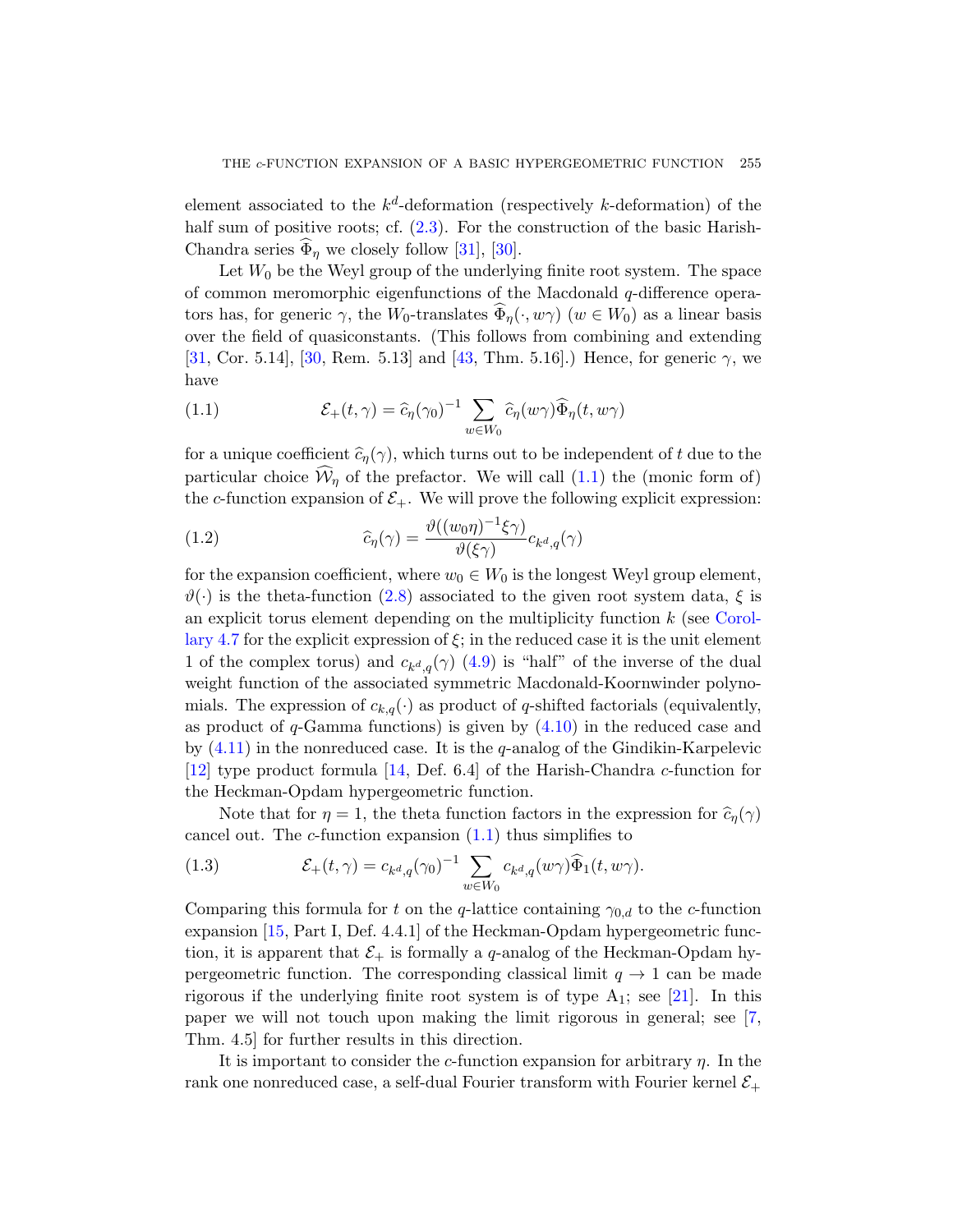and (Plancherel) density

$$
\mu_{\eta}(\gamma) = \frac{1}{\widehat{c}_{\eta}(\gamma)\widehat{c}_{\eta}(\gamma^{-1})}
$$

was defined and studied in [20], [19]. The extra theta function contributions in  $\mu_n(\gamma)$  compared to the usual [weig](#page-44-2)ht function  $\mu_1(\gamma)$  of the Macdonald-Koornwinder polynomials (which, in the present nonreduced rank one setup, are the Askey-Wilson [1] polynomials) give rise to an infinite sequence of discrete mass points in the associated (Plancherel) measure. In the interpretation as the inverse of a spherical Fourier transform on the quantum  $SU(1, 1)$  group these mass points account for the contributions of the strange series representations of the quantized universal enveloping algebra (see [20]).

The basic hypergeometric function  $\mathcal{E}_+(t,\gamma)$  is self-dual,

$$
\mathcal{E}_+(t,\gamma) = \mathcal{E}_{+,d}(\gamma^{-1},t^{-1}),
$$

<span id="page-3-0"></span>where  $\mathcal{E}_{+,d}$  is the [basic](#page-2-0) hypergeometric function with respect to the dual  $k^d$ of the multiplicity function k. This implies that  $\mathcal{E}_+(t,\gamma)$  solves a bispectral problem, in which dual Macdonald q-difference equations acting on  $\gamma$  are added to the original Macdonald  $q$ -difference equations acting on  $t$ . We show that a suitable, explicit renormalization  $\Phi(\cdot, \cdot) = \Phi(\cdot, \cdot; k, q)$  of the basic Harish-Chandra series  $\Phi_{\eta}$  also becomes a self-dual solution of the bispectral problem. We will derive the c-function expansion  $(1.1)$  as a consequence of the more refined asymptotic expansion of  $\mathcal{E}_+$  $\mathcal{E}_+$  $\mathcal{E}_+$ ,

(1.4) 
$$
\mathcal{E}_+(t,\gamma) = \sum_{w \in W_0} \mathfrak{c}(t,w\gamma)\Phi(t,w\gamma),
$$

where  $c(t, \gamma)$  now is an explicit meromorphic function, quasiconstant in both t and  $\gamma$ .

To prove the existence of an expansion of the form  $(1.4)$  we make essential use of [C](#page-43-0)herednik's [6] double affin[e H](#page-46-0)ecke algebra and of the bispectral quantum Knizhnik-Zamolodchikov (KZ) equations from [31], [30]. We show that  $\mathcal{E}_+$  is the Hecke algebra symmetrization of a nonsymmetric analog  $\mathcal E$  of the basic hypergeometric function, whose fundamental property is an explicit transformation rule re[la](#page-43-3)ting the action of the double affine Hecke algebra on the first torus variable to the action of the double affine Hecke algebra on the second torus variable. (This goes back to  $\overline{5}$ ) in the reduced case and  $\overline{42}$ ) in the nonreduced case.) The Hecke algebra symmetrizer acting on such functions factorizes as  $\phi \circ \psi$  with  $\psi$  mapping into the space  $\mathcal{K}^{W_0 \times W_0}$  of Weyl group invariant meromorphic solutions of the bispectral quantum KZ equations. The map  $\phi$  is the difference Cherednik-Matsuo map from [3]. This implies that the basic hypergeometric function  $\mathcal{E}_+$  is the image under  $\phi$  of the Weyl group invariant meromorphic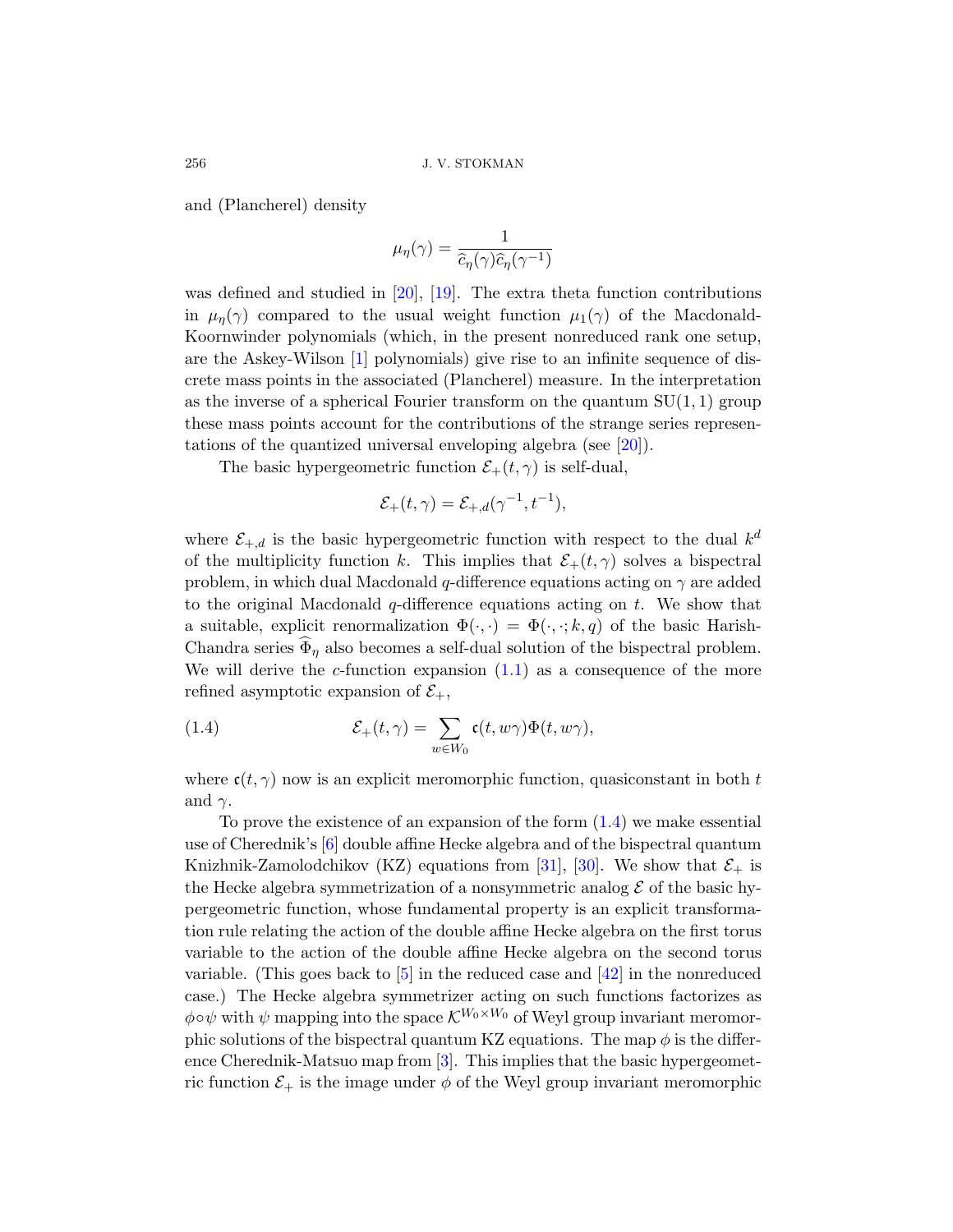solution  $\psi(\mathcal{E}) \in \mathcal{K}^{W_0 \times W_0}$  of the bispectr[al qu](#page-3-0)antum KZ equations. This observation is essential because it allows us to use the asymptotic analysis of the bispect[ral q](#page-3-0)uantum KZ equations from [31], [30]. It implies that the space  $\mathcal K$ of [mero](#page-12-0)morphic solutions of the bispectral quantu[m K](#page-12-1)Z equations has a basis over the field of quasiconstants defined in terms of  $W_0$ -translates of a self-dual asymptotically free solution  $F$ . The image of  $F$  under the difference Cherednik-Matsuo map  $\phi$  is the self-dual basic Harish-Chandra series  $\Phi$  in (1.4).

In Theorem 4.6 we give an explicit expression of the quasiconstant coeffi[cient](#page-24-0)  $c(t, \gamma)$  in the [expansion \(1.4](#page-25-1)) as product of theta functions. The higher rank theta function  $\vartheta(\cdot)$  (2.8) and Jacobi's one-variable theta function (2.7) are both involved. The coefficient  $\mathfrak{c}(t,\gamma)$  splits in two factors; the first fac[tor is an e](#page-33-0)xplicit product of higher rank theta functions, the second factor is  $c_{k^d,q}(\gamma) \mathcal{S}_{k^d,q}(\gamma) / \mathcal{L}_q(\gamma)$  with  $\mathcal{L}_q(\gamma)$  t[he](#page-43-1) leading term of the asymptotic series of  $\Phi(\cdot, \gamma)$  and  $\mathcal{S}_{k^d,q}(\gamma)$  the holomorphic function capturing the singularities of  $\Phi(t, \gamma)$  in  $\gamma$  (see Theorem 3.6 and Definition 3.8). The appearance of the higher rank theta functions and of  $c_{k^d,q}(\gamma)$  is due to the asymptotics of a suitable renormalization of the basic hypergeometric function  $\mathcal{E}_{+}(\cdot, \gamma)$ ; see Corollary 4.3 and Proposition 4.5. (In the reduced case the asymptotics of the basic hypergeometric function was considered by Cherednik [7, §4.2].) Similarly to  $c_{k^d,q}(\gamma)$  $c_{k^d,q}(\gamma)$  $c_{k^d,q}(\gamma)$ , the factor  $\mathcal{S}_{k^d,q}(\gamma)/\mathcal{L}_q(\gamma)$  can be explicitly expressed as a product of q-Gamma functions. By the Jacobi triple product identity their product  $c_{k^d,q}(\gamma) \mathcal{S}_{k^d,q}(\gamma) / \mathcal{L}_q(\gamma)$  [admits an e](#page-35-0)xpression as a product of Jacobi theta functions.

Recently [45] explicit connection coefficient formulas for the self-dual basic Harish-Cha[ndra](#page-43-4) series Φ are derived. They do not lead to a new proof of the c-function expansion though; see  $[45, §1.5]$  for a detailed discussion.

<span id="page-4-0"></span>As an application of the c-function expansion we establish pointwise asymptotics of the Macdonald-Koornwinder polynomials in Section 5.1. (The  $L^2$ asymptotics was obtained by different methods in [36], [9], [10].) In addition, in Sections 5.2 and 5.3 we relate and [com](#page-43-0)pare our results to the classical theory of basic hyp[erge](#page-46-0)ometric series [11] when the rank of the underlying root system is one.

## 2. The basic hypergeometric function

In this section we give the definition of the basic hypergeometric function associated to root systems. It was introduced by Cherednik in [5] for irreducible reduced twisted affine root systems. In [42] it was defined for the nonreduced case (sometimes called the Koornwinder case, or  $C^{\vee}C$  case). We give a uniform treatment in which we allow extra freedom in the choice of the associated translation lattice. This enables us to include the  $GL_m$ -extension of the reduced type A case in our treatment.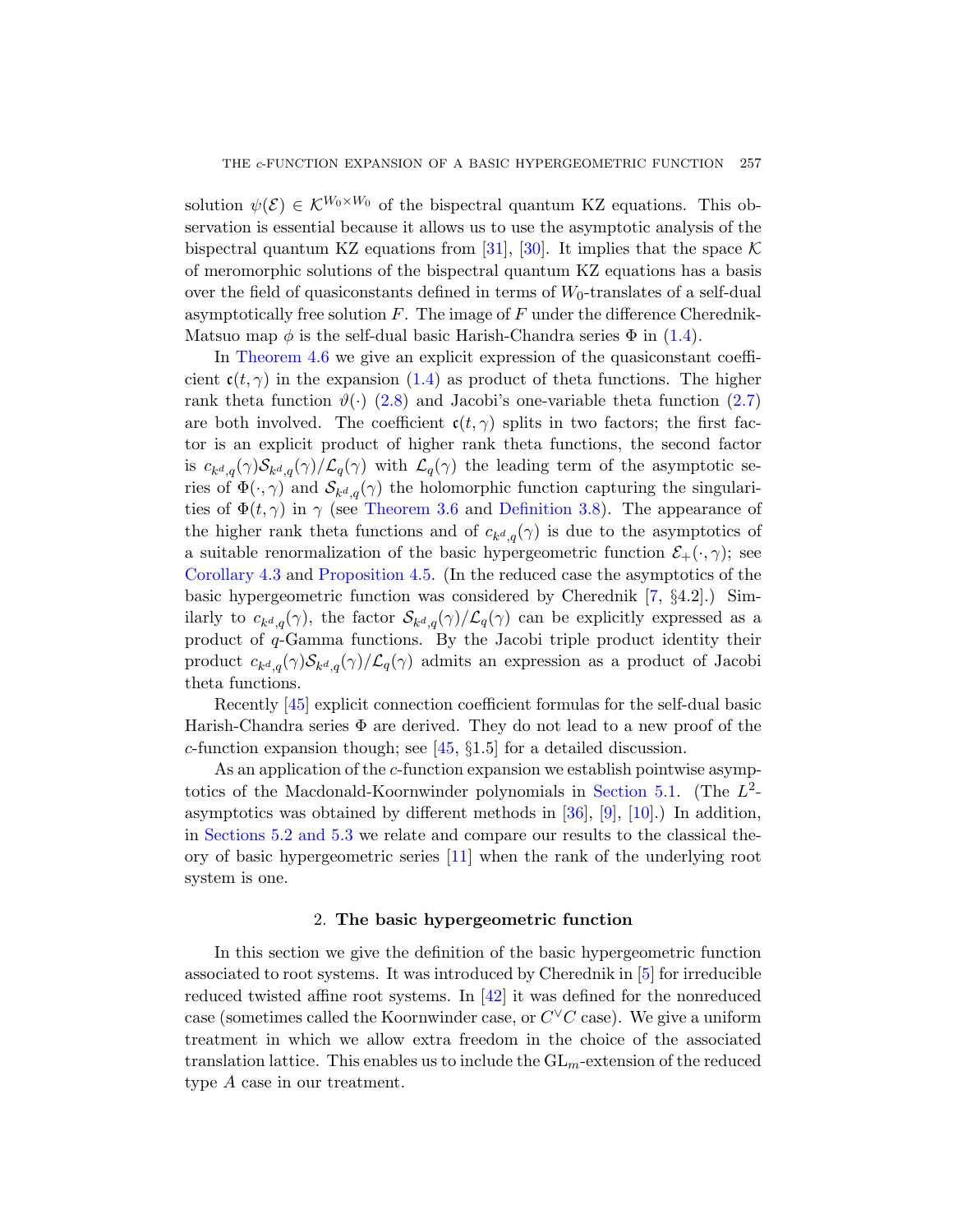2.1. Affine root systems and extended affine Weyl groups. In this subsection we recall well-known facts on affine root systems and affine Weyl groups. (For further details see, e.g.,  $[6]$ ,  $[28]$ .) Let V be an Euclidean space of dimension m with scalar product  $\langle \cdot, \cdot \rangle$  and corresponding norm  $|\cdot|$ . Let  $R_0 \subset V$  be a finite set of nonzero vectors, and let  $V_0$  be its real span. We suppose that  $R_0 \subset V_0$  is a crystallographic, reduced irreducible root system. We write  $R_{0,s}$ (respectively  $R_{0,l}$ ) for the subset of  $R_0$  of short (respectively long) roots. If all roots of  $R_0$  have the same root length, then  $R_{0,s} = R_0 = R_{0,l}$  by convention. Let  $n = \dim(V_0) \leq m$  be the rank of  $R_0$ . Let  $\Delta_0 = (\alpha_1, \ldots, \alpha_n)$  be an ordered basis of  $R_0$  and  $R_0 = R_0^+ \cup R_0^-$  the corresponding decomposition of  $R_0$  in positive and negative roots. We order the basis elements in such a way that  $\alpha_n$ is a short root. We write  $\varphi \in R_0^+$  (respectively  $\theta \in R_0^+$ ) for the corresponding highest root (respectively highest short root). They coincide if  $R_0$  has only one root length. Let  $Q = \bigoplus_{i=1}^n \mathbb{Z} \alpha_i$  be the root lattice, and set  $Q_+ = \bigoplus_{i=1}^n \mathbb{Z}_{\geq 0} \alpha_i$ .

View  $\hat{V} = V \oplus \mathbb{R}c$  as the space of real valued affine linear functions on V by

$$
v + rc : v' \mapsto (v, v') + r, \qquad (v, v' \in V, r \in \mathbb{R}).
$$

We extend the scalar product  $\left(\cdot,\cdot\right)$  to a semi-positive definite form on  $\widehat{V}$  such that the constant functions  $\mathbb{R}c$  are in the radical. The canonical action of the affine linear group  $GL_{\mathbb{R}}(V) \ltimes V$  on V gives rise to a linear action on V by transposition. We denote the resulting translation actions by  $\tau$ . Thus  $\tau(v)v' = v + v'$  and

$$
\tau(v)(v' + rc) = v' + (r - (v, v'))c.
$$

For  $0 \neq \alpha \in V$  and  $r \in \mathbb{R}$ , let  $s_{\alpha+rc}$  be the orthogonal reflection in the affine hyperplane  $\{v \in V \mid (\alpha, v) = -r\}$ . Then  $s_{\alpha + rc} \in GL_{\mathbb{R}}(V) \ltimes V$ . In fact,  $s_{\alpha+rc} = \tau(-r\alpha^{\vee})s_{\alpha}$  with  $\alpha^{\vee} := 2\alpha/|\alpha|^2$ .

The twisted reduced affine root system  $R^{\bullet}$  associated to  $R_0$  is

$$
R^{\bullet} := \left\{ \alpha + r \frac{|\alpha|^2}{2} c \mid \alpha \in R_0, \ r \in \mathbb{Z} \right\} \subset \widehat{V}.
$$

The affine Weyl group  $W^{\bullet}$  of  $R^{\bullet}$  is the subgroup of  $GL_{\mathbb{R}}(V) \ltimes V$  generated by  $s_a$   $(a \in R^{\bullet})$ . It preserves  $R^{\bullet}$ . In addition,  $W^{\bullet} \simeq W_0 \ltimes Q$  with  $W_0$  the Weyl group of  $R_0$ . We extend the ordered basis  $\Delta_0$  of  $R_0$  to an ordered basis

$$
\Delta = (a_0, a_1, \dots, a_n) := \left(\frac{|\theta|^2}{2}c - \theta, \alpha_1, \dots, \alpha_n\right)
$$

of  $R^{\bullet}$ . It results in the decomposition  $R^{\bullet} = R^{\bullet,+} \cup R^{\bullet,-}$  of  $R^{\bullet}$  in positive and negative roots.

The Weyl group  $W_0$  and the affine Weyl group  $W^{\bullet}$  are Coxeter groups, with Coxeter generators the simple reflections  $s_i := s_{\alpha_i}$   $(1 \leq i \leq n)$  respectively  $s_0 := s_{a_0}, s_1, \ldots, s_n.$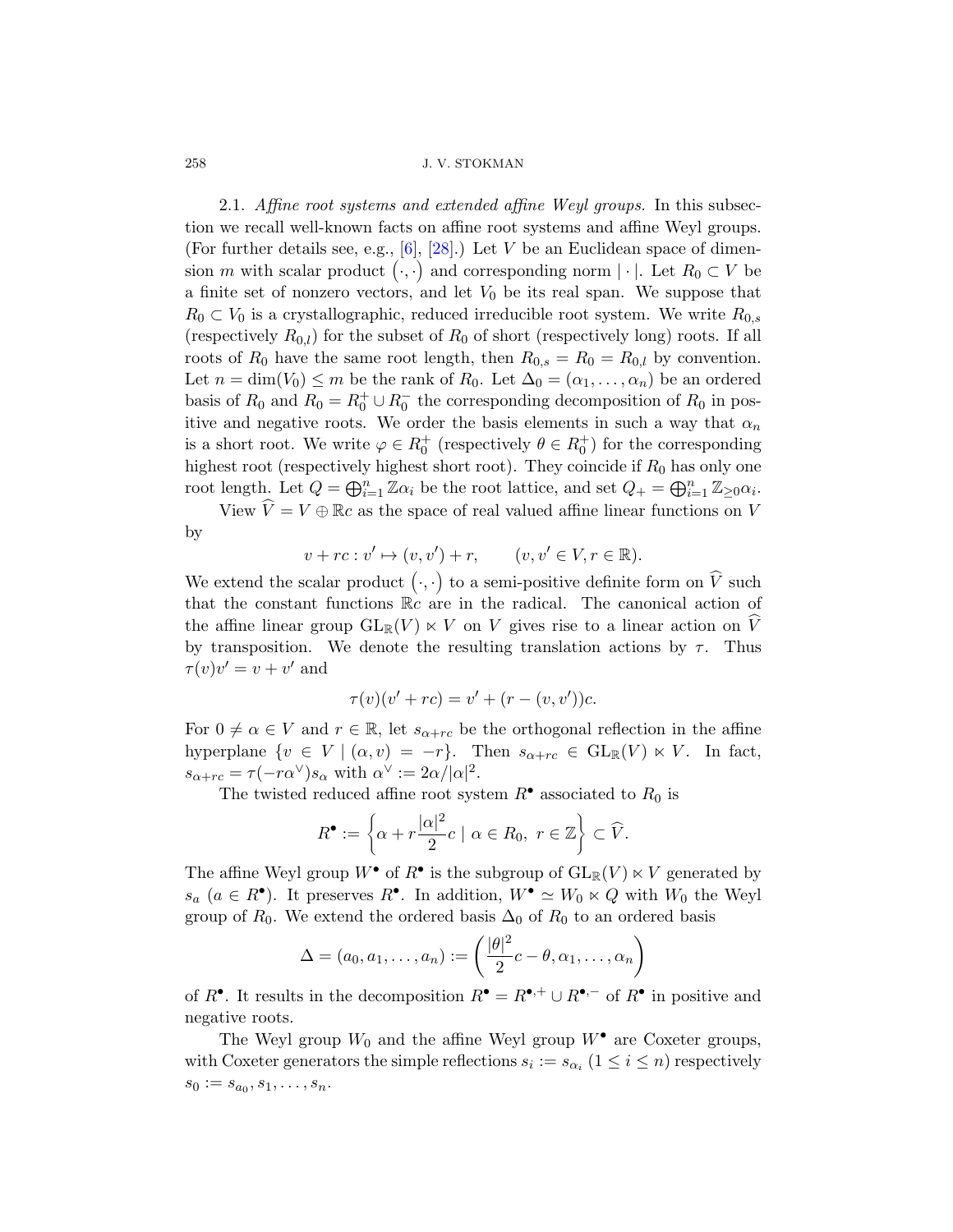Let  $Q^{\vee}$  be the coroot lattice of  $R_0$ ; i.e., it is the integral span of the coroots  $\alpha^{\vee} = 2\alpha/|\alpha|^2$  ( $\alpha \in R_0$ ). Fix a full lattice  $\Lambda \subset V$  satisfying  $Q \subseteq \Lambda$  and  $(\Lambda, Q^{\vee}) \subseteq \mathbb{Z}.$ 

Remark 2.1. In this remark we relate the triples  $(R_0, \Delta_0, \Lambda)$  to the notion of a based root datum (cf., e.g., [38, §1] for a survey on root data). Using the notations from [38, §1], suppose that  $\Psi_0 = (X, \Phi, \Delta, X^{\vee}, \Phi^{\vee}, \Delta^{\vee})$  is a nontoral based root datum with associated perfect pairing  $\langle \cdot, \cdot \rangle : X \times X^{\vee} \to \mathbb{Z}$  and associated bijection  $\alpha \mapsto \alpha^{\vee}$  of  $\Phi$  onto  $\Phi^{\vee}$ . Assume that the root system  $\Phi$  is reduced and irreducible. Choose a Weyl group invariant scalar product  $( \cdot, \cdot )$  on  $V := \mathbb{R} \otimes_{\mathbb{Z}} X$ . Now we use the scalar product to embed  $X^{\vee}$  as a full lattice in V. Thus  $\xi \in X^{\vee}$ , regarded as element of V, is characterized by the requirement that  $(\xi, x)$  equals  $\langle x, \xi \rangle$  for all  $x \in X$ . The element  $\alpha^{\vee} \in \Phi^{\vee}$  then corresponds to the coroot  $2\alpha/|\alpha|^2$  in V. It follows that the triple  $(R_0, \Delta_0, \Lambda) := (\Phi, \Delta, X)$ in V satisfies the desired properties.

Let

$$
P := \{ \lambda \in V_0 \mid (\lambda, \alpha^{\vee}) \in \mathbb{Z} \quad \forall \, \alpha \in R_0 \}
$$

be the weight lattice of  $R_0$ . Let  $\widetilde{\varpi}_i \in P$  ( $1 \leq i \leq n$ ) be the fundamental weights of P with respect to the ordered basis  $\Delta_0$  of  $R_0$ . In other words,  $\widetilde{\varpi}_i \in V_0$  is characterized by  $(\widetilde{\varpi}_i, \alpha_j^{\vee}) = \delta_{i,j}$  (Kronecker delta function) for  $1 \leq i, j \leq n$ . Since  $Q \subseteq P$  with finite index and  $Q \subseteq \Lambda$ , there exists for each  $i \in \{1, \ldots, n\}$ a smallest natural number  $m_i$  such that  $\overline{\omega}_i := m_i \widetilde{\omega}_i \in \Lambda$ . Then  $\{\overline{\omega}_i\}_{i=1}^n$  is a basis of a W<sub>0</sub>-invariant, rank n sublattice of  $\Lambda \cap V_0$  with the basis elements satisfying  $(\varpi_i, \alpha_j^{\vee}) = 0$  if  $j \neq i$  and  $(\varpi_i, \alpha_i^{\vee}) = m_i \in \mathbb{Z}_{>0}$ . Set

$$
\Lambda_c := \Lambda \cap V_0^{\perp}.
$$

<span id="page-6-0"></span>Note that  $L\Lambda \subseteq \Lambda_c \oplus \bigoplus_{i=1}^n \mathbb{Z} \varpi_i$  for  $L := m_1 \cdots m_n$ . In particular,  $\Lambda_c$  is a full sublattice of  $V_0^{\perp}$ .

We list here the three key examples of triples  $(R_0, \Delta_0, \Lambda)$ .

Example 2.2. (i) If  $V_0 = V$ , then a natural choice for  $\Lambda$  is the weight lattice P. Then  $\overline{\omega}_i = \widetilde{\overline{\omega}}_i$ .

(ii) Let  $V = \mathbb{R}^m$  with orthonormal basis  $\{\varepsilon_i\}_{i=1}^m$ . Take as root system of type  $A_{m-1}$  the set  $\{\varepsilon_i - \varepsilon_j\}_{1 \leq i \neq j \leq m}$  and take as ordered basis

$$
\Delta_0=(\varepsilon_1-\varepsilon_2,\varepsilon_2-\varepsilon_3,\ldots,\varepsilon_{m-1}-\varepsilon_m).
$$

Then  $V_0 \subset V$  is of codimension one and  $n = m - 1$ . In this case we can take  $\Lambda = \bigoplus_{i=1}^m \mathbb{Z}\varepsilon_i$ . The corresponding elements  $\varpi_i \in \Lambda$   $(1 \leq i < m)$  are given by  $\overline{\omega}_i = m_i \widetilde{\overline{\omega}}_i$ , with  $m_i$  the smallest natural number such that  $im_i \in m\mathbb{Z}$  and with

$$
\widetilde{\varpi}_i = \varepsilon_1 + \cdots + \varepsilon_i - \frac{i}{m}(\varepsilon_1 + \cdots + \varepsilon_m).
$$

The lattice  $\Lambda_c$  is generated by  $\varepsilon_1 + \cdots + \varepsilon_m$ .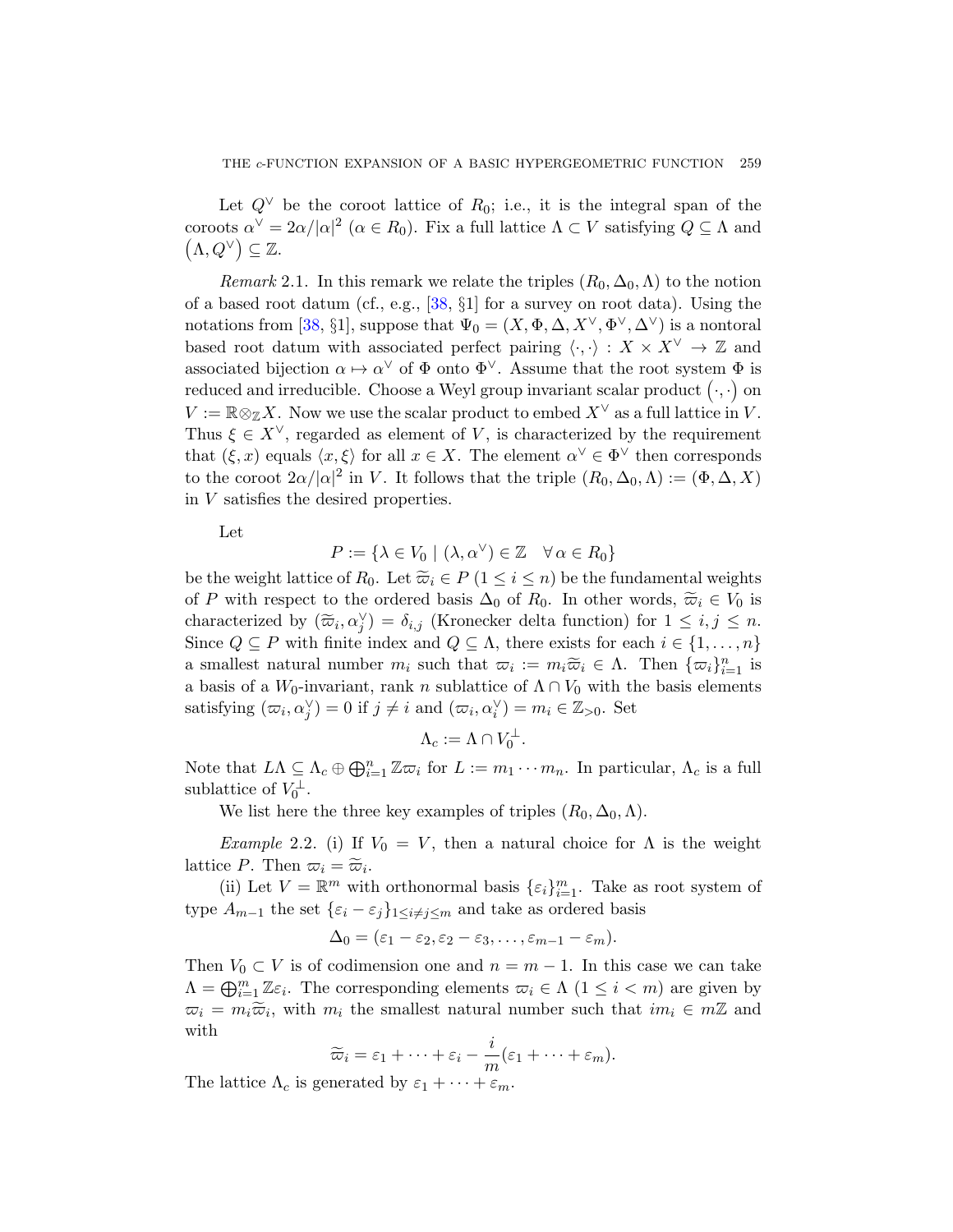(iii) Let  $R_0 \subset V_0 = V = \mathbb{R}^n$  be the root system of type  $A_1$  if  $n = 1$  and of type  $B_n$  if  $n \geq 2$ . In this case we can take  $\Lambda = Q$ . The corresponding elements  $\varpi_i$   $(1 \leq i \leq n)$  are given by  $\varpi_i = \widetilde{\varpi}_i$   $(1 \leq i < n)$  and  $\varpi_n = 2\widetilde{\varpi}_n$ . They form a basis of  $\Lambda$ .

We call  $W := W_0 \times \Lambda$  the extended affine Weyl group associated to the triple  $(R_0, \Delta_0, \Lambda)$ . It preserves  $R^{\bullet}$ , and it contains the affine Weyl group  $W^{\bullet}$ as normal subgroup.

The length function on  $W$  is defined by

$$
l(w) = \# \left( R^{\bullet, +} \cap w^{-1} R^{\bullet, -} \right), \qquad w \in W.
$$

Let  $\Omega \subset W$  be the subgroup

$$
\Omega = \{w \in W \mid l(w) = 0\}.
$$

It normalizes  $W^{\bullet}$ , and  $W \simeq \Omega \ltimes W^{\bullet}$ . In particular,  $\Omega \simeq W/W^{\bullet} \simeq \Lambda/Q$  as abelian groups.

The action of  $\Omega$  on  $R^{\bullet}$  restricts to an action on the unordered basis  $\{a_0, \ldots, a_n\}$  of  $R^{\bullet}$ . We also view it as action on the indexing set  $\{0, \ldots, n\}$ of the basis, so that  $ws_iw^{-1} = s_{w(i)}$  for  $w \in \Omega$  and  $0 \leq i \leq n$ . By the same formula,  $\Omega$  acts on the affine braid group  $\beta$  associated to the Coxeter system  $(W^{\bullet}, (s_0, \ldots, s_n))$  by group automorphisms.

The elements of the group  $\Omega$  can alternatively be described as follows. For  $\lambda \in \Lambda$ , write  $u(\lambda) \in W$  for the unique element in the coset  $W_0\tau(\lambda) \subset W$  of minimal length. We have  $u(\lambda) = \tau(\lambda)$  if  $\lambda \in \Lambda^-$ , where

$$
\Lambda^{\pm} := \{ \lambda \in \Lambda \mid \pm (\lambda, \alpha^{\vee}) \ge 0 \quad \forall \alpha \in R_0^+ \}
$$

is the set of dominant and antidominant weights in  $\Lambda$  respectively. Let

$$
\Lambda_{\min}^+ := \{ \lambda \in \Lambda \mid 0 \leq (\lambda, \alpha^{\vee}) \leq 1 \quad \forall \, \alpha \in R_0^+ \}
$$

be the set of miniscule dominant weights in  $\Lambda$ . Then  $\Omega = \{u(\lambda) | \lambda \in \Lambda_{\min}^+\}$ .

Note that  $(\Lambda, a^{\vee}) = \mathbb{Z}$  or  $= 2\mathbb{Z}$  for  $a \in R^{\bullet}$ , where  $a^{\vee} = 2a/(a, a)$ . Define a subset  $S = S(R_0, \Delta_0, \Lambda)$  of the index set  $\{0, \ldots, n\}$  of the simple affine roots by

$$
S:=\{i\in\{0,\ldots,n\}\ |\ (\Lambda,a_i^\vee)=2\mathbb Z\}.
$$

Case-by-case verification shows that  $S = \emptyset$  or  $\#S = 2$ . If  $\#S = 2$  and  $n = 1$  then  $R_0$  is of type  $A_1$ . If  $\#S = 2$  and  $n \geq 2$ , then  $R_0$  is of type  $B_n$  and  $S = \{0, n\}$  (recall that  $\alpha_n$  is short). We call  $S = \emptyset$  the *reduced case* and  $\#S = 2$ the nonreduced case. Thus the  $GL_m$  case (corresponding to Example 2.2(ii)) will be regarded as a special case of the reduced case.

We define a Λ-dependent extension of the reduced irreducible affine root system  $R^{\bullet}$  as follows.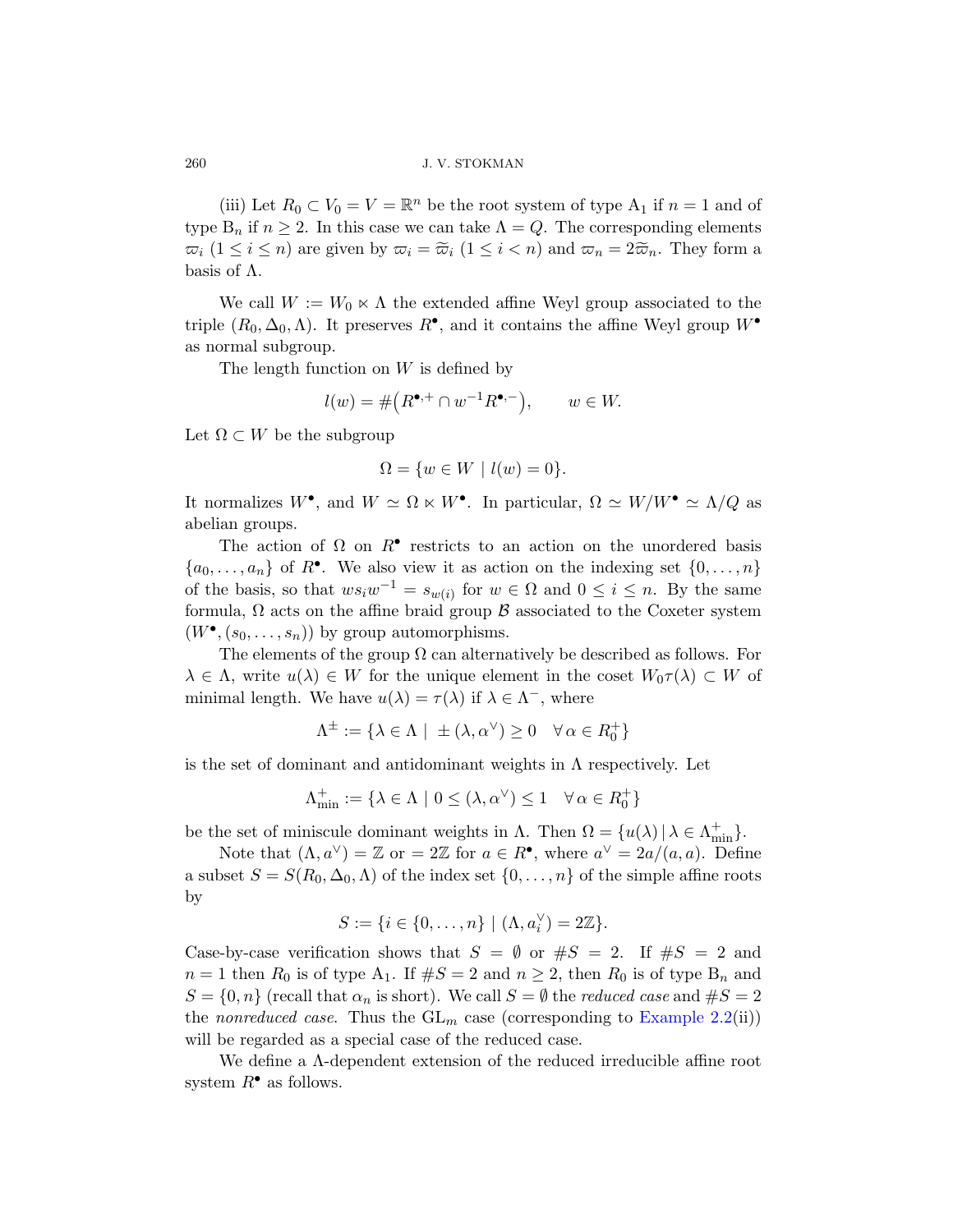Definition 2.3. The irreducible affine root system  $R = R(R_0, \Delta_0, \Lambda) \subset V$ is defined by

$$
R := R^{\bullet} \cup \bigcup_{j \in S} W^{\bullet}(2a_j).
$$

In the reduced case we simply have  $R = R^{\bullet}$ . In this case the W-orbits of R are in one-to-one correspondence with the  $W_0$  $W_0$ -orbits of  $R_0$ . Concretely, the affine root  $\alpha + r \frac{|\alpha|^2}{2}$  $\frac{|\mathcal{X}|^2}{2}c \in R$  lies in the same W-orbit as  $\beta + r' \frac{|\beta|^2}{2}$  $\frac{3}{2}c \in R$  if and only if  $\alpha \in W_0 \beta$ .

In the nonreduced case, we have

$$
R = R^{\bullet} \cup W(2a_0) \cup W(2a_n).
$$

It is the nonreduced irreducible affine root system of type  $C^{\vee}C_n$ ; cf. [26]. The basis  $\Delta$  of  $R^{\bullet}$  is also a basis of  $R$ , and  $W$  is still the associated affine Weyl group. Note that  $R$  now has five  $W$ -orbits:

$$
W(a_0), W(2a_0), W(\varphi), W(\theta), W(2\theta).
$$

In the nonreduced case,  $\Lambda_{\min}^+ = \Lambda_c$  and  $\Lambda = Q \oplus \Lambda_c$ ; hence  $W = \Lambda_c \times W^{\bullet}$ . The reductive extension  $\Lambda_c$  of the root lattice will always play a trivial role in the nonreduced case. To simplify the presentation we will therefore assume in the remainder of the paper that  $V_0 = V$ , in particular  $\Lambda = Q$ ,  $\Lambda_c = \{0\}$  and  $\Omega = \{1\}$ , if we are dealing with the nonreduced case.

2.2. The double affine Hecke algebra. References for this subsection are [6], [28], [39]. We call a function  $k: R \to \mathbb{C}^*$ , denoted by  $a \mapsto k_a$ , a multiplicity function if  $k_{wa} = k_a$  for  $w \in W$  and  $a \in R$ . We will assume throughout the paper that

$$
(2.1) \t\t 0 < k_a < 1 \quad \forall a \in R.
$$

We write  $k^{\bullet}$  for its restriction to  $R^{\bullet}$  and  $k_i := k^{\bullet}_{a_i}$  for  $0 \leq i \leq n$ . We set  $k_{2a} := k_a$  if  $a \in R$  and  $2a \notin R$ .

Definition 2.4. (i) The affine Hecke algebra  $H^{\bullet}(k^{\bullet}) = H^{\bullet}(R_0, \Delta_0; k^{\bullet})$  is the unique associative unital algebra over  $\mathbb C$  with generators  $T_0, \ldots, T_n$  satisfying the affine braid relations of  $\beta$  and satisfying the quadratic relations

$$
(T_i - k_i)(T_i + k_i^{-1}) = 0, \qquad 0 \le i \le n.
$$

(ii) The extended affine Hecke algebra  $H(k^{\bullet}) = H(R_0, \Delta_0; k^{\bullet})$  is the crossed product algebra  $\Omega \ltimes H^{\bullet}(k^{\bullet})$ , where  $\Omega$  acts by algebra automorphisms on  $H^{\bullet}(k^{\bullet})$  by  $w(T_i) = T_{w(i)}$  for  $w \in \Omega$  and  $0 \leq i \leq n$ .

Recall that the lattice  $\Lambda$  is  $W_0$ -stable; hence  $W_0$  acts on the complex algebraic torus  $T = \text{Hom}(\Lambda, \mathbb{C}^*)$  by transposition. Writing  $t^{\lambda}$  for the value of  $t \in T$  at  $\lambda \in \Lambda$ , we thus have  $(w^{-1}t)^{\lambda} = t^{w\lambda}$  for  $w \in W_0$ .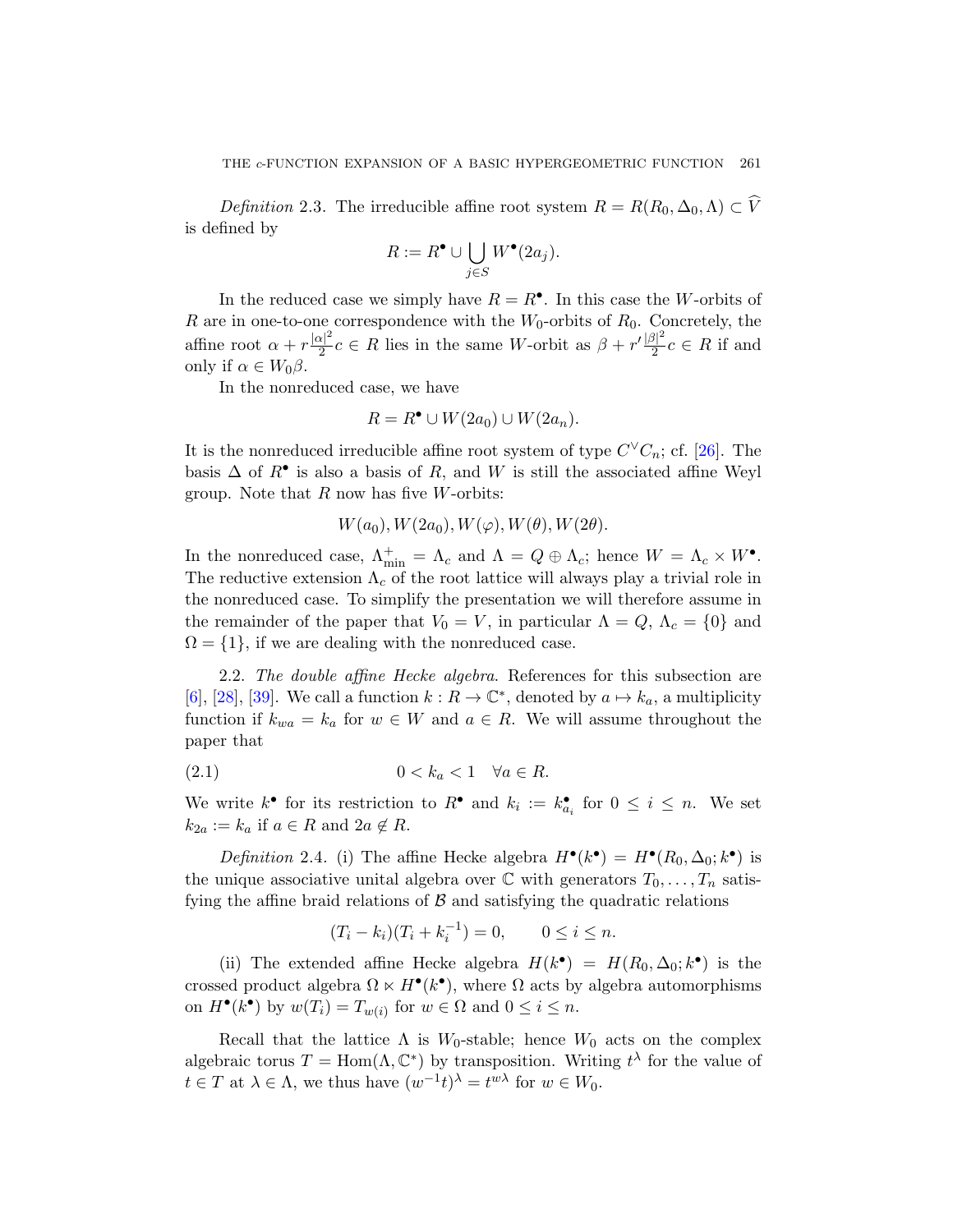Fix  $0 < q < 1$ . The  $W_0$ -action on T extends to a q-dependent left W-action  $(w, t) \mapsto w_q t$  on T by

$$
\tau(\lambda)_{q}t:=q^{\lambda}t,
$$

where  $q^{\lambda} \in T$  is defined by  $\nu \mapsto q^{(\lambda,\nu)}$ .

Let  $\mathbb{C}[T]$  be the space of regular functions on T with  $\mathbb{C}$ -basis the monomials  $t \mapsto t^{\lambda}$  ( $\lambda \in \Lambda$ ). Let  $\mathbb{C}(T)$  be the corresponding quotient field. Let  $\mathcal{M}(T)$  be the field of meromorphic functions on  $T$ . By transposition the q-dependent W-action on T gives an action by field automorphisms on both  $\mathbb{C}(T)$  and  $\mathcal{M}(T)$ . This action will also be denoted by  $(w, p) \mapsto w_q p$ . Let  $\mathbb{C}(T) \rtimes_q W \subset$  $\mathcal{M}(T) \rtimes_q W$  be the corresponding crossed product algebras. They canonically act on  $\mathcal{M}(T)$  by q-difference reflection operators.

For  $t \in T$  and  $a = \alpha + r \frac{|\alpha|^2}{2}$  $\frac{\alpha|^2}{2}c \in R^{\bullet}$ , write

$$
t_{q}^{a}:=q_{\alpha}^{r}t^{\alpha},
$$

where  $q_{\alpha} := q^{\frac{|\alpha|^2}{2}}$ . Define for  $a \in R^{\bullet}$  $a \in R^{\bullet}$  $a \in R^{\bullet}$  the rational function  $c_a = c_a(\cdot; k, q) \in$  $\mathbb{C}(T)$  by

(2.2) 
$$
c_a(t) := \frac{(1 - k_a k_{2a} t_q^a)(1 + k_a k_{2a}^{-1} t_q^a)}{(1 - t_q^a)(1 + t_q^a)}.
$$

It satisfies  $c_a(w_q^{-1}t) = c_{wa}(t)$  for  $a \in R^{\bullet}$  and  $w \in W$ . The following fundamental result is due to Cherednik in the reduced case (see [6, Thm. 3.2.1] and references therein) and due to Noumi [32] in the nonreduced case.

THEOREM 2.5. There exists a unique faithful algebra homomorphism

$$
\pi = \pi_{k,q} : H(k^{\bullet}) \to \mathbb{C}(T) \rtimes_q W
$$

satisfying

$$
\pi_{k,q}(T_i) = k_i + k_i^{-1} c_{a_i}(s_{i,q} - 1), \qquad 0 \le i \le n, \n\pi_{k,q}(w) = w_q, \qquad w \in \Omega.
$$

Remark 2.6. In the reduced case  $\pi_{k,q}$  is a one-parameter family of algebra embeddings of  $H(k^{\bullet})$  (with q being the free parameter). In the nonreduced case,  $\pi_{k,q}$  is a three-parameter family of algebra embeddings of  $H(k^{\bullet})$  (with  $q, k_{2\theta}, k_{2a_0}$  being the free parameters).

The double affine Hecke algebra  $\mathbb{H} = \mathbb{H}(k,q)$  is the subalgebra of the crossed product algebra  $\mathbb{C}(T) \rtimes_q W$  generated by  $\mathbb{C}[T]$  and  $\pi_{k,q}(H(k^{\bullet}))$ . In the remainder of the paper we will often identify  $H(k^{\bullet})$  with its  $\pi_{k,q}$ -image in  $\mathbb{H}(k, q)$ . In addition, for  $\lambda + rc$  ( $\lambda \in \Lambda$  and  $r \in \mathbb{R}$ ), we write

$$
X_q^{\lambda + rc} = q^r X^\lambda
$$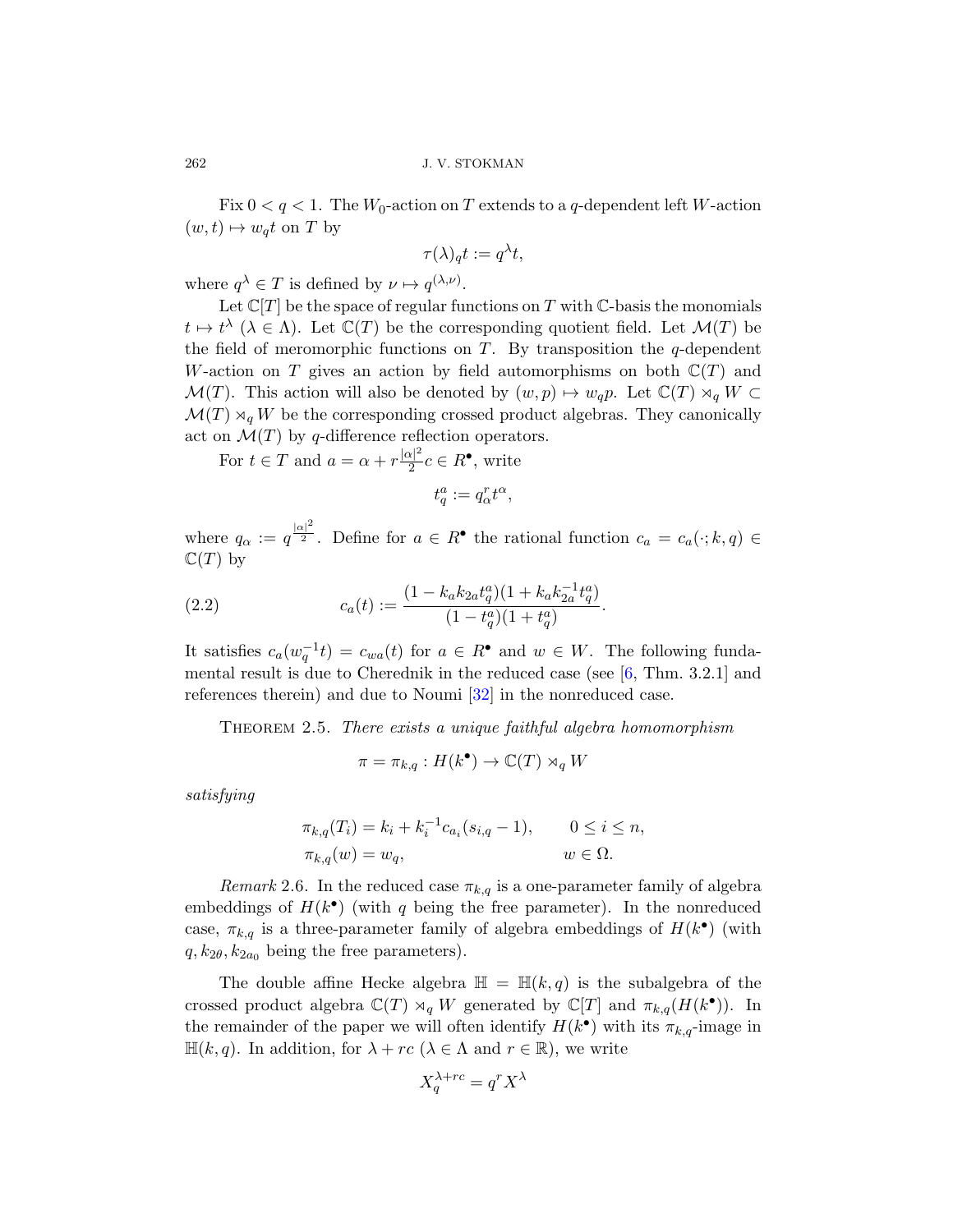for the element in the double affine Hecke algebra corresponding to the regular function  $t \mapsto q^r t^{\lambda}$  on T.

Under the canonical action of  $\mathbb{C}(T) \rtimes_q W$  on  $\mathbb{C}(T)$ , the subspace  $\mathbb{C}[T]$  is H[-st](#page-45-4)able. It is called the basic, or polynomial, representation of the double affine Hecke alge[bra.](#page-45-5)

2.3. Non[sym](#page-46-3)metric Macdonald-Koornwinder polynomials. The results on nonsymmetric Macdonald and Koornwinder polynomials in this subsection are well known. In the reduced case they are due to Cherednik (the definition of the nonsymmetric Macdonald polynomial was independently given by Macdonald); see, e.g., [6, §3.3] and [28] and references therein. In the nonreduced case the results in this subsection are from  $[32]$ ,  $[37]$ ,  $[40]$ . The current uniform presentation of these res[ults](#page-44-4) follows [39].

For  $w \in W$  with reduced expression  $w = u(\lambda)s_{i_1} \ldots s_{i_l}$   $(\lambda \in \Lambda^+_{\min}, 0 \leq$  $i_j \leq n$  and  $l = l(w)$ , we write

$$
T_w := u(\lambda) T_{i_1} \cdots T_{i_l} \in H(k^{\bullet}).
$$

The expression is independent of the choice of reduced expression. By unpublished results of Bernstein and Zelevinsky (cf. [25]), there exists a unique injective algebra homomorphism  $\mathbb{C}[T] \hookrightarrow H(k^{\bullet})$ , which we denote by  $p \mapsto p(Y)$ , such that  $Y^{\lambda} = T_{\tau(\lambda)}$  for  $\lambda \in \Lambda^{+}$ . Its image in  $H(k^{\bullet})$  is denoted by  $\mathbb{C}_Y[T]$ . The center  $Z(H(k^{\bullet}))$  of  $H(k^{\bullet})$  is  $\mathbb{C}_Y[T]^{W_0}$ .

For  $x \in \mathbb{C}^*$  and  $\alpha \in R_0$ , define  $x^{\alpha^{\vee}} \in T$  by  $\lambda \mapsto x^{(\lambda,\alpha^{\vee})}$   $(\lambda \in \Lambda)$ . Let  $\gamma_0 = \gamma_0(k) \in T$  be the torus element

(2.3) 
$$
\gamma_0 := \prod_{\alpha \in R_0^+} \left( k_\alpha^{\frac{1}{2}} k_{\alpha+|\alpha|^2 c/2}^{\frac{1}{2}} \right)^{-\alpha^{\vee}} \in T.
$$

More generally, define for  $\lambda \in \Lambda$  the element  $\gamma_{\lambda} := \gamma_{\lambda}(k, q) \in T$  by

$$
\gamma_{\lambda} := u(\lambda)_{q} \gamma_{0}.
$$

For  $\lambda \in \Lambda^-$ , we thus have  $\gamma_{\lambda} = q^{\lambda} \gamma_0$ .

THEOREM 2.7. Let  $\lambda \in \Lambda$ . There exists a unique  $P_{\lambda} = P_{\lambda}(\cdot; k, q) \in \mathbb{C}[T]$ such that

$$
\pi_{k,q}(p(Y))P_{\lambda} = p(\gamma_{\lambda}^{-1})P_{\lambda} \qquad \forall \, p \in \mathbb{C}[T]
$$

and such that the coefficient of  $t^{\lambda}$  in the expansion of  $P_{\lambda}(t)$  in monomials  $t^{\nu}$  $(\nu \in \Lambda)$  is one.

 $P_{\lambda}$  is the monic nonsymmetric Macdonald polynomial of degree  $\lambda$  in the reduced case and the nonsymmetric monic Koornwinder polynomial in the nonreduced case. We refer to  $P_{\lambda}$  in the remainder of the text as the monic nonsymmetric Macdonald-Koornwinder polynomial. (Similar terminology will be used later for the normalized and symmetrized versions of  $P_{\lambda}$ .)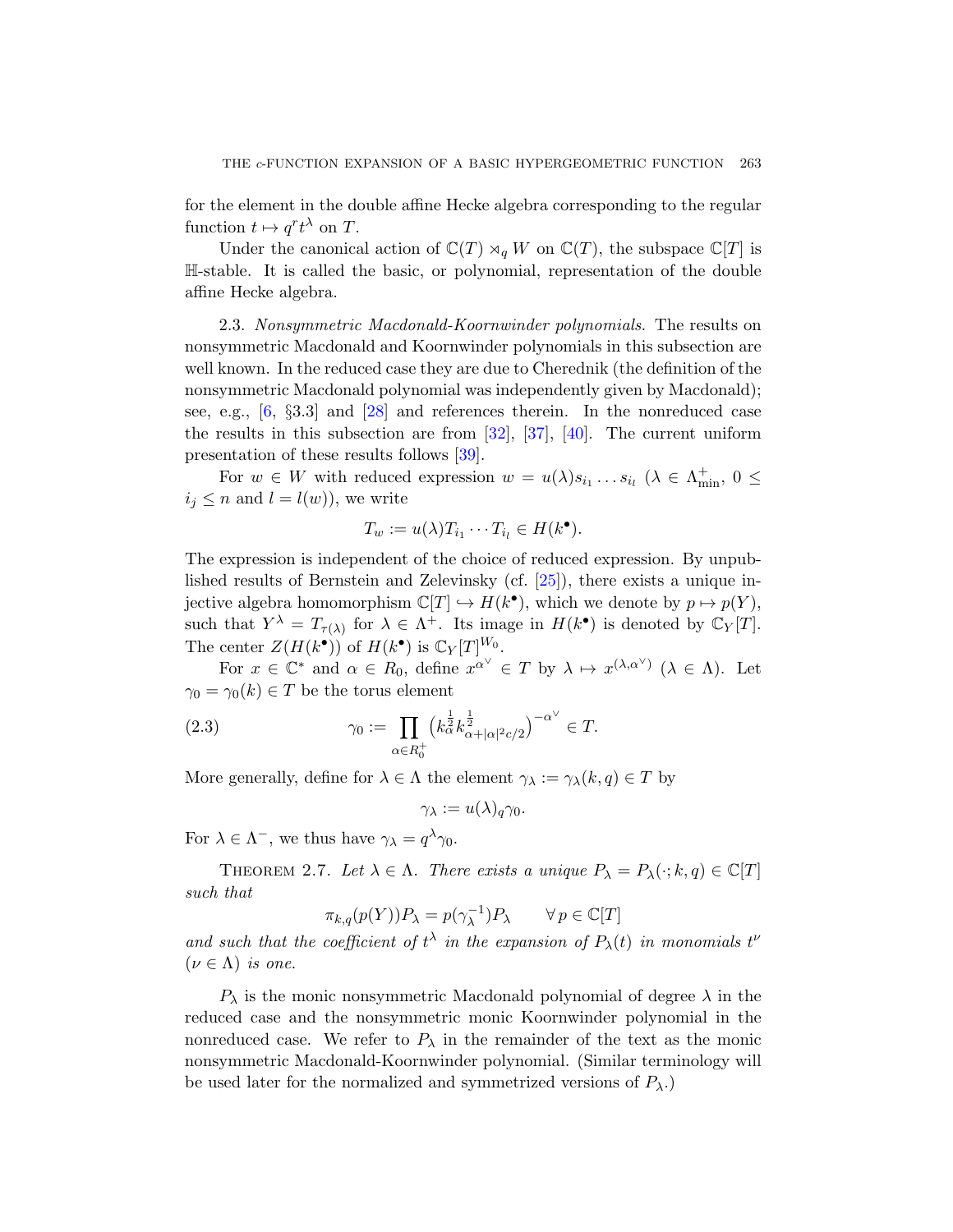Write  $k^{-1}$  for the multiplicity function  $a \mapsto k_a^{-1}$ . Similarly to Theorem 2.7, there exists, for  $\lambda \in \Lambda$ , a unique  $P'_{\lambda} = P'_{\lambda}(\cdot; k, q) \in \mathbb{C}[T]$  such that

$$
\pi_{k^{-1},q^{-1}}(p(Y))P'_{\lambda}=p(\gamma_{\lambda})P'_{\lambda}\qquad\forall\,p\in\mathbb{C}[T]
$$

and such that the coefficient of  $t^{\lambda}$  in the expansion of  $P'_{\lambda}(t)$  in monomials  $t^{\nu}$  $(\nu \in \Lambda)$  is one.

Next we define the normalized versions of  $P_{\lambda}$  and  $P'_{\lambda}$ . For this we first need to recall the evaluation formulas for  $P_{\lambda}$  and  $P'_{\lambda}$ .

The multiplicity function  $k^d$  on R dual to k is defined as follows. In the reduced case,  $k^d := k$ . In the nonreduced case,  $k_0^d := k_{2\theta}$ ,  $k_{2\theta}^d := k_0$  and the values on the remaining W-orbits of R are unchanged. Set  $\gamma_{\lambda,d} = \gamma_{\lambda}(k^d, q)$ . The evaluation formulas for the nonsymmetric Macdonald-Koornwinder polynomials then read

(2.4) 
$$
P_{\lambda}(\gamma_{0,d}) = \prod_{a \in R^{\bullet,+} \cap u(\lambda)^{-1} R^{\bullet,-}} (k_a^d)^{-1} c_a(\gamma_0; k^d, q),
$$

$$
P'_{\lambda}(\gamma_{0,d}^{-1}) = \prod_{a \in R^{\bullet,+} \cap u(\lambda)^{-1} R^{\bullet,-}} k_a^d c_a(\gamma_0^{-1}; (k^d)^{-1}, q^{-1}).
$$

By the conditions on the parameters  $k_a$  and q, we have  $P_{\lambda}(\gamma_{0,d}) \neq 0 \neq P'_{\lambda}(\gamma_{0,d}^{-1})$ for all  $\lambda \in \Lambda$ . Hence the following definition makes sense.

Definition 2.8. Let  $\lambda \in \Lambda$ . The normalized nonsymmetric Macdonald-Koornwinder polynomial  $E(\gamma_{\lambda};\cdot) = E(\gamma_{\lambda};\cdot;k,q) \in \mathbb{C}[T]$  of degree  $\lambda$  is defined by

$$
E(\gamma_{\lambda};t) := \frac{P_{\lambda}(t)}{P_{\lambda}(\gamma_{0,d})}.
$$

<span id="page-11-0"></span>Similarly, we define  $E'(\gamma_{\lambda}^{-1};\cdot) = E'(\gamma_{\lambda}^{-1};\cdot; k, q) \in \mathbb{C}[T]$  by

$$
E'(\gamma_{\lambda}^{-1};t):=\frac{P'_{\lambda}(t)}{P'_{\lambda}(\gamma_{0,d}^{-1})}.
$$

It is related to  $E(\gamma_{\lambda};t)$  by the formula

(2.5) 
$$
E'(\gamma_{\lambda}^{-1}; t^{-1}) = k_{w_0}^{-1}(\pi_{k,q}(T_{w_0})E(\gamma_{-w_0\lambda}; \cdot))(t),
$$

where  $w_0 \in W_0$  is the longest Weyl group element and  $k_w := \prod_{\alpha \in R_0^+ \cap w^{-1}R_0^-} k_{\alpha}$ for  $w \in W_0$ . (See [6, (3.3.26)] for a proof of (2.5) in the reduced case; its proof easily extends to the nonreduced case.)

An important property of the nonsymmetric Macdonald-Koornwinder polynomials is duality,

$$
E(\gamma_{\lambda}; \gamma_{\nu,d}; k, q) = E(\gamma_{\nu,d}; \gamma_{\lambda}; k^d, q), \qquad \forall \lambda, \nu \in \Lambda.
$$

A similar duality formula is valid for  $E'$ .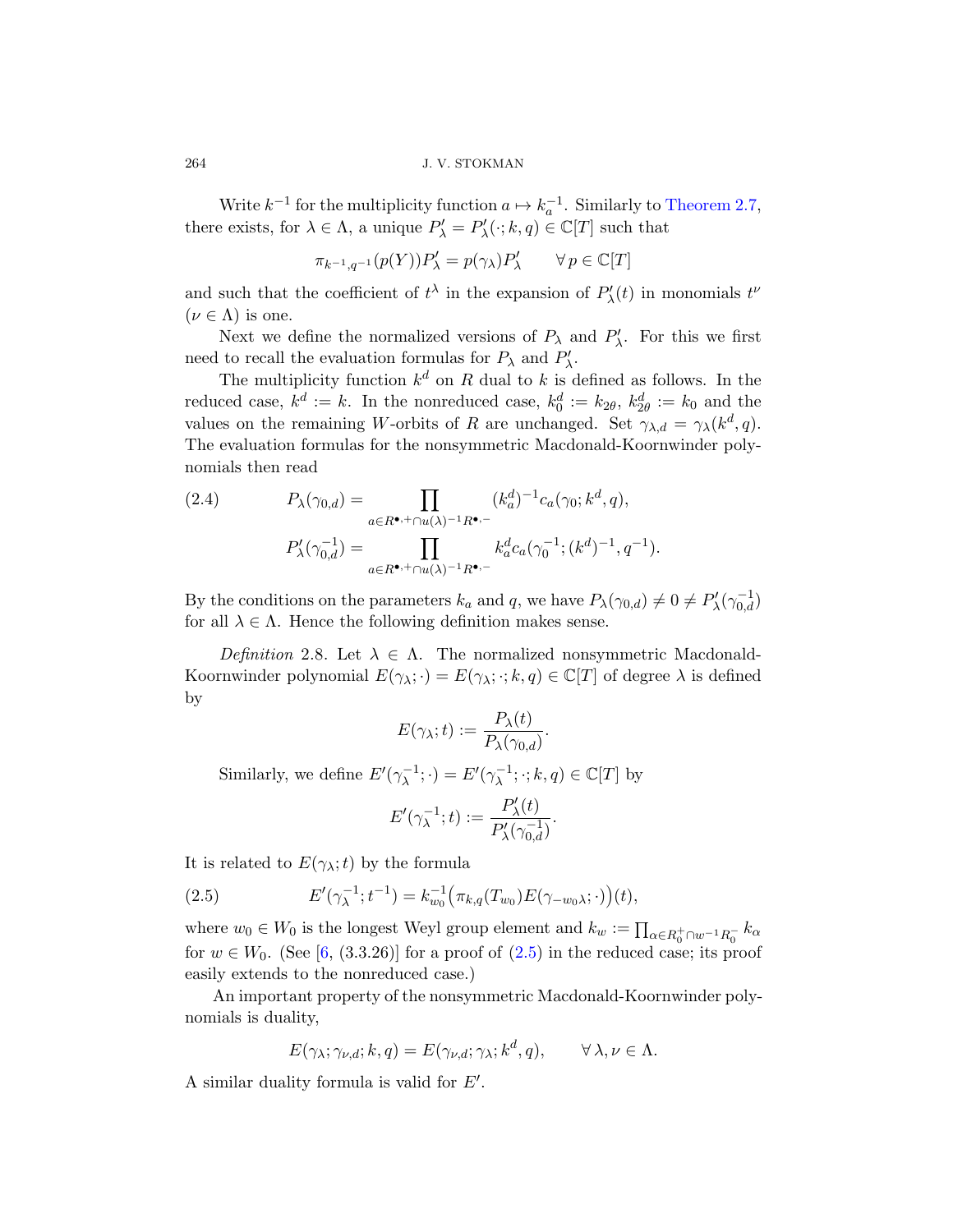Define  $N(\lambda) = N(\lambda; k, q)$   $(\lambda \in \Lambda)$  by

$$
N(\lambda):=\prod_{a\in R^{\bullet,+}\cap u(\lambda)^{-1}R^{\bullet,-}}\frac{c_{-a}(\gamma_0;k^d,q)}{c_a(\gamma_0;k^d,q)}.
$$

They appear as the quadratic norms of the nonsymmetric Macdonald-Koornwinder polynomials. Concretely, if the parameters satisfy the additional conditions  $|k_a k_{2a}^{-1}| \leq 1$  for all  $a \in R$  (this only gives additional constraints in the nonreduced case), then

$$
\langle E(\gamma_{\lambda}; \cdot; k, q), E(\gamma_{\nu}^{-1}; k^{-1}, q^{-1})\rangle_{k,q} = \langle 1, 1\rangle_{k,q} N(\lambda; k, q) \delta_{\lambda, \nu}
$$

for all  $\lambda, \nu \in \Lambda$  with respect to the sesqu[ili](#page-43-5)near pairing

$$
\langle p_1, p_2 \rangle_{k,q} := \int_{T_u} p_1(t) \overline{p_2(t)} \Big( \prod_{a \in R^{\bullet,+}} \frac{1}{c_a(t;k,q)} \Big) dt, \qquad p_1, p_2 \in \mathbb{C}[T].
$$

Here  $T_u := \text{Hom}(\Lambda, S^1) \subset T$  with  $S^1$  the unit circle in the complex plane, and dt is the normalized Haar measure on the compact torus  $T_u$ .

2.4. Theta functions. The results in this section are from  $[6, §3.2]$  in the reduced case and from [42] in the nonreduced case.

The q-shifted factorial is

$$
\left(x;q\right)_r:=\prod_{i=0}^{r-1}(1-q^ix),\qquad r\in\mathbb{Z}_{\geq 0}\cup\{\infty\}.
$$

<span id="page-12-1"></span>(By convention, empty products are equal to one.) The q-Gamma function is

(2.6) 
$$
\Gamma_q(x) := (1-q)^{1-x} \frac{\left(q;q\right)_{\infty}}{\left(q^x;q\right)_{\infty}};
$$

see [11, §1.10]. Set

(2.7) 
$$
\theta(x;q) := (q;q)_{\infty}(x;q)_{\infty}(q/x;q)_{\infty}.
$$

<span id="page-12-0"></span>It is the Jacobi theta function  $\sum_{r=-\infty}^{\infty} q^{\frac{r^2}{2}} (-q^{-\frac{1}{2}}x)^r$ , written in multiplicative form via the Jacobi triple product identity. It satisfies the functional equations

$$
\theta(q^r x; q) = (-x)^{-r} q^{-\frac{r(r-1)}{2}} \theta(x; q) \qquad \forall \, r \in \mathbb{Z}.
$$

The theta function associated to the lattice  $\Lambda$  is the holomorphic W<sub>0</sub>-invariant function  $\vartheta(\cdot) = \vartheta_{\Lambda}(\cdot)$  on T defined by

(2.8) 
$$
\vartheta(t) := \sum_{\lambda \in \Lambda} q^{\frac{|\lambda|^2}{2}} t^{\lambda}.
$$

Since the base for  $\vartheta(\cdot)$  will always be q, we do not specify it in the notation. The theta function  $\vartheta(\cdot)$  satisfies the functional equations  $\vartheta(q^{\lambda}t) = q^{-\frac{|\lambda|^2}{2}}t^{-\lambda}\vartheta(t)$  for all  $\lambda \in \Lambda$ .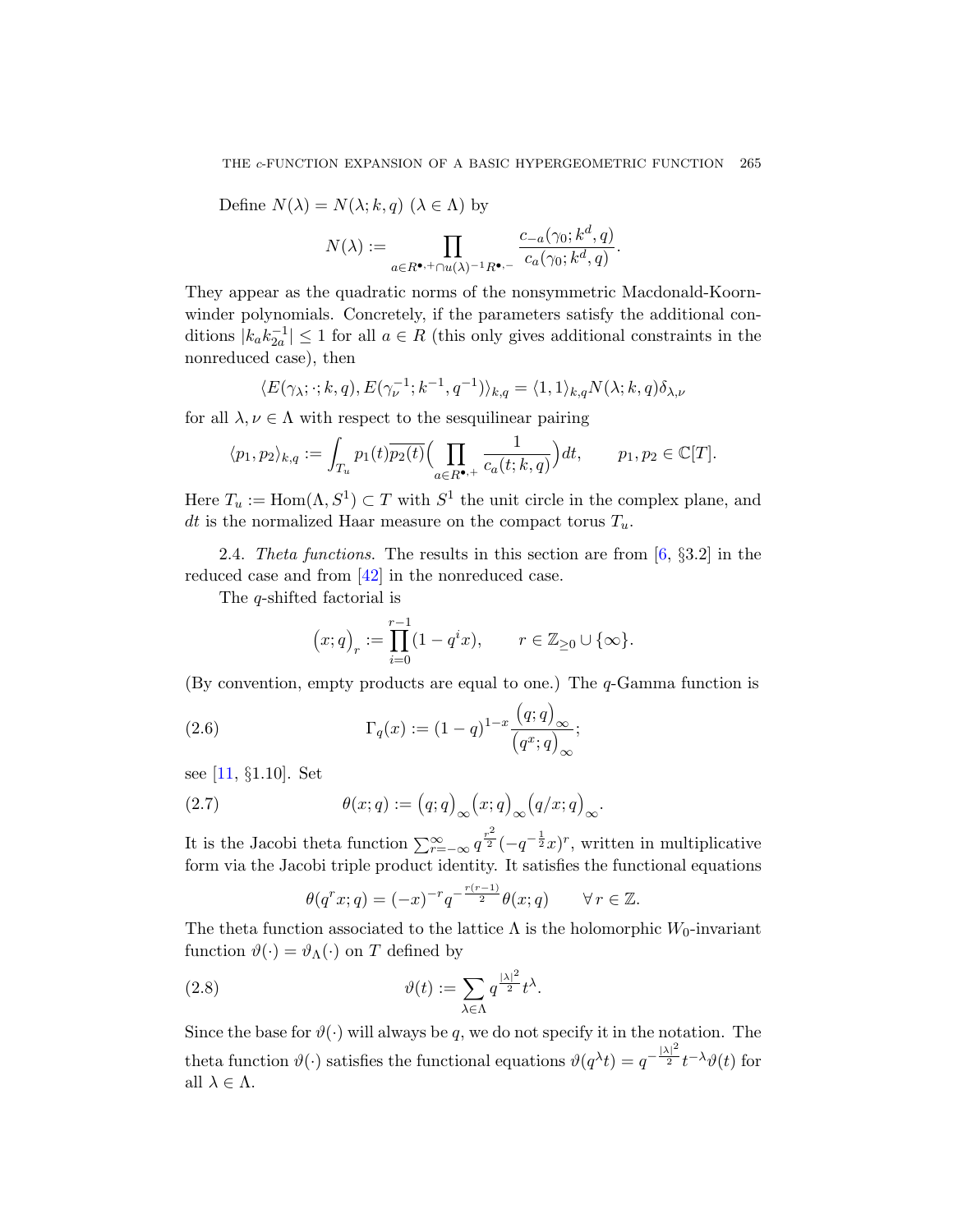Remark 2.9. We will always specify the variable dependence,  $\theta(\cdot; q)$  and  $\vartheta(\cdot)$ , to avoid confusion with the highest short root  $\theta$  and the highest root  $\vartheta$ of  $R_0$ .

Definition 2.10. Define  $G = G_{k,q} \in \mathcal{M}(T)$  by

$$
G(t) := \vartheta(t)^{-1}
$$

in the reduced case and

$$
G(t):=\left(q_\theta^2;q_\theta^2\right)_\infty^{-n}\prod_{\alpha\in R_{0,s}}\left(-q_\theta k_0k_{2a_0}^{-1}t^\alpha;q_\theta^2\right)_\infty^{-1}
$$

in the nonreduced case.

Note that  $G(\cdot)$  is  $W_0$ -invariant, and that  $G(t) = G(t^{-1})$ .

Remark 2.11. In the nonreduced case the set  $R_0^{s,+}$  $_0^{s,+}$  $_0^{s,+}$  $_0^{s,+}$  of positive short roots is an orthogonal basis of V and a Z-basis of  $\Lambda = Q$  (cf. Section 5.2). By the Jacobi triple product identity it then follows that  $G(t)$  equals  $\vartheta(t)^{-1}$  in the nonreduced case if  $k_0 = k_{2a_0}$ .

We recall the most fundamental property of  $G(\cdot)$  in the following proposition. It implies that  $G(\cdot)$  serves as the analog of the Gaussian in the context of the double affine Hecke algebra. For proofs and more facts, we refer to [5], [42].

PROPOSITION 2.12. (i) Given a multiplicity function  $k$  on  $R$ , the assignment  $k_{a_0}^{\tau} := k_{2a_0}, k_{2a_0}^{\tau} = k_{a_0}$  and  $k_{a_i}^{\tau} := k_{a_i}, k_{2a_i}^{\tau} := k_{2a_i}$  for  $1 \leq i \leq n$ determines a multiplicity function  $k^{\tau}$  on R.

(ii) There exists a unique algebra isomorphism  $\tau : \mathbb{H}(k,q) \longrightarrow \mathbb{H}(k^{\tau},q)$ satisfying

$$
\tau(T_0) = X_q^{-a_0} T_0^{-1},
$$
  
\n
$$
\tau(T_i) = T_i,
$$
  
\n
$$
\tau(X^{\lambda}) = X^{\lambda},
$$
  
\n
$$
\tau(u(\lambda)) = q^{-\frac{|\lambda|^2}{2}} X^{\lambda} u(\lambda),
$$
  
\n
$$
\lambda \in \Lambda_{\min}^+,
$$
  
\n
$$
\lambda \in \Lambda_{\min}^+.
$$

(iii) For all  $Z \in \mathbb{H}(k,q)$ , we have

$$
G_{k,q}(\cdot)ZG_{k,q}(\cdot)^{-1} = \tau(Z)
$$

in  $\mathcal{M}(T) \rtimes_q W$ , where we view both  $\mathbb{H}(k,q)$  and  $\mathbb{H}(k^d,q)$  as subalgebras of  $\mathcal{M}(T) \rtimes_q W$ .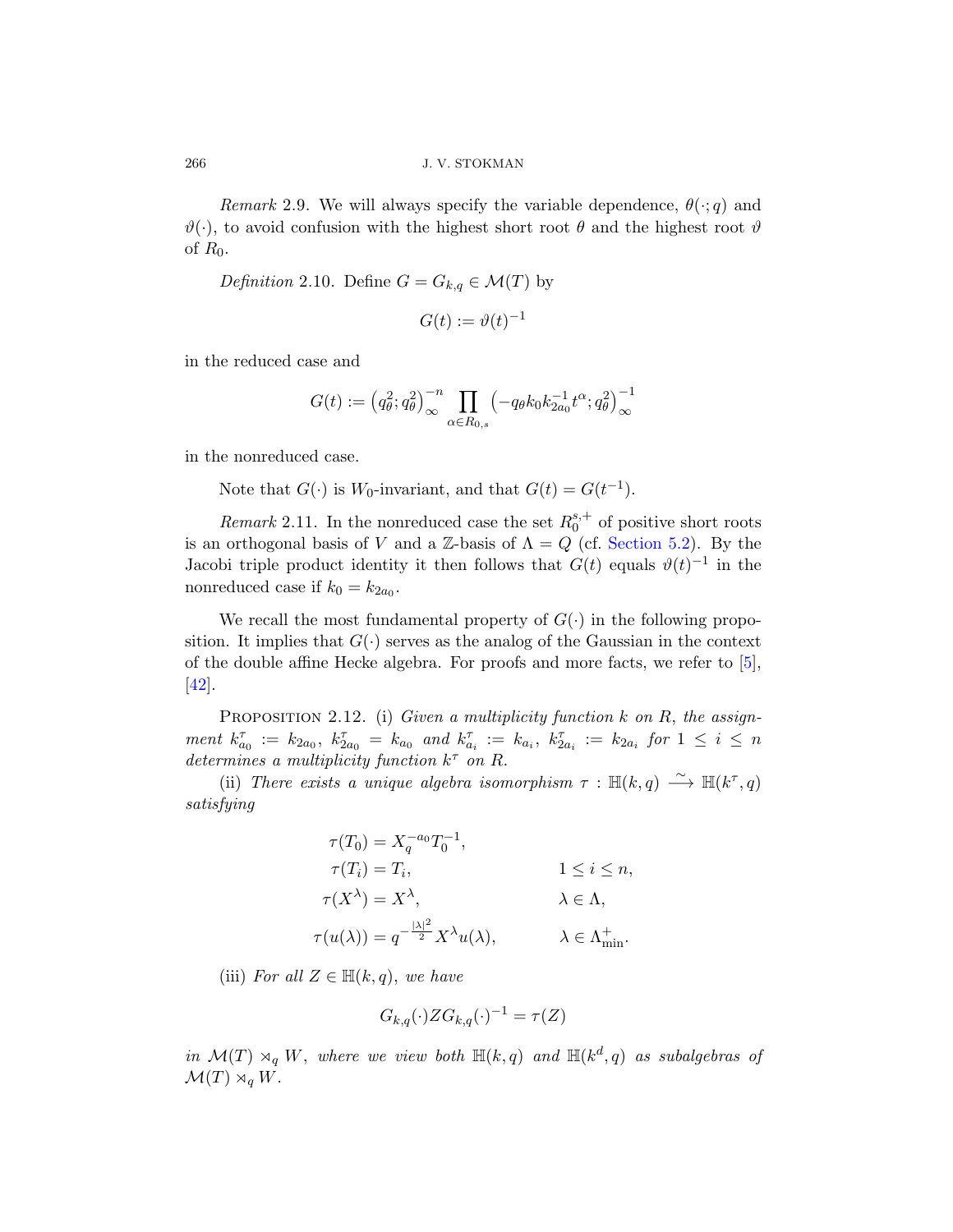<span id="page-14-1"></span>2.5. The nonsymmetric basic hypergeometric function. The nonsymmetric Macdonald-Mehta weight  $\Xi(\cdot) = \Xi(\cdot; k, q) : \Lambda \to \mathbb{C}$  is

$$
\Xi(\lambda;k,q):=\frac{G_{k^{\tau d},q}(\gamma_{\lambda,\tau})}{G_{k^{\tau d},q}(\gamma_{0,\tau})N(\lambda;k^{d\tau},q)},
$$

where  $\gamma_{\lambda,\tau} := \gamma_\lambda(k^\tau, q)$ ,  $k^{\tau d} = (k^\tau)^d$  and  $k^{d\tau} = (k^d)^\tau$ . (See [5, §7] in the reduced case and [40, §6.1] in the nonreduced case.) We have  $\Xi(0; k, q) = 1$ and

(2.9) 
$$
\Xi(\lambda; k, q) = \Xi(\lambda; k^d, q), \n\Xi(-w_0\lambda; k, q) = \Xi(\lambda; k, q)
$$

for all  $\lambda \in \Lambda$ . Due to the factor  $G_{k^{\tau d},q}(\gamma_{\lambda,\tau})$  in the weight  $\Xi(\lambda)$ , the discrete Macdonald-Metha integral  $M := M(k, q)$  defined by

$$
M:=G(\gamma_0; k^{d\tau},q)G(\gamma_{0,d}; k^\tau,q)\sum_{\lambda\in\Lambda}\Xi(\lambda;k,q)
$$

<span id="page-14-0"></span>is convergent. It can be evaluated explicitly; see [5, Thm 1.1] in the reduced case and [42, Prop. 6.1] in the nonreduced case. It will play the role of normalization constant for the (nonsymmetric) basic hypergeometric function.

For  $i \in \{1, \ldots, n\}$ , we denote the simple root  $-w_0\alpha_i$  by  $\alpha_{i^*}$ . Write K for the field of meromorphic functions on  $T \times T$ .

THEOREM 2.13. (i) There exists a unique anti-isomorphism  $\xi : \mathbb{H}(k,q) \to$  $\mathbb{H}((k^d)^{-1},q^{-1})$  satisfying

$$
\xi(T_i) = T_{i^*}^{-1}, \qquad 1 \le i \le n,
$$
  
\n
$$
\xi(Y^{\lambda}) = X^{-w_0\lambda}, \qquad \lambda \in \Lambda,
$$
  
\n
$$
\xi(X^{\lambda}) = T_{w_0} Y^{\lambda} T_{w_0}^{-1}, \qquad \lambda \in \Lambda.
$$

- (ii) There exists a unique  $\mathcal{E}(\cdot, \cdot) = \mathcal{E}(\cdot, \cdot; k, q) \in \mathbb{K}$  satisfying
- (1)  $(t, \gamma) \mapsto G_{k^{\tau}, q}(t)^{-1} G_{k^{d\tau}, q}(\gamma)^{-1} \mathcal{E}(t, \gamma; k, q)$  is a holomorphic function on  $T \times T$ ,
- (2)  $\pi_{k,q}^t(Z)\mathcal{E} = \pi_{(i)}^{\gamma}$  $\bigcup_{(k^d)^{-1},q^{-1}}^{\gamma}(\xi(Z))\mathcal{E}$  for all  $Z \in \mathbb{H}(k,q)$ , where  $\pi^t(Z)$  and  $\pi^{\gamma}(\xi(Z))$  are the actions of  $\pi(Z)$  and  $\pi(\xi(Z))$  on the first and second torus variable respectively,

$$
(3) \mathcal{E}(\gamma_{0,d}, \gamma_0) = 1.
$$

Explicitly,

$$
\mathcal{E}(t, \gamma; k, q) = M_{k,q}^{-1} G_{k^{\tau},q}(t) G_{k^{d\tau},q}(\gamma) \sum_{\lambda \in \Lambda} \Xi(\lambda; k, q) E(\gamma_{-w_0\lambda,\tau}; t; k^{\tau}, q) E'(\gamma_{\lambda,d\tau}^{-1}; \gamma; k^{d\tau}, q),
$$

with  $\gamma_{\lambda,d\tau} := \gamma_{\lambda}(k^{d\tau}, q)$ . The sum converges normally for  $(t, \gamma)$  in compacta of  $T \times T$ .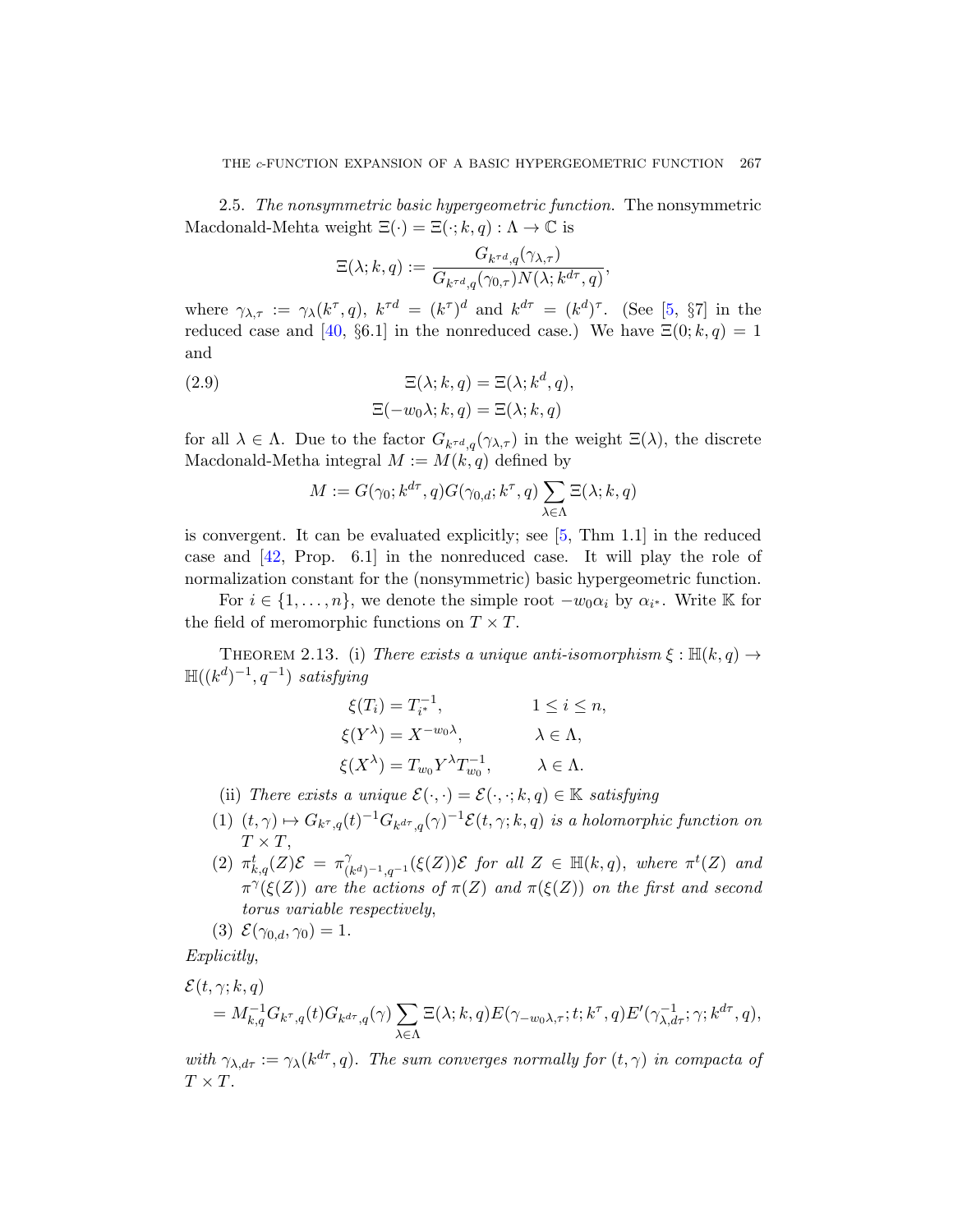*Proof.* (i) Set  $(If)(t) := f(t^{-1})$  for  $f \in \mathbb{C}(T)$ . There exists a unique algebra is[omo](#page-45-6)rphism  $\eta : \mathbb{H}(k,q) \longrightarrow \mathbb{H}(k^{-1},q^{-1})$  such that  $\pi_{k,q}(Z) \circ I = I \circ I$  $\pi_{k^{-1},g^{-1}}(\eta(Z))$  for all  $Z \in \mathbb{H}(k,q)$  (both sides of the identity viewed as operators on  $\mathbb{C}(T)$ . Then

$$
\xi(Z) = T_{w_0}(\delta(\eta(Z))) T_{w_0}^{-1},
$$

with  $\delta : \mathbb{H}(k^{-1}, q^{-1}) \longrightarrow \mathbb{H}((k^d)^{-1}, q^{-1})$  $\delta : \mathbb{H}(k^{-1}, q^{-1}) \longrightarrow \mathbb{H}((k^d)^{-1}, q^{-1})$  $\delta : \mathbb{H}(k^{-1}, q^{-1}) \longrightarrow \mathbb{H}((k^d)^{-1}, q^{-1})$  the linear duality anti-isomorphism mapping  $T_i$  to  $T_i^{-1}$   $(1 \le i \le n)$ ,  $X^{\lambda}$  to  $Y^{-\lambda}$  and  $Y^{\lambda}$  to  $X^{-\lambda}$   $(\lambda \in \Lambda)$ . See  $[6, §3.3.2]$  in the reduced case and  $[37]$  in the nonreduced case for further details on the duality anti-isomorphism  $\delta$ , as well as [16], [13].

(ii) A nonsymmetric kernel function  $\mathcal{E} \in \mathcal{M}(T \times T)$  was defined and studied by Cherednik [5, §5] in the reduced case (denoted in [5] as  $\mathcal{E}_{q^{-1}}$ ) and by the author [42, §5] in the nonreduced case (denoted in [42] as  $\mathfrak{E}_t$ ). Its transformation property with respect to the actions of the double affine Hecke algebra is

$$
\pi_{k^{-1},q^{-1}}^t(Z)\widetilde{\mathcal{E}} = \pi_{(k^d)^{-1},q^{-1}}^{\gamma}(\delta(Z))\widetilde{\mathcal{E}} \qquad \forall Z \in \mathbb{H}(k^{-1},q^{-1}).
$$

Our kernel  $\mathcal E$  can be expressed [in terms of](#page-14-0)  $\tilde{\mathcal E}$  by

$$
\mathcal{E}(t,\gamma) = \left(\pi^{\gamma}_{(k^d)^{-1},q^{-1}}(T_{w_0})\widetilde{\mathcal{E}}\right)(t^{-1},\gamma)
$$

up to normalization; cf[. t](#page-43-0)h[e pr](#page-46-0)o[of](#page-43-1) of (i).

Definition 2.14. We call  $\mathcal{E}(\cdot, \cdot) = \mathcal{E}(\cdot, \cdot; k, q)$  the nonsymmetric basic hypergeometric function associated to the triple  $(R_0, \Delta_0, \Lambda)$ .

Remark 2.15. As already noted in the proof of Theorem 2.13, the definition of the nonsymmetric basic hypergeometric function  $\mathcal E$  differs slightly from the definitions of the kernel functions in  $[5]$ ,  $[42]$ ,  $[7]$ . With our definition of  $\mathcal{E}$ , the connection with meromorphic solutions of the bispectral quantum Knizhnik-Zamolodchikov equations will be more transparent (see Section 3.1). [The d](#page-14-0)ifference between the definitions disappears upon symmetrization; cf. Section 2.6.

Note that  $\mathcal{E}(\cdot,\gamma)$  for  $\gamma \in T$  such that  $G_{k^{d\tau},q}(\gamma) \neq 0$  is a meromorphic solution of the spectral problem

$$
\pi_{k,q}(p(Y))f = (w_0p)(\gamma^{-1})f \qquad \forall p \in \mathbb{C}[T].
$$

In view of Theorem 2.13 we actually have  $\mathcal{E} \in \mathcal{V} = \mathcal{V}_{k,q}$ , where

$$
(2.10) \t\t\t V_{k,q} := \{ f \in \mathbb{K} \mid \pi_{k,q}^t(Z)f = \pi_{(k^d)^{-1},q^{-1}}^{\gamma}(\xi(Z))f \quad \forall Z \in \mathbb{H} \}.
$$

V is a vector space over  $\mathbb{F}^{W_0 \times W_0}$ , with  $\mathbb{F} \subset \mathbb{K}$  the subfield

(2.11) 
$$
\mathbb{F} := \{ f \in \mathbb{K} \mid f(q^{\lambda}t, q^{\lambda'}\gamma) = f(t, \gamma) \quad \forall \lambda, \lambda' \in \Lambda \}
$$

of quasiconstant meromorphic functions on  $T \times T$ .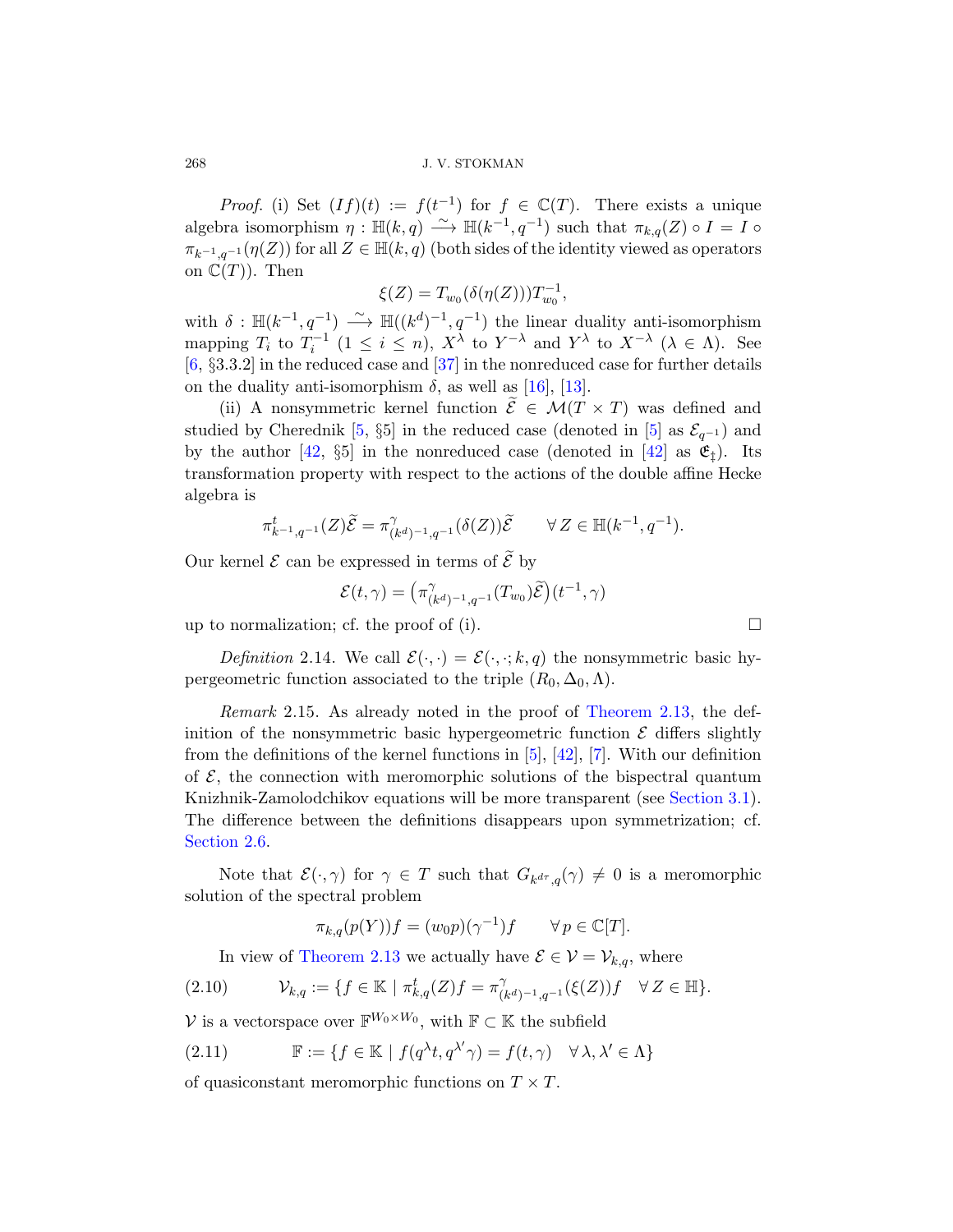<span id="page-16-0"></span>PROPOSITION 2.16. (i) The involution  $\iota$  of K, defined by  $(\iota f)(t, \gamma) =$  $f(\gamma^{-1}, t^{-1})$ , restricts to a complex linear isomorphism

$$
\iota|_{\mathcal{V}_{k,q}}: \mathcal{V}_{k,q} \stackrel{\sim}{\longrightarrow} \mathcal{V}_{k^d,q}.
$$

(ii) The nonsymmetric basic hypergeometric function  $\mathcal E$  is self-dual:

$$
\iota\big(\mathcal{E}(\cdot,\cdot;k,q)\big)=\mathcal{E}(\cdot,\cdot;k^d,q).
$$

*Proof.* (i) Let  $f \in V_{k,q}$ , and set  $g := \iota f$ . Recall the isomorphism  $\eta$  from the proof of Theorem 2.13. Denote  $\eta_d$  for the isomorphism  $\eta$  with respect to dual parameters  $(k^d, q)$ . Then

$$
\pi_{k^d,q}^t(Z)g = \pi_{k^{-1},q^{-1}}(\tilde{\xi}(Z))g \qquad \forall Z \in \mathbb{H}(k^d,q),
$$

with anti-isomorphism  $\tilde{\xi} = \eta^{-1} \circ \xi^{-1} \circ \eta_d : \mathbb{H}(k^d, q) \to \mathbb{H}(k^{-1}, q^{-1}).$  Since  $\eta(T_i) = T_i^{-1}, \ \eta(X^{\lambda}) = X^{-\lambda}$  and  $\eta(Y^{\lambda}) = T_{w_0}Y^{w_0\lambda}T_{w_0}^{-1}$  for  $1 \leq i \leq n$  and  $\lambda \in \Lambda$  (cf. [6, Prop. 3.2.2]),  $\tilde{\xi}$  is the anti-isomorphism  $\xi$  with respect to dual parameters  $(k^d, q)$ . Hence  $g \in \mathcal{V}_{k^d, q}$ .

(ii) It follows from the explicit series expansion [o](#page-43-5)f  $\mathcal{E}$ , (2.5) and (2.9) that

$$
\iota(\mathcal{E}(\cdot,\cdot;k,q)) = \pi_{k^d,q}^t(T_{w_0})\pi_{k^{-1},q^{-1}}^{\gamma}(T_{w_0})\mathcal{E}(\cdot,\cdot;k^d,q).
$$
  
als  $\mathcal{E}(\cdot,\cdot;k^d,q)$  since  $\xi(T_{w_0}) = T_{w_0}^{-1}$ .

But this equals  $\mathcal{E}(\cdot, \cdot; k^d, q)$  since  $\xi(T_{w_0}) = T_{w_0}^{-1}$ 

2.6. The basic hypergeometric function. We first recall some well-known facts about symmetric Macdonald-Koornwinder polynomials from, e.g., [6], [28], [32], [37], [42]. For  $p \in \mathbb{C}[T]^{W_0}$ , we decompose the q-difference reflection operator  $\pi_{k,q}(p(Y))$  associated to the central element  $p(Y) \in Z(H(k^{\bullet}))$  as

$$
\pi_{k,q}(p(Y)) = \sum_{w \in W_0} D_{p,w}^{k,q} w_q, \qquad D_{p,w}^{k,q} \in \mathbb{C}(T) \rtimes_q \tau(\Lambda).
$$

The Macdonald operator  $D_p = D_p^{k,q}$  associated to p is defined by

$$
D_p^{k,q} := \sum_{w \in W_0} D_{p,w}^{k,q}.
$$

The Macdonald operators  $D_p$   $(p \in \mathbb{C}[T]^{W_0})$  are pairwise commuting,  $W_0$ -equivariant, scalar q-difference operators (see, e.g., [24, Lemma 2.7]). Explicit expressions of  $D_p$  can be given for special choices of  $p \in \mathbb{C}[T]^{W_0}$ , in which case they reduce to the original definitions of the Macdonald, Koornwinder and Ruijsenaars q-difference operators from [27], [22] and [35] respectively (see [28,  $\S4.4$ ].

The idempotent

$$
C_+ := \frac{1}{\sum_{w \in W_0} k_w^2} \sum_{w \in W_0} k_w T_w \in H(k^{\bullet})
$$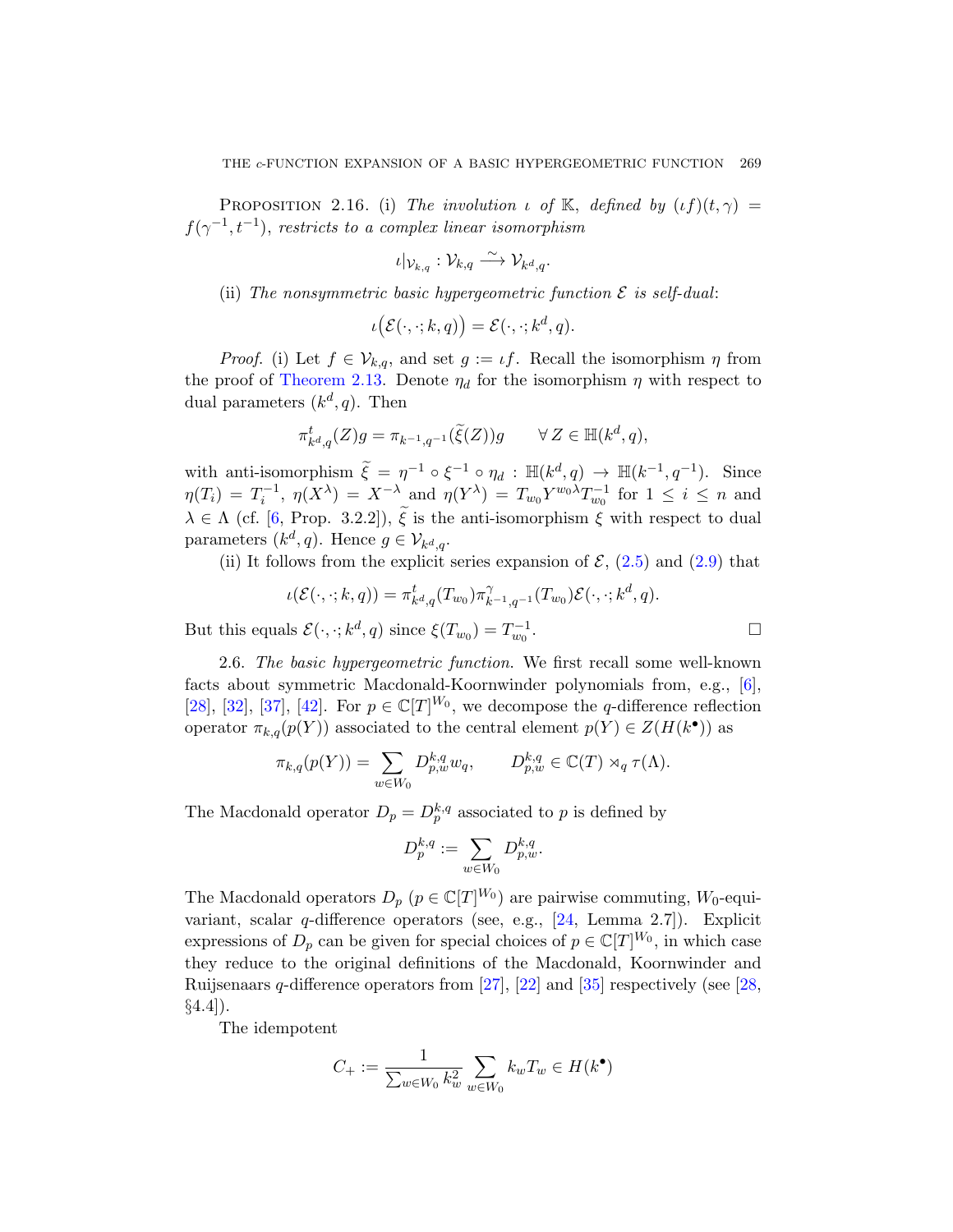satisfies  $T_iC_+ = k_iC_+ = C_+T_i$  for  $1 \leq i \leq n$ . (We do not specify the  $k^{\bullet}$ -dependence of  $C_+$ , it will always be clear from the context.) It follows that  $\pi_{k,q}(C_+)$ :  $\mathcal{M}(T) \to \mathcal{M}(T)$  is a projection operator with image  $\mathcal{M}(T)^{W_0}$ . Consequently, if  $f \in \mathcal{M}(T)$  satisfies the q-difference reflection equations

$$
\pi_{k,q}(p(Y))f = p(\gamma^{-1})f \qquad \forall \, p \in \mathbb{C}[T]^{W_0}
$$

for some  $\gamma \in T$ , then  $f_+ := \pi_{k,q}(C_+) f \in \mathcal{M}(T)^{W_0}$  satisfies

$$
D_p f_+ = p(\gamma^{-1}) f_+ \qquad \forall \, p \in \mathbb{C}[T]^{W_0}.
$$

In particular, the normalized symmetric Macdonald-Koornwinder polynomial

$$
E_{+}(\gamma_{\lambda};\cdot) := \pi_{k,q}(C_{+})E(\gamma_{\lambda};\cdot) \in \mathbb{C}[T]^{W_{0}}, \qquad \lambda \in \Lambda^{-}
$$

satisfies

$$
D_p(E_+(\gamma_{\lambda};\cdot)) = p(\gamma_{\lambda}^{-1})E_+(\gamma_{\lambda};\cdot) \qquad \forall p \in \mathbb{C}[T]^{W_0}.
$$

The monic symmetric Macdonald-Koornwinder polynomial

$$
P_{\lambda}^{+}(\cdot) = P_{\lambda}^{+}(\cdot; k, q) \in \mathbb{C}[T]^{W_0}, \qquad \lambda \in \Lambda^{-}
$$

is the renormalization of  $E_+(\gamma_\lambda; \cdot)$  having an expression

$$
P_{\lambda}^{+}(t) = \sum_{\mu \in Q_{+}} d_{\mu} t^{w_{0}\lambda - \mu}
$$

in monomials with leading coefficient  $d_0 = 1$ . Then

$$
E_{+}(\gamma_{\lambda};\cdot) = P_{\lambda}^{+}(\gamma_{0,d})^{-1}P_{\lambda}^{+}(\cdot)
$$

since  $E_+(\gamma_\lambda; \gamma_{0,d}) = 1$ . Self-duality and the evaluati[on f](#page-45-1)ormula for the symmetr[ic M](#page-45-2)acdonald-Koornwinder follow from the corresponding results for the nonsymmetric Macdonald-Koornwinder polynomials by standard symmetrization arguments. Alternatively, they can be derived from the asymptotic analysis of the bispectral quantum Knizhnik-Zamolodchikov equations; see Remark 3.11.

<span id="page-17-0"></span>Before symmetrizing the nonsymmetric basic hypergeometric function  $\mathcal{E},$ we first introduce and analyze the natural space it will be contained in; cf. [31, Def. 6.13 for  $GL_m$  and [30, Def. 6.4] for the reduced case.

Definition 2.17. We set  $\mathcal{U} := \mathcal{U}_{k,q}$  for the F-vector space of meromorphic functions  $f$  on  $T \times T$  satisfying

(2.12) 
$$
\left(D_p^t f\right)(t,\gamma) = p(\gamma^{-1})f(t,\gamma),
$$

$$
\left(\widetilde{D}_p^{\gamma} f\right)(t,\gamma) = p(t)f(t,\gamma)
$$

for all  $p \in \mathbb{C}[T]^{W_0}$ , where  $\widetilde{D}_p = D_p^{(k^d)^{-1}, q^{-1}}$ . The superindices t and  $\gamma$  indicate that the q-difference operator is acting on the first and second torus component respectively.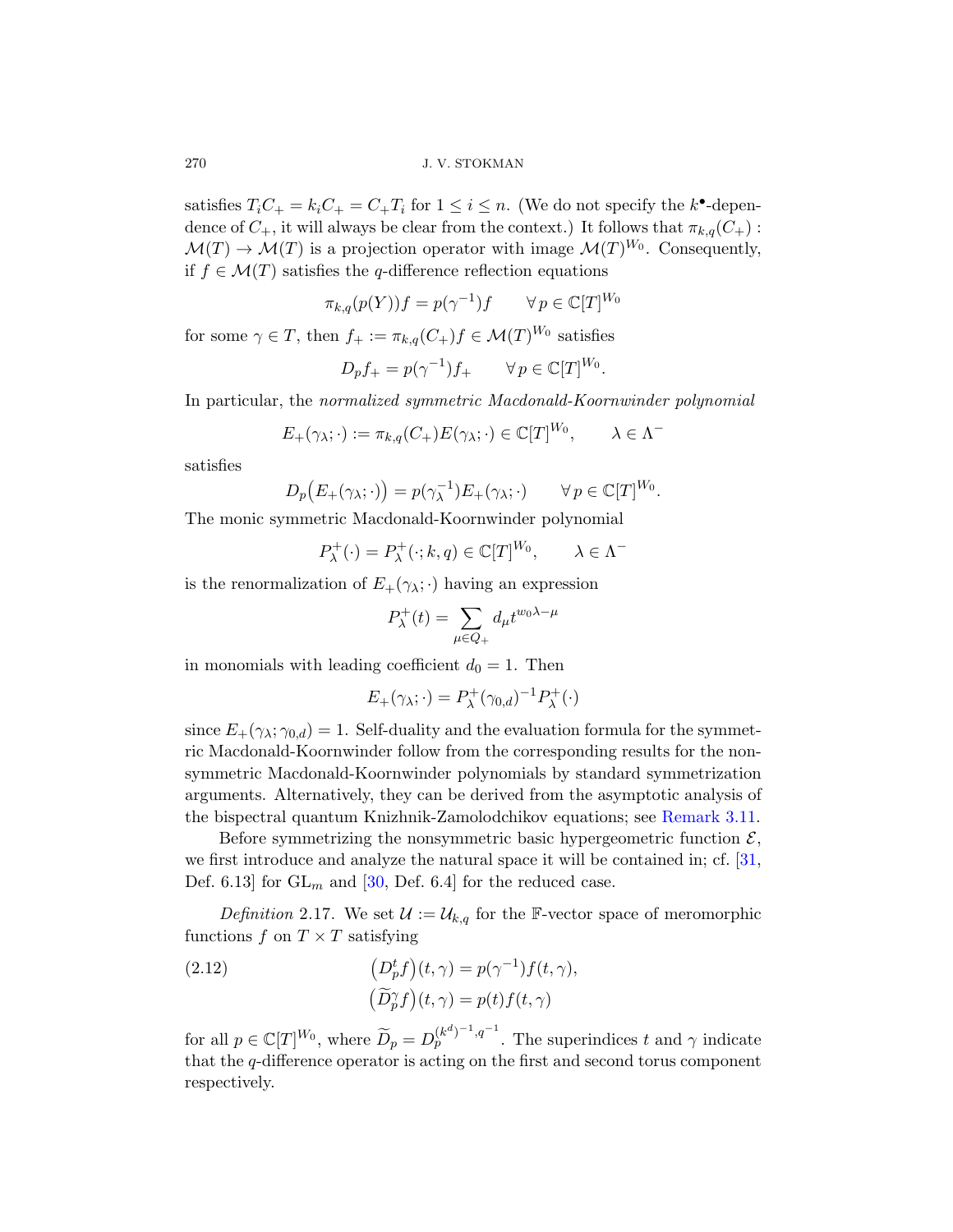Note that U is a  $W_0 \times W_0$ -invariant subspace of K.

<span id="page-18-0"></span>View  $\pi_{k,q}^t(C_+)$  and  $\pi_{(k,q)}^{\gamma}$  $\chi^{\gamma}_{(k^d)^{-1},q^{-1}}(C_+)$  as projection operators on K. Their images are  $\mathbb{K}^{W_0\times\{1\}}$  and  $\mathbb{K}^{\{1\}\times W_0}$  respectively.

LEMMA 2.18. (i) The restrictions of the projection operators  $\pi_{k,q}^t(C_+)$  and  $\pi^{\gamma}_{\alpha}$  $\bigcap_{(k^d)^{-1},q^{-1}}^{\gamma}(C_+)$  to  $\mathcal{V}_{k,q}$  coincide and map into  $\mathcal{U}_{k,q}^{W_0\times W_0}$ .

(ii) The involution  $\iota$  of  $K$  restricts to a complex linear isomorphism

$$
\iota|_{\mathcal{U}_{k,q}}:\mathcal{U}_{k,q}\stackrel{\sim}{\longrightarrow}\mathcal{U}_{k^d,q}.
$$

(iii) For all  $f \in \mathcal{V}$ ,

$$
\pi_{k^d,q}^t(C_+)(\iota f) = \iota(\pi_{k,q}^t(C_+)f).
$$

*Proof.* Since  $\xi(C_+) = C_+$ , the restrictions of  $\pi_{k,q}^t(C_+)$  and  $\pi_{(k,q)}^{\gamma}$  $\gamma_{(k^d)^{-1},q^{-1}}(C_+)$ to  $\mathcal{V}_{k,q}$  coincide. Let  $f \in \mathcal{V}_{k,q}$ , and set  $f_+ := \pi_{k,q}^t(C_+)f$ . Since  $\xi(p(Y)) =$  $p(X^{-1})$  for all  $p \in \mathbb{C}[T]^{W_0}$  and since the projection operator  $\pi_{k,q}(C_+)$  on K has range  $\mathbb{K}^{W_0\times\{1\}}$ , the meromorphic function  $f_+$  satisfies the first set of equations from (2.12). For the second set of equations of (2.12), note that  $f_+$ is W<sub>0</sub>-invariant in the second torus component since  $f_+ = \pi_0^{\gamma}$  $\gamma_{(k^d)^{-1},q^{-1}}(C_+)f.$ Then for  $p \in \mathbb{C}[T]^{W_0}$ ,

$$
D_p^{(k^d)^{-1}, q^{-1}} f_+ = \pi_{(k^d)^{-1}, q^{-1}}^{\gamma} (C_+ p(Y)) f
$$
  
\n
$$
= \pi_{(k^d)^{-1}, q^{-1}}^{\gamma} (C_+) \pi_{(k^d)^{-1}, q^{-1}} (T_{w_0} p(Y) T_{w_0}^{-1}) f
$$
  
\n
$$
= \pi_{k, q}^t (p(X)) \pi_{(k^d)^{-1}, q^{-1}}^{\gamma} (C_+) f
$$
  
\n
$$
= \pi_{k, q}^t (p(X)) f_+
$$

since  $\xi(p(X)) = T_{w_0}p(Y)T_{w_0}^{-1}$ . Hence  $f_+ \in \mathcal{U}_{k,q}^{W_0 \times W_0}$ , proving (i). Part (iii) follo[ws from \(i\) and th](#page-16-0)e fact th[at](#page-45-2)

$$
\iota\circ\pi_{k,q}^t(C_+)=\pi_{k^{-1},q^{-1}}^\gamma(C_+)
$$

(which in turn follows from the fact that  $\eta(C_+) = C_+$ ). It remains to prove (ii). It suffices to show that  $I \circ D_p^{k,q} \circ I = D_p^{k-1,q-1}$  for  $p \in \mathbb{C}[T]^{W_0}$  as endomorphism of  $\mathcal{M}(T)$ , where  $(Ig)(t) := g(t^{-1})$ . This follows from  $\eta(p(Y)) = p(Y)$  for  $p \in \mathbb{C}[T]^{W_0}$ ; cf. the proof of Proposition 2.16 (see also [30, Lemma 6.2]).  $\Box$ 

The nonsymmetric basic hypergeometric function  $\mathcal E$  associated to the triple  $(R_0, \Delta_0, \Lambda)$ , being a distinguished element of  $V$ , thus gives rise to a distinguished  $W_0 \times W_0$ -symmetric meromorphic solution of the bispectral problem  $(2.12).$ 

Definition 2.19. We call  $\mathcal{E}_+(\cdot,\cdot) = \mathcal{E}_+(\cdot,\cdot;k,q) := \pi_{k,q}^t(C_+) \mathcal{E}(\cdot,\cdot;k,q) \in$  $\mathcal{U}^{W_0 \times W_0}$  the basic hypergeometric function associated to the triple  $(R_0, \Delta_0, \Lambda)$ .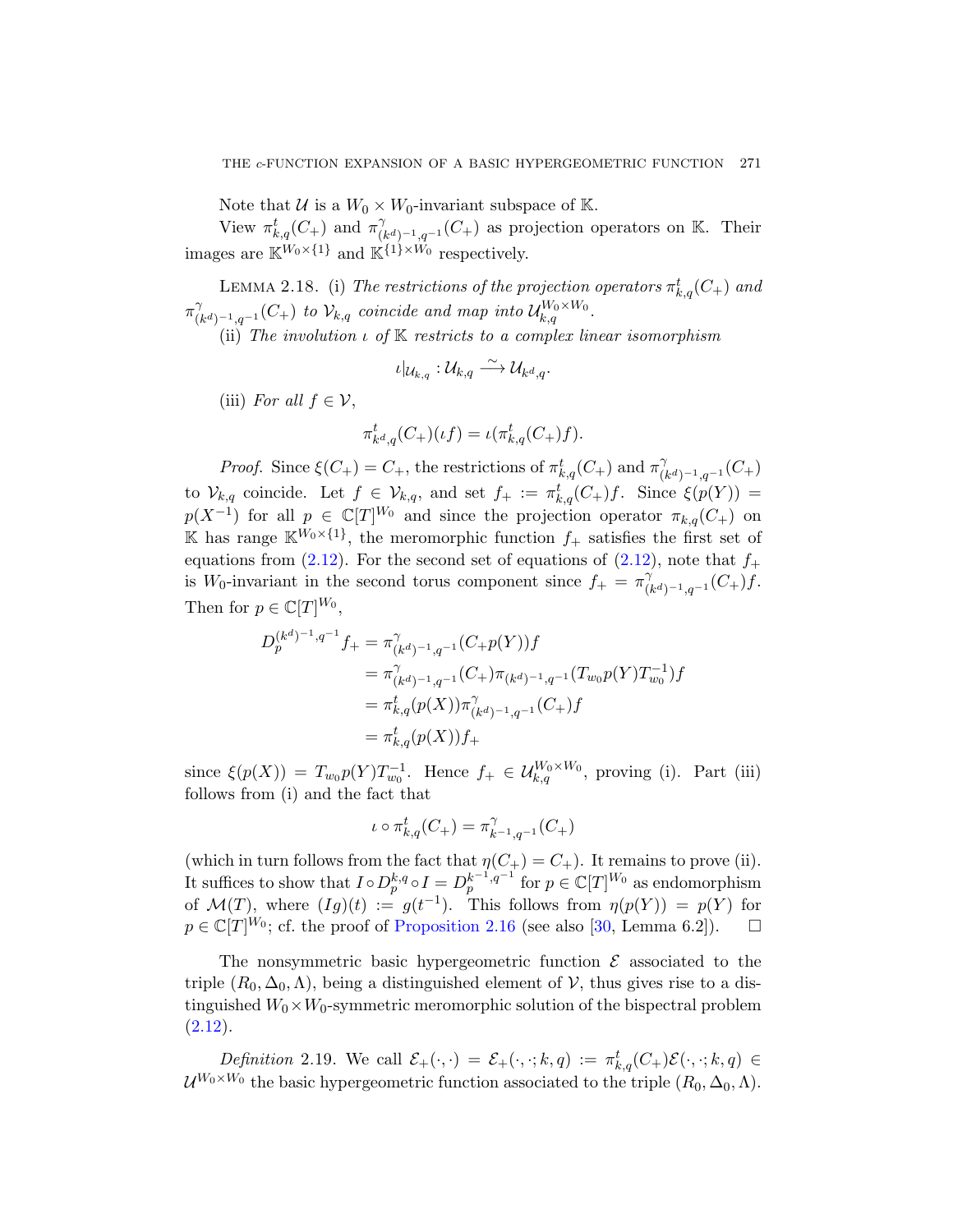In the reduced case,  $\mathcal{E}_+$  is Cherednik's [5], [7] global spherical function. In the nonreduced case,  $\mathcal{E}_+$  was defined by the author in [42].

We list the key properties of the basic hypergeometric function in the following theorem.

THEOREM 2.20. (i) Explicit series expansion:

$$
\mathcal{E}_{+}(t,\gamma;k,q) = M_{k,q}^{-1}G_{k^{\tau},q}(t)G_{k^{d\tau},q}(\gamma)
$$
  
 
$$
\times \sum_{\lambda \in \Lambda^{-}} \Xi^{+}(\lambda;k,q)E_{+}(\gamma_{\lambda,\tau};t;k^{\tau},q)E_{+}(\gamma_{\lambda,d\tau};\gamma^{-1};k^{d\tau},q)
$$

with  $\Xi^+(\lambda; k, q) := \sum_{\nu \in W_0\lambda} \Xi(\nu; k, q)$ . The sum converges normally for  $(t, \gamma)$ in compacta of  $T \times T$ .

(ii) Inversion symmetry:

$$
\mathcal{E}_+(t,\gamma;k,q) = \mathcal{E}_+(t^{-1},\gamma^{-1};k,q).
$$

(iii) Duality:

$$
\iota\big(\mathcal{E}_+(\cdot,\cdot;k,q)\big)=\mathcal{E}_+(\cdot,\cdot;k^d,q).
$$

(iv) Reduction to symmetric Macdonald-Koornwinder polynomials :

$$
\mathcal{E}_+(t,\gamma_\lambda;k,q)=E_+(\gamma_{\lambda_-};t;k,q)\qquad\forall\,\lambda\in\Lambda,
$$

<span id="page-19-0"></span>with  $\lambda_-\in\Lambda^-$  the unique antidominant weight in the orbit  $W_0\lambda$ .

Proof. We only sketch the proof. For det[ailed](#page-19-0) proofs, see [5] in the reduced [case](#page-11-0) and [42] in the nonreduced case.

(i) This follows from rather standard symmetrization arguments, using the fact that  $\pi(C_+)E(\gamma_{\lambda};\cdot)$  o[nly de](#page-19-0)pends on the orbit  $W_0\lambda$  of  $\lambda$  and that

(2.13) 
$$
E'_{+}(\gamma_{\lambda}^{-1};t) = E_{+}(\gamma_{-w_{0}\lambda};t^{-1})
$$

for  $\lambda \in \Lambda^-$ [, where](#page-16-0)  $E'_+(\gamma_\lambda^{-1};\cdot) := \pi_{k^{-1},q^{-1}}(C_+)E'(\gamma_\lambda^{-1};\cdot)$  $E'_+(\gamma_\lambda^{-1};\cdot) := \pi_{k^{-1},q^{-1}}(C_+)E'(\gamma_\lambda^{-1};\cdot)$  $E'_+(\gamma_\lambda^{-1};\cdot) := \pi_{k^{-1},q^{-1}}(C_+)E'(\gamma_\lambda^{-1};\cdot)$ . Formula (2.13) is a direct consequence of  $(2.5)$ .

(ii) Th[is](#page-43-0)follows f[ro](#page-43-1)m (i) and the formula  $E_+(\gamma_\lambda;t^{-1}) = E_+(\gamma_{-w_0\lambda};t)$  for  $\lambda \in \Lambda^{-}$ . The latter formula is a consequence of (2.13) and the fact that  $E'_{+}(\gamma_{\lambda}^{-1};t) = E_{+}(\gamma_{\lambda};t)$  for  $\lambda \in \Lambda^{-}$  (see, e.g., [28, (5.3.2)]).

(iii) This follows from (i) and the self-duality  $\Xi^+(\lambda; k, q) = \Xi^+(\lambda; k^d, q)$  of the weight  $\Xi^+$ . Alternatively, use Proposition 2.16 and Lemma 2.18(iii).

(iv) This is Cherednik's generalization of the Shintani-Casselman-Shalika formula in the reduced case (see  $[5, (7.13)], [7, (3.11)]$ ). For the nonreduced case, see [42, Thm. 6.15(d)].

<span id="page-19-1"></span>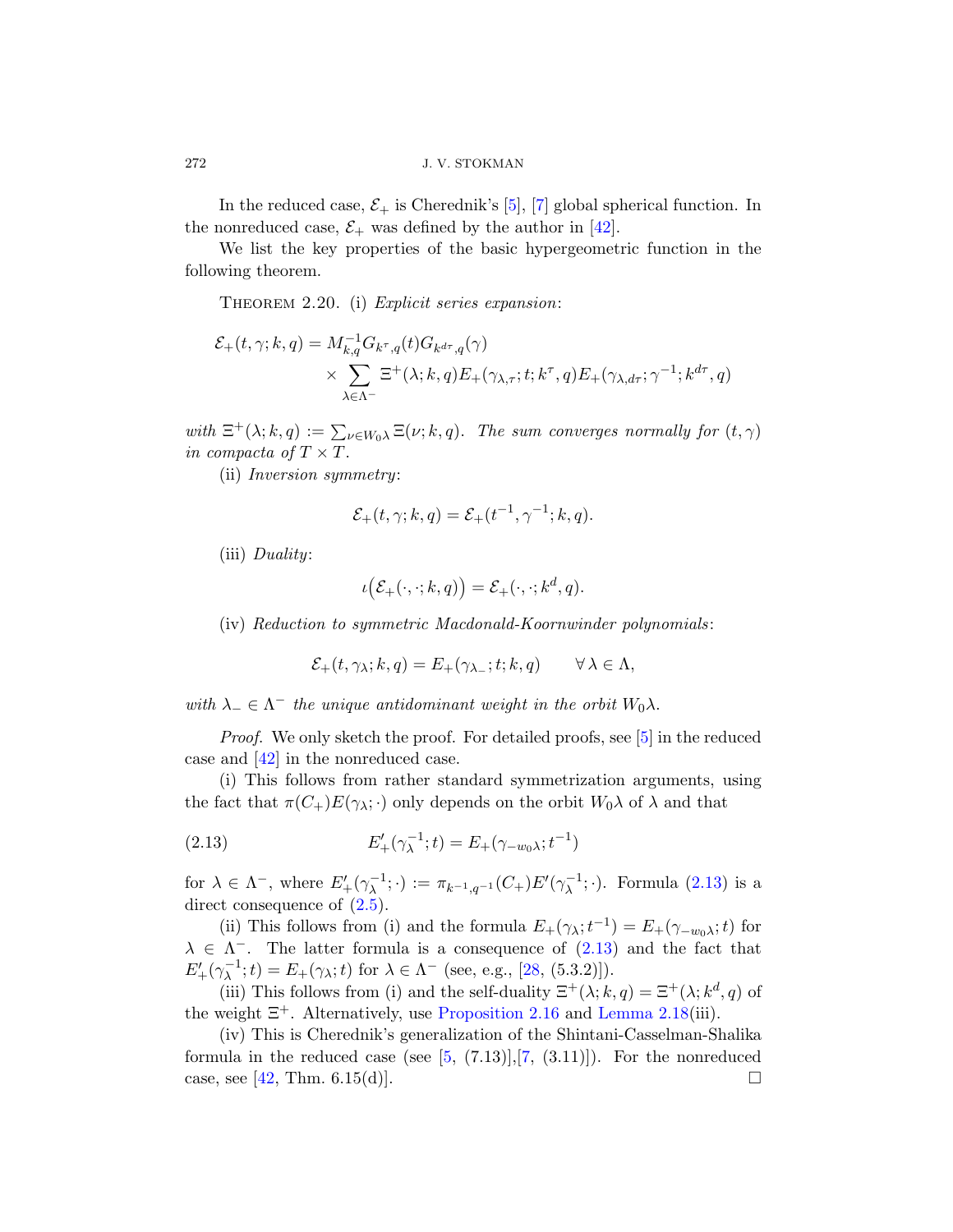## 3. Basic Harish-Chandra series

<span id="page-20-0"></span>[I](#page-45-2)n this section we generalize and analyze the basic Harish-Chandra series from [31] ( $GL_m$  case) and from [30] (reduced case). [Th](#page-43-7)e basic Harish-Chandra series is a q-analog of the Harish-Chandra series solution of the Heckman-Opdam hypergeometric system associated to root systems (see [15, Part I, Chap. 4] and references therein).

Our approach differs from the classical treatment in the sense that we construct, following [31], [30], the basic Harish-Chandra series as matrix coefficient of a power series solution of a bispectral extension of Cherednik's [4], [3] quantum affine Knizhnik-Zamolodchikov (KZ) equations associated to the minimal principal series of  $H(k^{\bullet})$  (the extension being given by a compatible set of equations acting on the central character of the minimal principal series representation). This is essential for two reasons:

- (1) Convergence issues: formal power series solutions of the (bispectral) quantum KZ equation are easily seen to converge deep in the asymptotic sector, in contrast to formal power series solutions of the spectral problem for the Macdonald *q*-difference operators.
- <span id="page-20-1"></span>(2) The formal power series solution of the bispec[tral](#page-27-0) quantum KZ equation gives rise to a self-dual, globally meromorphic  $q$ -analog of the classical Harish-Chandra series. The self-duality plays an important role in our proof of the c-function expansion of the basic hypergeometric function in Section 4.

Our approach also gives new proofs of the self-duality and the evaluation formula for the symmetric Macdonald-Koornwinder polynomials (see Remark 3.11).

3.1. Bispectral quantum Knizhnik-Zamolodchikov equations. In this subsection we show that the space  $V$  (see (2.10)) is isomorphic to the space of solutions of a bispectral extension of the quantum affine Knizhnik-Zamolodchikov (KZ) equations.

We will first introduce the bispectral quantum KZ equations, following and extending [31], [30]. Tensor products and endomorphism spaces will be over C unless stated explicitly otherwise. Let  $\chi: R_0 \to \{0, 1\}$  be the characteristic function of  $R_0^-$ . Set  $M := \bigoplus_{w \in W_0} \mathbb{C}v_w$ . Define elements

$$
C^{k,q}_{(w,1)}, C^{k,q}_{(1,w)} \in \mathbb{K} \otimes \text{End}(M)
$$

for the generators  $w = s_i$ ,  $w = u(\lambda)$   $(0 \le i \le n$  and  $\lambda \in \Lambda_{\min}^+)$  of the extended affine Weyl group  $W$  by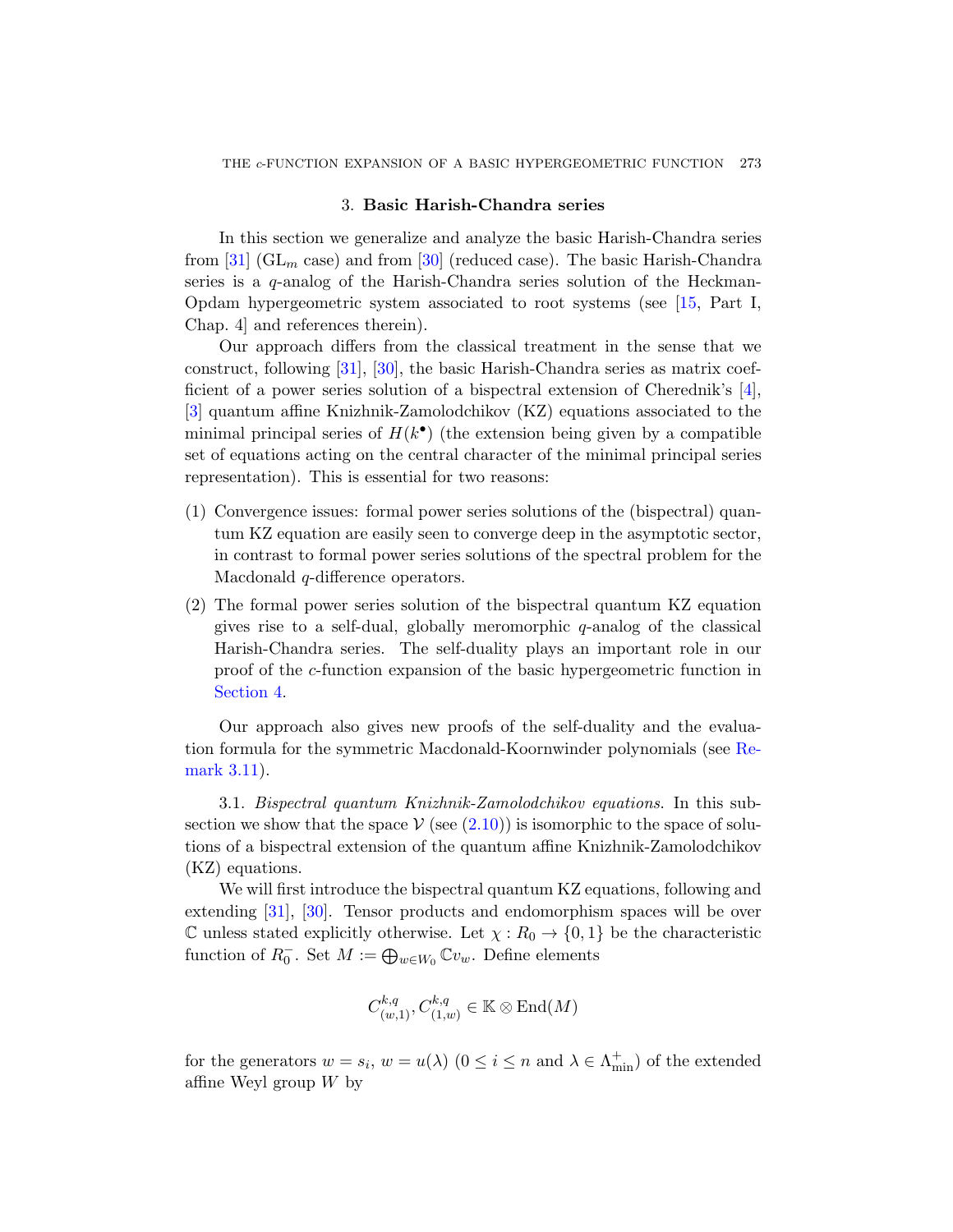$$
C_{(s_0,1)}^{k,q}(t,\gamma)v_w := \frac{\gamma^{-w^{-1}\theta}v_{s_{\theta}w}}{k_0c_0(t;k^{-1},q)} + \left(\frac{c_0(t;k^{-1},q) - k_0^{-2\chi(w^{-1}\theta)}}{c_0(t;k^{-1},q)}\right)v_w,
$$
  

$$
C_{(s_i,1)}^{k,q}(t,\gamma)v_w := \frac{v_{s_iw}}{k_ic_i(t;k^{-1},q)} + \left(\frac{c_i(t;k^{-1},q) - k_i^{-2\chi(-w^{-1}\alpha_i)}}{c_i(t;k^{-1},q)}\right)v_w,
$$
  

$$
C_{(u(\lambda),1)}^{k,q}(t,\gamma)v_w := \gamma^{w^{-1}w_0\lambda}v_{v(\lambda)^{-1}w}
$$

for  $1 \leq i \leq n$ ,  $\lambda \in \Lambda^+_{\text{min}}$  and  $w \in W_0$ , where  $v(\lambda) \in W_0$  is the element of minimal length such that  $v(\lambda)\lambda \in \Lambda^-$ , and

$$
C_{(1,s_0)}^{k,q}(t,\gamma)v_w := \frac{t^{w\theta}v_{ws_{\theta}}}{k_0^d c_0(\gamma^{-1};(k^d)^{-1},q)} + \left(\frac{c_0(\gamma^{-1};(k^d)^{-1},q) - (k_0^d)^{-2\chi(w\theta)}}{c_0(\gamma^{-1};(k^d)^{-1},q)}\right)v_w,
$$
  

$$
C_{(1,s_i)}^{k,q}(t,\gamma)v_w := \frac{v_{ws_i}}{k_i^d c_i(\gamma^{-1};(k^d)^{-1},q)} + \left(\frac{c_i(\gamma^{-1};(k^d)^{-1},q) - (k_i^d)^{-2\chi(-w\alpha_i)}}{c_i(\gamma^{-1};(k^d)^{-1},q)}\right)v_w,
$$
  

$$
C_{(1,u(\lambda))}^{k,q}(t,\gamma)v_w := t^{-ww_0\lambda}v_{wv(\lambda)}.
$$

The following theorem is [31, Cor. 3.4, Lemma 4.3] in the  $GL_m$ -case and [30, Cor. 3.8, Lemma 4.3] in the reduced case. The extension to the nonreduced case is straightforward.

THEOREM 3.1. There exists a unique left  $W \times W$ -action  $((w_1, w_2), g) \mapsto$  $\nabla^{k,q}((w_1,w_2))g$  on  $\mathbb{K} \otimes M$  satisfying

$$
\nabla^{k,q}(w,1)g = C^{k,q}_{(w,1)} w_q^t g,
$$
  

$$
\nabla^{k,q}(1,w)g = C^{k,q}_{(1,w)} w_{q^{-1}}^{\gamma} g
$$

<span id="page-21-0"></span>for  $g \in \mathbb{K}$ ,  $w = s_j \ (0 \le j \le n)$  and  $w = u(\lambda) \ (\lambda \in \Lambda_{\min}^+)$ , where

$$
(w_q^tg)(t,\gamma) = g(w_q^{-1}t,\gamma), \qquad (w_{q^{-1}}^\gamma g)(t,\gamma) = g(t,w_{q^{-1}}^{-1}\gamma).
$$

We say that  $g \in \mathbb{K} \otimes M$  satisfies the bispectral quantum Knizhnik-Zamolodchikov equations if  $g$  is a solution of the compatible system

(3.1) 
$$
\nabla(\tau(\lambda), \tau(\lambda'))g = g \qquad \forall (\lambda, \lambda') \in \Lambda \times \Lambda
$$

of q-difference equations. Restricting the equations (3.1) to  $\Lambda \times \{0\}$  and fixing the second torus variable  $\gamma \in T$  gives, in the reduced case, Cherednik's [4], [3] quantum affine KZ equation associated to the minimal principal series representation of  $H(k^{\bullet})$  with central character  $\gamma$ .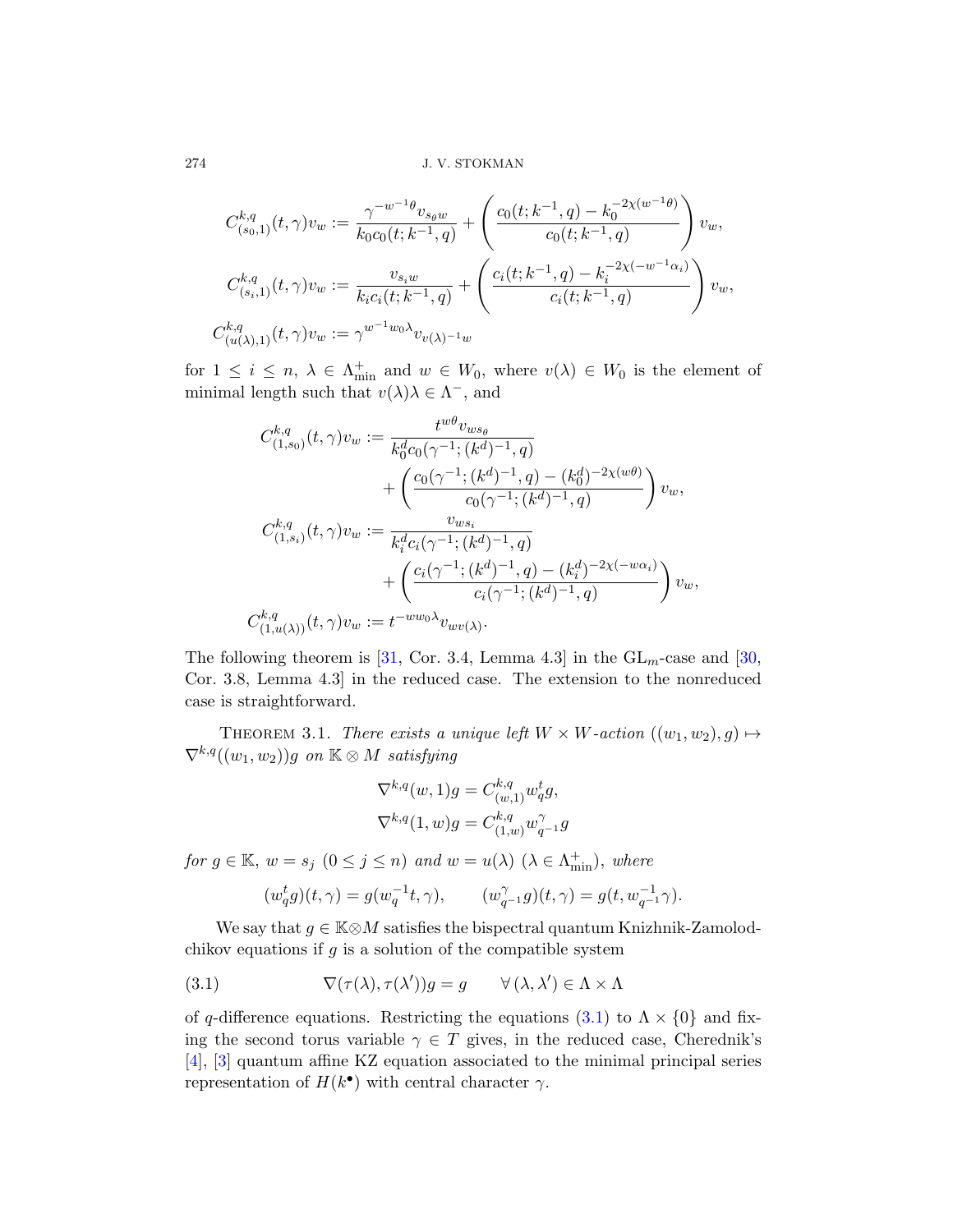Definition 3.2. We write  $\mathcal{K} = \mathcal{K}_{k,q}$  for the F-vector space consisting of  $g \in \mathbb{K} \otimes M$  satisfying the bispectral quantum KZ equations (3.1).

Note that K is a  $W_0 \times W_0$ -module, with action the restriction of  $\nabla$  to  $W_0 \times W_0$ .

Let  $\sigma$  be the complex linear automorphism of  $K \otimes M$  defined by

$$
\sigma(f \otimes v_w) := \iota f \otimes v_{w^{-1}}.
$$

Then

(3.2) 
$$
\sigma \circ \nabla^{k,q}((w,w')) = \nabla^{k^d,q}((w',w)) \circ \sigma \qquad \forall w, w' \in W.
$$

In particular,  $\sigma$  restricts to a complex linear isomorphism  $\mathcal{K}_{k,q} \stackrel{\sim}{\longrightarrow} \mathcal{K}_{k^d,q}$ .

Define complex linear maps

$$
\psi := \psi_{k,q} : \mathbb{K} \to \mathbb{K} \otimes M,
$$
  

$$
\phi := \phi_{k,q} : \mathbb{K} \otimes M \to \mathbb{K}
$$

by

$$
\psi(f) := \sum_{w \in W_0} (\pi_{k,q}^t(T_{ww_0})f) \otimes v_w,
$$
  

$$
\phi\left(\sum_{w \in W_0} f_w \otimes v_w\right) := \frac{k_{w_0}^{-1}}{\sum_{w \in W_0} k_w^{-2}} \sum_{w \in W_0} k_w^{-1} f_w.
$$

<span id="page-22-0"></span>Note that  $\phi \circ \psi = \pi_{k,q}^t(C_+)$ . Recall from Lemma 2.18 that  $\pi_{k,q}^t(C_+)$  restricts to a complex linear map  $\pi_{k,q}^t(C_+) : \mathcal{V} \to \mathcal{U}^{W_0 \times W_0}$ . It factorizes through the solutions space  $\mathcal{K}^{W_0\times W_0}$  of the bispectral quantum KZ equations:

THEOREM [3.](#page-46-1)3. (i)  $\psi$  restricts to a  $\mathbb{F}^{W_0 \times W_0}$ -linear isomorphism  $\psi : \mathcal{V} \stackrel{\sim}{\longrightarrow}$  $\mathcal{K}^{W_0\times W_0}.$ 

(ii) 
$$
\phi
$$
 restricts to an injective  $W_0 \times W_0$ -equivariant F-linear map  $\phi : \mathcal{K} \hookrightarrow \mathcal{U}$ .  
(iii)  $\psi_{k^d,q} \circ \iota|_{\mathcal{V}_{k,q}} = \sigma \circ \psi_{k,q}|_{\mathcal{V}_{k,q}}$  and  $\phi_{k^d,q} \circ \sigma|_{\mathcal{K}_{k,q}^{W_0 \times W_0}} = \iota \circ \phi_{k,q}|_{\mathcal{K}_{k,q}^{W_0 \times W_0}}.$ 

*Proof.* (i) [The](#page-45-1) analogous statement in the reduced case for the usual quantum affine KZ equations was proved in [43, Thm. 4.9]. Its extension to the nonreduced case is straightforward. The bispectral extension follows by a repetition of the arguments for the dual part of the quantum KZ equations (i.e., the part acting on the second tor[us c](#page-46-1)omponent).

(ii) This is the bispectral extension of the difference Cherednik-Matsuo correspondence [4, Thm. 3.4(a)]. See [31, Thm. 6.16, Cor. 6.21] for the  $GL_m$ case and [30, Thm. 6.6] for the reduced case. (The injectivity follows from the asymptotic analysis of the bispectral quantum KZ equations, which we will also recall in Section 3.2.) The extension to the nonreduced case is straightforward. An alternative approach is to extend the techniques from [43, §5] to the present bispectral (and nonreduced) setting.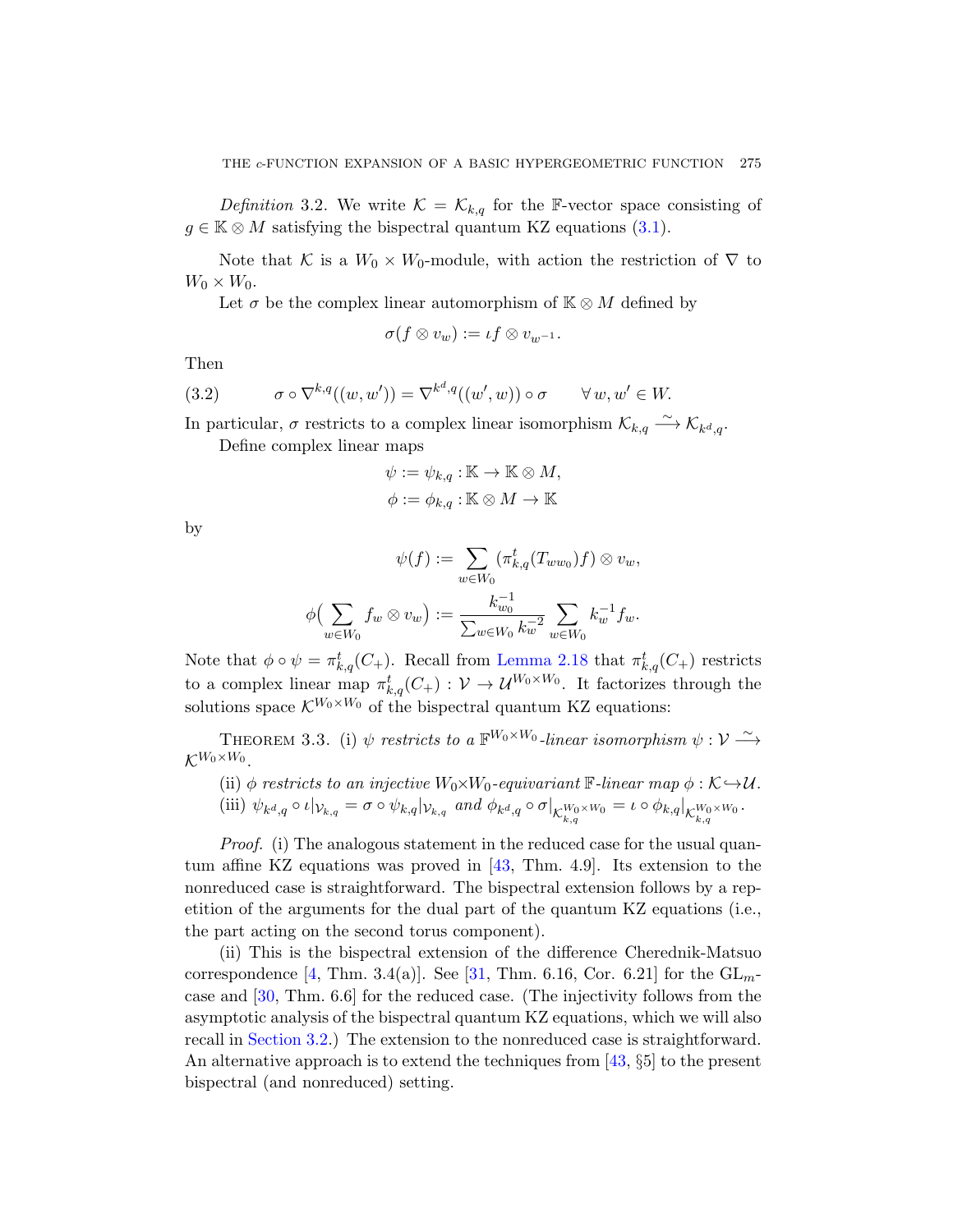(iii) Using  $\eta(T_{ww_0}) = T_{w_0w^{-1}}^{-1}$  for  $w \in W_0$ , it follows that

$$
\psi_{k^d,q}(\iota f) = \sigma \Big( \sum_{w \in W_0} \pi^{\gamma}_{(k^d)^{-1},q^{-1}} (T_{w_0w}^{-1}) f \otimes v_w \Big)
$$

for  $f \in \mathbb{K}$ . The first part then follows from the observation that

$$
\psi_{k,q}(f) = \sum_{w \in W_0} \pi^{\gamma}_{(k^d)^{-1}, q^{-1}}(T_{w_0w}^{-1}) f \otimes v_w
$$

<span id="page-23-0"></span>if  $f \in \mathcal{V}_{k,q}$ , since  $\xi(T_{ww_0}) = T_{w_0w}^{-1}$  for  $w \in W_0$ . For the second equality, let  $f \in \mathcal{K}^{W_0 \times W_0}$  and set  $g = \psi^{-1}(f) \in \mathcal{V}$ . [Then](#page-18-0)

$$
\phi(\sigma(f)) = \pi^t(C_+) \psi^{-1}(\sigma(f))
$$
  
=  $\pi^t(C_+)(\iota g)$   
=  $\iota(\pi^t(C_+)g)$   
=  $\iota(\phi(f)),$ 

where we use the first part of (ii) for the second equality and Lemma 2.18(iii) for the third equa[lity](#page-45-2).

COROLLARY 3.4. 
$$
\mathcal{E}_+ \in \phi(\mathcal{K}^{W_0 \times W_0})
$$
.  
\n*Proof.*  $\mathcal{E}_+ = \pi^t(C_+) \mathcal{E} = \phi(\psi(\mathcal{E}))$  and  $\psi(\mathcal{E}) \in \mathcal{K}^{W_0 \times W_0}$  since  $\mathcal{E} \in \mathcal{V}$ .  $\square$ 

3.2. Asymptotically free solutions of the bispectral quantum KZ equations. We recall the results on asymptotically free solutions of the bispectral quantum KZ equations from [31] ( $GL_m$  case) and [30] (reduced case). The extension to the nonreduced case presented here follows from straightforward adjustments of the arguments of  $[31]$ ,  $[30]$ .

<span id="page-23-1"></span>Define  $\mathcal{W}(\cdot, \cdot) = \mathcal{W}(\cdot, \cdot; k, q) \in \mathbb{K}$  by

$$
\mathcal{W}(t,\gamma) := \frac{\vartheta(t(w_0\gamma)^{-1})}{\vartheta(\gamma_0 t)\vartheta(\gamma_{0,d}^{-1}\gamma)}.
$$

There is some flexibility in the choice of  $W(\cdot, \cdot)$ . The key properties we need it to satisfy are the functional equations

(3.3) 
$$
\mathcal{W}(q^{\lambda}t, \gamma) = \gamma_0^{\lambda} \gamma^{w_0 \lambda} \mathcal{W}(t, \gamma), \qquad \lambda \in \Lambda
$$

and the self-duality property

$$
\iota\big(\mathcal{W}(\cdot,\cdot;k,q)\big)=\mathcal{W}(\cdot,\cdot;k^d,q).
$$

For  $\varepsilon > 0$ , set

$$
B_{\varepsilon} := \{ t \in T \mid |t^{\alpha_i}| < \varepsilon \quad \forall \, i \in \{1, \dots, n\} \}
$$

and  $B_{\varepsilon}^{-1} := \{ t^{-1} \mid t \in B_{\varepsilon} \}.$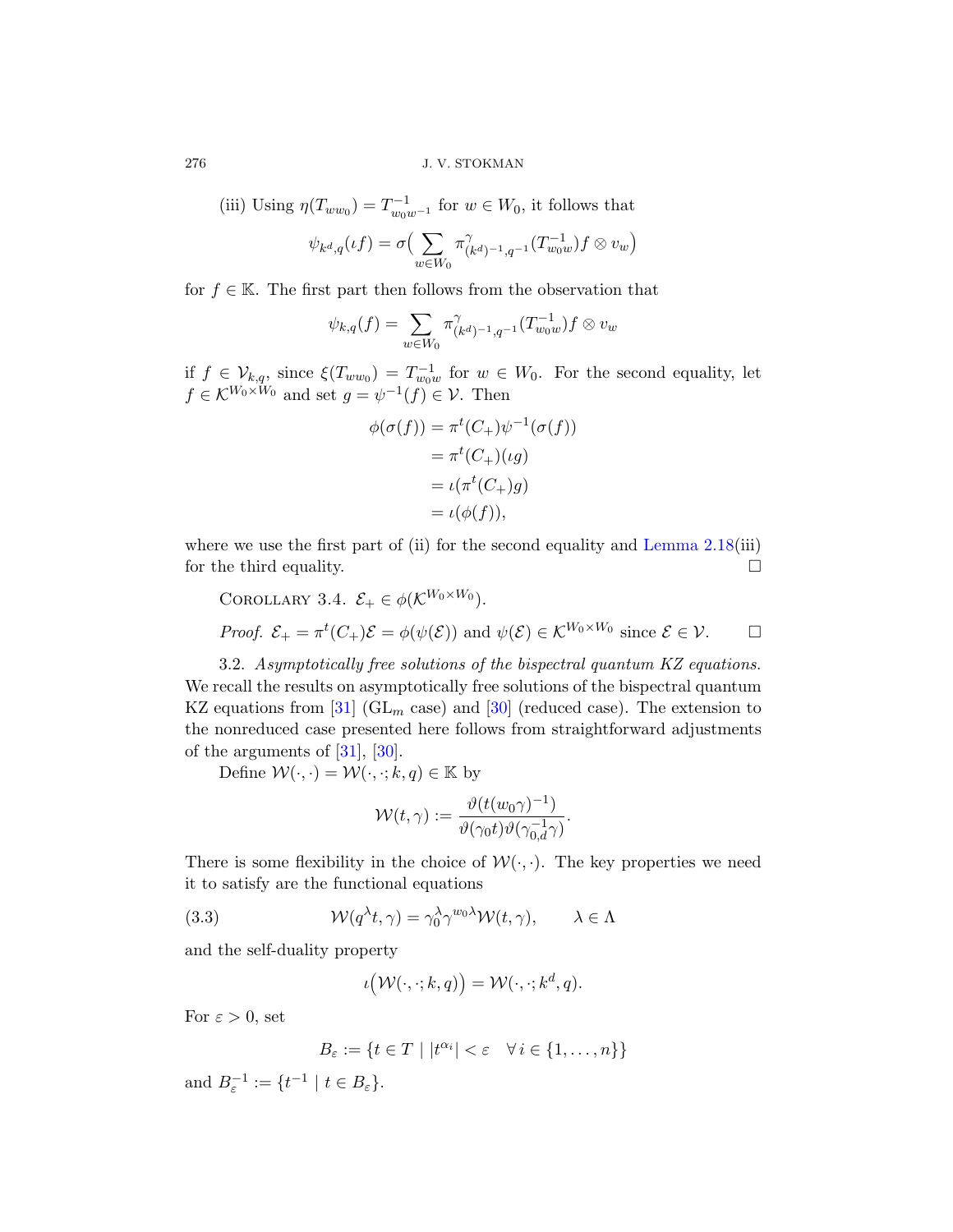THEOREM 3.5. There exists a unique  $F(\cdot, \cdot) = F(\cdot, \cdot; k, q) \in \mathcal{K}_{k,q}$  such that  $F(t, \gamma) = \mathcal{W}(t, \gamma)H(t, \gamma)$  with  $H(\cdot, \cdot) = H(\cdot, \cdot; k, q) \in \mathbb{K} \otimes M$  satisfying, for  $\varepsilon > 0$  sufficiently sm[all](#page-45-2),

$$
H(t,\gamma) = \sum_{\mu,\nu \in Q_+} H_{\mu,\nu} t^{-\mu} \gamma^{\nu} \quad (H_{\mu,\nu} \in M), \qquad H_{0,0} = v_{w_0}
$$

 $for (t, \gamma) \in B_\varepsilon^{-1} \times B_\varepsilon$ , wit[h the](#page-21-0) series converging normally for  $(t, \gamma)$  in compacta of  $B_{\varepsilon}^{-1} \times B_{\varepsilon}$ .

*Proof.* See [31, Thm. 5.3] ( $GL_m$  case) and [30, Thm. 5.4] (reduced case). The proo[fs a](#page-46-2)re based on the asymptotic analysis of compatible systems of qdifference equations using classical methods that go back to Birkhoff [2] (see the appendix of [31]). These results extend immediately to the present setup if one restricts the bispectral quantum KZ equations  $(3.1)$  to  $\lambda$ ,  $\lambda'$  in the sublattice  $\bigoplus_{i=1}^n \mathbb{Z}\overline{\omega}_i$  of  $\Lambda$ . But the resulting function  $F(\cdot, \cdot)$  then automatically satisfies (3.1) for all  $\lambda, \lambda' \in \Lambda$  due to the compatibility of the bispectral quantum KZ equations (3.1) (cf. the proof of [45, Thm. 3.4]).

For  $a \in R^{\bullet}$ , let  $n_a(\cdot) = n_a(\cdot; k, q)$  be the rational function

$$
n_a(t) = \begin{cases} 1 - k_a^{-2} t_q^a & \text{if } 2a \notin R, \\ (1 - k_a^{-1} k_{2a}^{-1} t_q^a)(1 + k_a^{-1} k_{2a} t_q^a) & \text{if } 2a \in R. \end{cases}
$$

Note that  $c_a(t; k^{-1}, q) = n_a(t; k, q)/n_a(t; 1, q)$  for  $a \in R^{\bullet}$ , with 1 the multiplic-ity function identically equal to one. [Let](#page-45-1)  $\mathcal{L}(\cdot) = \mathcal{L}_q(\cdot)$  $\mathcal{L}(\cdot) = \mathcal{L}_q(\cdot)$  $\mathcal{L}(\cdot) = \mathcal{L}_q(\cdot)$  and  $\mathcal{S}(\cdot) = \mathcal{S}_{k,q}(\cdot)$  be the holomorphic functions on  $T$  defined by

$$
\mathcal{L}_q(t):=\prod_{\substack{\alpha\in R_0^+,\\r\in\mathbb{Z}_{>0}}}n_{\alpha+r\frac{|\alpha|^2}{2}c}(t;1,q),\qquad \mathcal{S}_{k,q}(t):=\prod_{\substack{\alpha\in R_0^+,\\r\in\mathbb{Z}_{>0}}}n_{\alpha+r\frac{|\alpha|^2}{2}c}(t;k,q).
$$

<span id="page-24-0"></span>We give the key properties of  $F(\cdot, \cdot)$  in the following theorem. The proof follows from straightforward adjustments of the arguments in [31], [30] (which corresponds to the  $GL_m$  case and reduced case respectively).

THEOREM 3.6. (i)  $F \in \mathcal{K}$  is self-dual:  $\sigma(F(\cdot, \cdot; k, q)) = F(\cdot, \cdot; k^d, q)$ . (ii)  $\{\nabla(1,w)F\}_{w\in W_0}$  is a F-basis of K.

(iii)  $T \times T \ni (t, \gamma) \mapsto \mathcal{S}_{k,q}(t^{-1}) \mathcal{S}_{k^d,q}(\gamma) H(t, \gamma; k, q)$  is holomorphic.

(iv) For  $\varepsilon > 0$  sufficiently small, there exist unique holomorphic M-valued functions  $\Upsilon_{\mu}(\cdot)$  on T  $(\mu \in Q_+)$  such that

$$
\mathcal{S}_{k^d,q}(\gamma)H(t,\gamma;k,q)=\sum_{\mu\in Q_+}\Upsilon_\mu(\gamma)t^{-\mu}
$$

 $for (t, \gamma) \in B_\varepsilon^{-1} \times T$ , with the series converging normally for  $(t, \gamma)$  in compacta of  $B_{\varepsilon}^{-1} \times T$ .

$$
(v) \Upsilon_0(\gamma) = \mathcal{L}_q(\gamma)v_{w_0}.
$$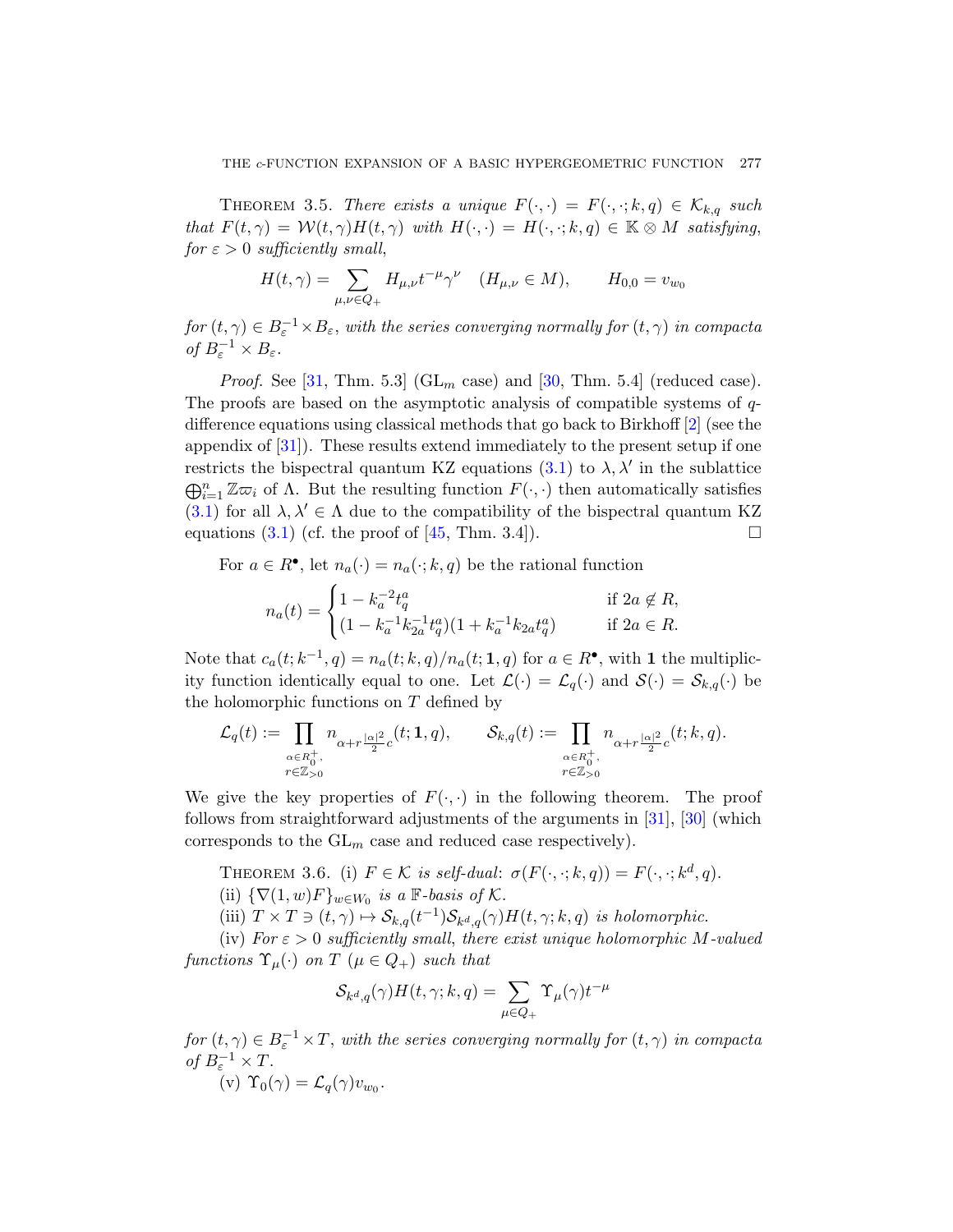From the third part of the theorem, we conclude

COROLLARY 3.7. Let  $Z_{k,q} \subseteq T$  be the zero locus of  $\mathcal{S}_{k,q}(\cdot)$  and set  $Z_{k,q}^{-1} :=$  $\{t^{-1} \mid t \in Z_{k,q}\}.$  Then  $H(\cdot, \cdot; k, q)$  is holomorphic on  $T \setminus Z_{k,q}^{-1} \times T \setminus Z_{k^d,q}.$ 

In the reduced case,

$$
Z_{k,q} = \{ t \in T \mid t^{\alpha} \in k_{\alpha}^2 q_{\alpha}^{-\mathbb{Z}_{>0}} \text{ for some } \alpha \in R_0^+ \}.
$$

<span id="page-25-2"></span><span id="page-25-0"></span>In the nonreduced case,

$$
Z_{k,q} = \left\{ t \in T \mid t^{\alpha} \in \{ a q_{\theta}^{-2\mathbb{Z}_{>0}}, b q_{\theta}^{-2\mathbb{Z}_{>0}}, c q_{\theta}^{-2\mathbb{Z}_{>0}}, d q_{\theta}^{-2\mathbb{Z}_{>0}} \right\} \text{ for some } \alpha \in R_{0,s}^{+}
$$
  
or  $t^{\beta} \in k_{\vartheta}^{2} q_{\vartheta}^{-\mathbb{Z}_{>0}} \text{ for some } \beta \in R_{0,l}^{+} \right\},$ 

<span id="page-25-1"></span>where

(3.4) 
$$
\{a, b, c, d\} := \{k_{\theta}k_{2\theta}, -k_{\theta}k_{2\theta}^{-1}, q_{\theta}k_{0}k_{2a_{0}}, -q_{\theta}k_{0}k_{2a_{0}}^{-1}\}.
$$

3.3. Basic Harish-Chandra series. Following  $[31, \S6.3]$  and  $[30, \S7]$ , we have the following fundamental definition.

De[finition](#page-24-0) 3.8. The self-dual basic Harish-Chandra series

$$
\Phi(\cdot,\cdot)=\Phi(\cdot,\cdot;k,q)\in \mathcal{U}_{k,q}
$$

is defined by

(3.5) 
$$
\Phi := \phi(F) = \mathcal{W}\phi(H).
$$

The properties of F from Theorem 3.6 (singularities, self-duality, leading term) can immediately be transferred to the self-dual basic Harish-Chandra series  $\Phi$ . In particular, by Theorem 3.3(iii) the self-duality of F gives the self-duality of  $\Phi$ ,

$$
\iota(\Phi(\cdot,\cdot;k,q)) = \Phi(\cdot,\cdot;k^d,q).
$$

In the derivation of the c-function expansion of the basic hypergeometric function, we initially make use of the self-dual basic Harish-Chandra series. To make the connection to the classical theory more transparent we will reformulate these results in terms of a renormalization of  $\Phi(t, \gamma)$  that is closer to the standard normalization of the classical Harish-Chandra series (see the introduction). It is a  $\gamma$ -dependent renormalization of  $\Phi(t, \gamma)$ , which also depends on a base point  $\eta \in T$  (indicating the choice of normalization of the prefactor). This renormalization of Φ breaks the duality symmetry.

To define the renormalized version of the basic Harish-Chandra series, consider first the renormalization  $\widehat{H}(\cdot,\cdot) = \widehat{H}(\cdot,\cdot;k,q) \in \mathbb{K} \otimes M$  of  $H(\cdot,\cdot)$  given by

$$
\widehat{H}(t,\gamma) := \frac{\mathcal{S}_{k^d,q}(\gamma) \sum_{w \in W_0} k_w^2}{\mathcal{L}_q(\gamma)} H(t,\gamma).
$$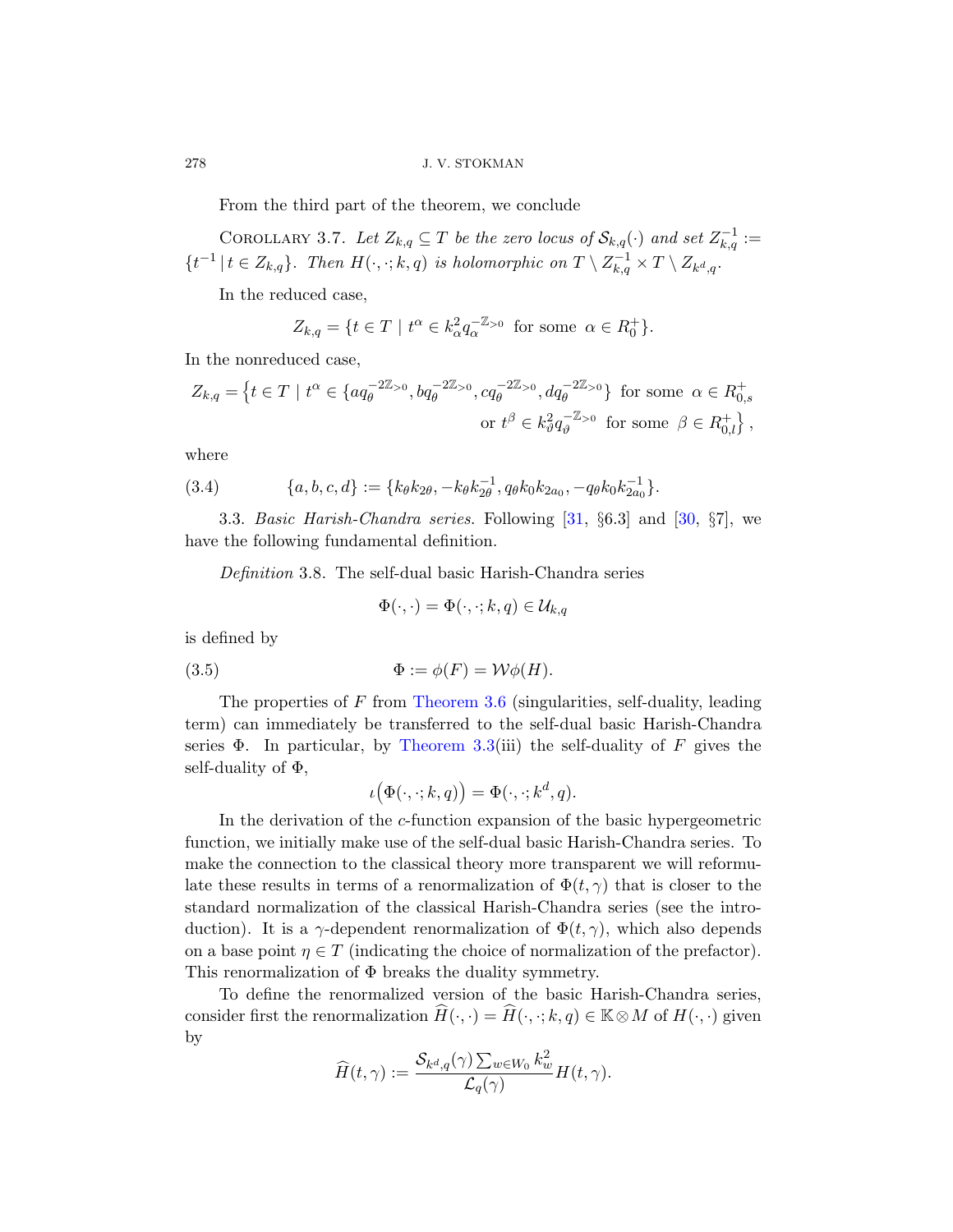Note that for  $\varepsilon > 0$  sufficiently small,

$$
\widehat{H}(t,\gamma) = \sum_{\mu \in Q_+} \widehat{\Upsilon}_{\mu}(\gamma) t^{-\mu}
$$

for  $(t, \gamma) \in B_{\varepsilon}^{-1} \times \{ \gamma \in T \mid \mathcal{L}_q(\gamma) \neq 0 \}$ , and  $\phi(\widehat{\Upsilon}_0) \equiv 1$ .

The monic basic Harish-Chandra series  $\widehat{\Phi}_{\eta}(\cdot,\cdot) = \widehat{\Phi}_{\eta}(\cdot,\cdot;k,q)$  with generic reference point  $\eta \in T$  is now defined by

$$
\widehat{\Phi}_{\eta} := \widehat{\mathcal{W}}_{\eta} \phi(\widehat{H}),
$$

with prefactor  $\widehat{\mathcal{W}}_n(\cdot,\cdot) = \widehat{\mathcal{W}}_n(\cdot,\cdot;k,q) \in \mathbb{K}$  defined as follows. Let

$$
\rho_s^\vee:=\frac{1}{2}\sum_{\beta\in R_{0,s}^+}\beta^\vee
$$

with  $R_{0,s}^+ \subset R_0^+$  the subset of positive short roots. For  $x \in \mathbb{R}_{>0}$ , let  $x^{\rho_s^{\vee}} \in T$ be the torus element  $\lambda \mapsto x^{(\rho_s^{\vee}, \lambda)}$  ( $\lambda \in \Lambda$ ). Then  $\widehat{\mathcal{W}}_{\eta}$  is defined to be

$$
\widehat{\mathcal{W}}_{\eta}(t,\gamma) = \frac{\mathcal{W}(t,\gamma)}{\widehat{\mathcal{W}}(\eta\gamma_{0,d},\gamma)}
$$

with

$$
\widehat{\mathcal{W}}(t,\gamma) = \frac{\vartheta\left(\gamma_0^{-1}(k_0^{-1}k_{2a_0})^{\rho_s^{\vee}}t(w_0\gamma)^{-1}\right)}{\vartheta\left((k_0^{-1}k_{2a_0})^{\rho_s^{\vee}}t\right)}.
$$

(Note that  $(k_0^{-1}k_{2a_0})^{\rho_s^{\vee}} = 1$  in the reduced case.) The prefactor  $\widehat{\mathcal{W}}_{\eta}(t,\gamma)$ satisfies the same functional equations as function of  $t \in T$  as the self-dual prefactor  $W(t, \gamma)$ ,

$$
\widehat{\mathcal{W}}_{\eta}(q^{\lambda}t,\gamma)=\gamma_0^{\lambda}\gamma^{w_0\lambda}\widehat{\mathcal{W}}_{\eta}(t,\gamma)\qquad\forall\,\lambda\in\Lambda.
$$

COROLLARY 3.9. Let  $\gamma \in T$  such that  $\mathcal{L}_q(\gamma) \neq 0$ . The monic basic Harish-Chandra series  $\widehat{\Phi}_{\eta}(\cdot,\gamma)$  satisfies the Macdonald q-difference equations

(3.6) 
$$
D_p \widehat{\Phi}_{\eta}(\cdot, \gamma) = p(\gamma^{-1}) \widehat{\Phi}_{\eta}(\cdot, \gamma) \qquad \forall p \in \mathbb{C}[T]^{W_0}
$$

and has, for  $t \in B_{\varepsilon}^{-1}$  with  $\varepsilon > 0$  sufficiently small, a convergent series expansion

$$
\widehat{\Phi}_{\eta}(t,\gamma) = \widehat{\mathcal{W}}_{\eta}(t,\gamma) \sum_{\mu \in Q_+} \Gamma_{\mu}(\gamma) t^{-\mu},
$$

where  $\Gamma_{\mu}(\gamma) := \phi(\widehat{\Upsilon}_{\mu}(\gamma))$ . (In particular,  $\Gamma_{0}(\gamma) = 1$ .) The series converges normally for t in compacta of  $B_{\varepsilon}^{-1}$ .

<span id="page-26-0"></span>Since

(3.7) 
$$
\widehat{\mathcal{W}}_{\eta}(q^{\lambda}\eta\gamma_{0,d},\gamma)=\gamma_0^{\lambda}\gamma^{w_0\lambda}\qquad\forall\,\lambda\in\Lambda,
$$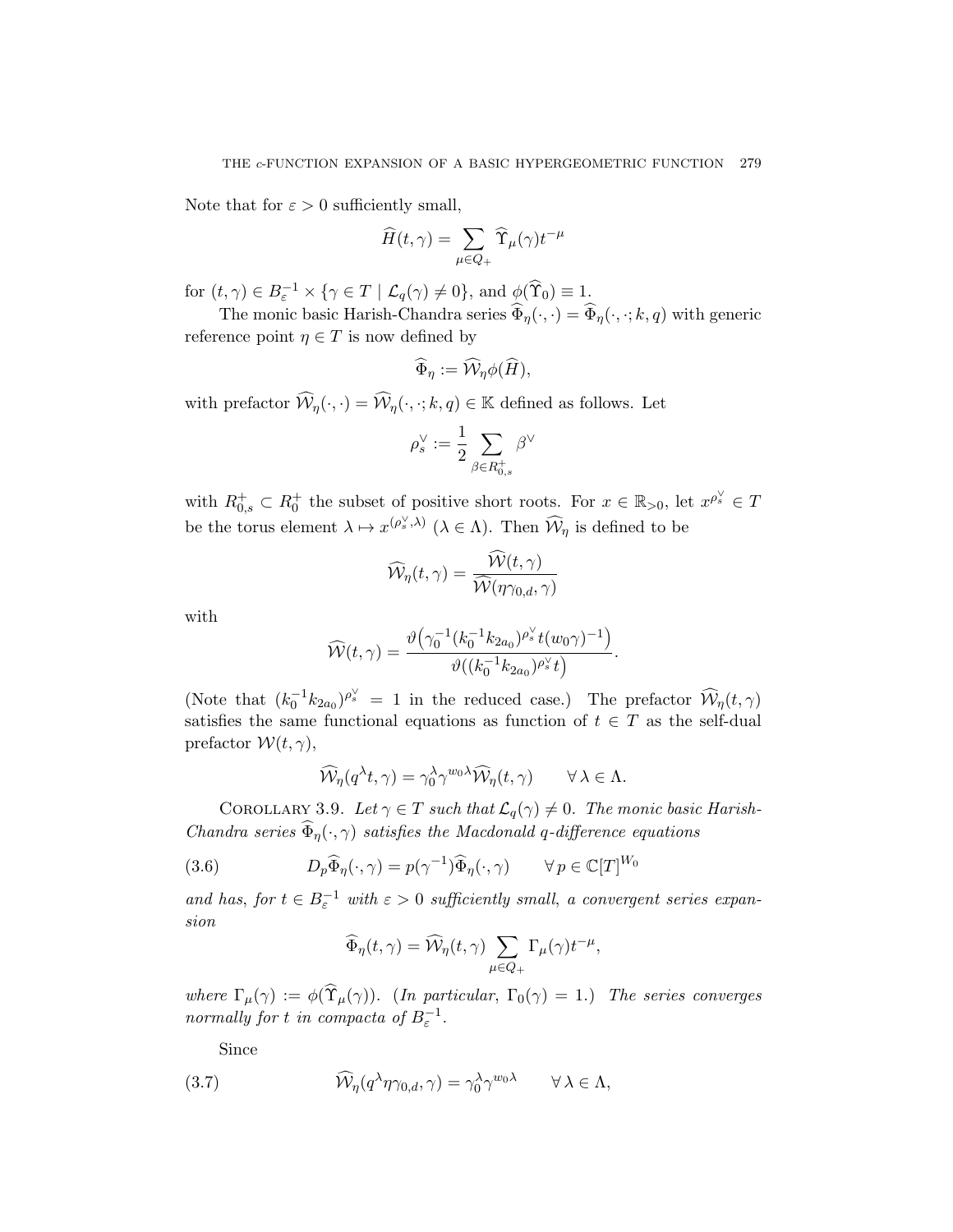<span id="page-27-1"></span>the monic basic Harish-Chandra series  $\widehat{\Phi}_{n}(\cdot,\gamma)$  is the natural normalization of the basic Harish-Chandra series when restricting the Macdonald  $q$ -difference equations (3.6) to functions on the q-lattice  $\eta \gamma_{0,d} q^{\Lambda}$ .

PROPOSITION 3.10. Fix  $\lambda \in \Lambda^-$ . For generic values of the multiplicity function k, we have

(3.8) 
$$
\widehat{\Phi}_{\eta}(t,\gamma_{\lambda}) = (\eta\gamma_{0,d})^{-w_0\lambda}P_{\lambda}^+(t).
$$

*Proof.* Fix  $\lambda \in \Lambda^-$ . Note that

$$
\widehat{\mathcal{W}}(t,\gamma_{\lambda})=q^{\frac{-|\lambda|^2}{2}}k_0^{(\lambda,\rho_s^{\vee})}k_{2a_0}^{-(\lambda,\rho_s^{\vee})}t^{w_0\lambda}.
$$

Hence for  $t \in B_{\varepsilon}^{-1}$  with  $\varepsilon > 0$  sufficiently small,

(3.9) 
$$
\widehat{\Phi}_{\eta}(t,\gamma_{\lambda}) = \sum_{\mu \in Q_{+}} d_{\mu} t^{w_{0}\lambda - \mu}
$$

as normally convergent series for t in compacta of  $B_{\varepsilon}^{-1}$ , with leading coefficient

.

(3.10) 
$$
d_0 = (\eta \gamma_{0,d})^{-w_0 \lambda}
$$

<span id="page-27-0"></span>(This requires  $\mathcal{L}_q(\gamma_\lambda) \neq 0$ , which we impose as one of the genericity conditions on the multiplicity function.) Since k is generic, this characterizes  $\widehat{\Phi}(\cdot,\gamma_{\lambda})$ within the class of formal po[we](#page-43-5)r series  $f \in \mathbb{C}[[X^{-\alpha_i}]]X^{w_0\lambda}$  satisfying the eigenvalue equations

$$
(D_p f)(t) = p(\gamma_{\lambda}^{-1}) f(t) \qquad \forall p \in \mathbb{C}[T]^{W_0}
$$

<span id="page-27-2"></span>(cf., e.g., [24, Thm. 4.6]). The result now follows since  $f(t) = d_0 P_{\lambda}^+(t)$  satisfies the same characterizing properties.

Remark 3.11. The explicit evaluation formula  $[6, §3.3.2]$  for the symmetric Macdonald-Ko[ornwinder polynom](#page-27-1)ial  $P_{\lambda}^{+}(\gamma_{0,d}) = P_{\lambda}^{+}(w_0 \gamma_{0,d}) = P_{\lambda}^{+}(\gamma_{0,d}^{-1})$  $(\lambda \in \Lambda^{-})$  can be derived from Proposition 3.10 and the fundamental properties of the self-dual basic Harish-Chandra series

(3.11) 
$$
\Phi(t,\gamma) = \frac{\mathcal{W}(t,\gamma)}{\widehat{\mathcal{W}}_{\eta}(t,\gamma)} \frac{\mathcal{L}_q(\gamma)}{\mathcal{S}_{k^d,q}(\gamma) \sum_{w \in W_0} k_w^2} \widehat{\Phi}_{\eta}(t,\gamma)
$$

as follows. By a direct computation using Proposition 3.10,

(3.12) 
$$
\Phi(\gamma_{\mu,d}^{-1},\gamma_{\lambda};k,q) = \frac{\mathcal{W}(\gamma_{0,d}^{-1},\gamma_{0};k,q)}{\sum_{w \in W_0} k_w^2} \gamma_{0,d}^{-\lambda} \frac{\mathcal{L}_q(\gamma_{\lambda})}{\mathcal{S}_{k^d,q}(\gamma_{\lambda})} P_{\lambda}^{+}(\gamma_{\mu,d}^{-1};k,q)
$$

for  $\lambda, \mu \in \Lambda^-$ . By the self-duality of  $\Phi$  and of  $\mathcal{W}(\cdot, \cdot)$ , it is also equal to

$$
(3.13) \qquad \Phi(\gamma_{\lambda}^{-1}, \gamma_{\mu,d}; k^d, q) = \frac{\mathcal{W}(\gamma_{0,d}^{-1}, \gamma_0; k, q)}{\sum_{w \in W_0} k_w^2} \gamma_0^{-\mu} \frac{\mathcal{L}_q(\gamma_{\mu,d})}{\mathcal{S}_{k,q}(\gamma_{\mu,d})} P^+_{\mu}(\gamma_{\lambda}^{-1}; k^d, q).
$$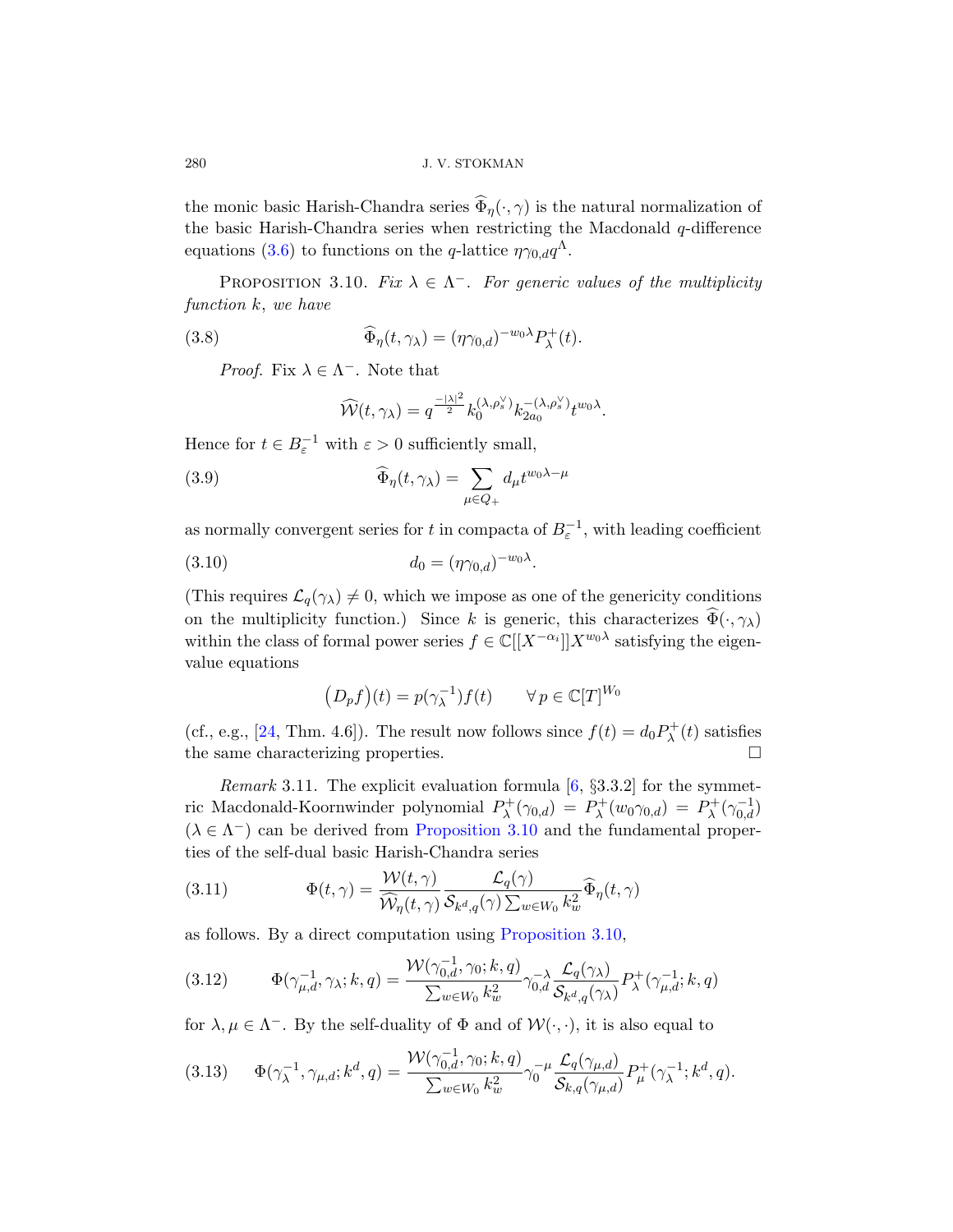Setting  $\lambda = \mu = 0$ , we get

$$
\frac{\mathcal{L}_q(\gamma_0)}{\mathcal{S}_{k^d,q}(\gamma_0)}=\frac{\mathcal{L}_q(\gamma_{0,d})}{\mathcal{S}_{k,q}(\gamma_{0,d})}.
$$

Setting  $\mu = 0$ , we then get the evaluation formula

$$
P_{\lambda}^{+}(\gamma_{0,d}^{-1}) = \gamma_{0,d}^{\lambda} \frac{\mathcal{L}_q(\gamma_0)}{\mathcal{S}_{k^d,q}(\gamma_0)} \frac{\mathcal{S}_{k^d,q}(\gamma_{\lambda})}{\mathcal{L}_q(\gamma_{\lambda})}.
$$

Returning to  $(3.12)$  and  $(3.13)$  it yields the well-known self-duality

$$
E_{+}(\gamma_{\lambda}; \gamma_{\mu,d}^{-1}; k, q) = E_{+}(\gamma_{\mu,d}, \gamma_{\lambda}^{-1}; k^d, q) \qquad \forall \lambda, \mu \in \Lambda^{-1}
$$

<span id="page-28-2"></span><span id="page-28-0"></span>of the symmetric Macdonald-Koornwinder polynomials. Using  $E_+(\gamma_\lambda;t)$  $E_+(\gamma_{-w_0\lambda};t^{-1})$  and  $\gamma_\lambda^{-1} = w_0\gamma_{-w_0\lambda}$  for  $\lambda \in \Lambda^-$ , the self-duality can be rewritten as

$$
E_{+}(\gamma_{\lambda}; \gamma_{\mu,d}; k, q) = E_{+}(\gamma_{\mu,d}; \gamma_{\lambda}; k^{d}, q) \qquad \forall \lambda, \mu \in \Lambda^{-}.
$$

## 4. The  $c$ -function expansion

<span id="page-28-1"></span>The existence of an expansion of the basic hypergeometric function  $\mathcal{E}_+$  in terms of basic Harish-Chandra series now follows readily.

PROPOSITION 4.1.  $\{\Phi(\cdot, w\cdot)\}_{w\in W_0}$  is a  $\mathbb{F}\text{-basis of the subspace } \phi(\mathcal{K})$  of U. Hence there exi[sts a unique](#page-24-0)  $\mathfrak{c}(\cdot, \cdot) = \mathfrak{c}(\cdot, \cdot; k, q) \in \mathbb{F}$  $\mathfrak{c}(\cdot, \cdot) = \mathfrak{c}(\cdot, \cdot; k, q) \in \mathbb{F}$  $\mathfrak{c}(\cdot, \cdot) = \mathfrak{c}(\cdot, \cdot; k, q) \in \mathbb{F}$  such that

(4.1) 
$$
\mathcal{E}_+(t,\gamma) = \sum_{w \in W_0} \mathfrak{c}(t,w\gamma)\Phi(t,w\gamma).
$$

*Proof.* Since  $\phi : \mathcal{K} \to \mathcal{U}$  is  $W_0 \times W_0$ -equivariant, we have

$$
\phi(\nabla(1, w)F) = \Phi(\cdot, w^{-1} \cdot), \qquad w \in W_0.
$$

The first statement then follows from Theorem 3.6(ii). By Corollary 3.4, we have

$$
\mathcal{E}_+(t,\gamma)=\sum_{w\in W_0}\mathfrak{c}_w(t,\gamma)\Phi(t,w\gamma)
$$

in  $\phi(\mathcal{K}) \subset \mathcal{U}$  for unique  $\mathfrak{c}_w \in \mathbb{F}$   $(w \in W_0)$ . Since  $\mathcal{E}_+$  is  $W_0 \times W_0$ -invariant,  $\mathfrak{c}_w(t,\gamma) = \mathfrak{c}_1(t,w\gamma)$  for  $w \in W_0$ .

We are now going to derive an explicit expression of the expansion coefficient  $\mathfrak{c} \in \mathbb{F}$  in terms of theta functions. As a first step we will single out the *t*-dependence. The following preliminary lemma is closely related to  $[7, 6]$ Thm. 4.1(i)] (reduced case).

Set

$$
\widetilde{\rho} := \varpi_1 + \cdots + \varpi_n \in \Lambda^+.
$$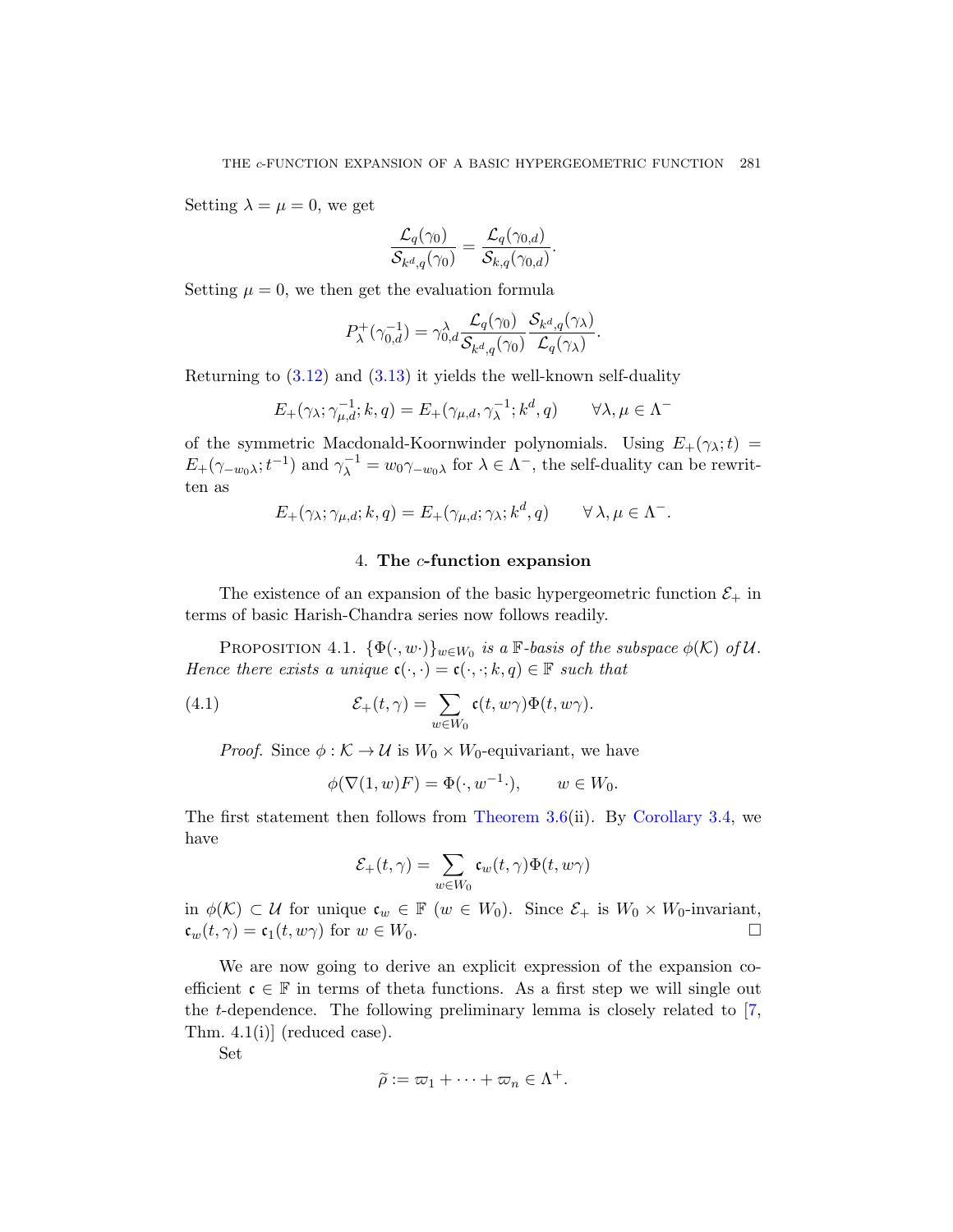LEMMA 4.2. Fix generic  $\gamma \in T$  with  $|\gamma^{-\alpha_i}| \leq 1$  for  $1 \leq i \leq n$ . For  $\lambda \in \Lambda^-$ , define  $h_{\lambda} \in \mathcal{M}(T)$  by

$$
h_\lambda(t):=\gamma_0^{-\lambda}\gamma^{-w_0\lambda}\left(\prod_{\alpha\in R_{0,s}^+}\frac{\left(-q_\theta k_0k_{2a_0}^{-1}t^{-\alpha};q_\theta^2\right)_{-(\lambda,\alpha^\vee)/2}}{\left(-q_\theta k_{2a_0}k_0^{-1}t^{-\alpha};q_\theta^2\right)_{-(\lambda,\alpha^\vee)/2}}\right)\frac{\mathcal{E}_+(q^\lambda t,\gamma)}{G_{k^\tau,q}(t)G_{k^{d\tau},q}(\gamma)}.
$$

(In the reduced case we have  $k_0 = k_{2a_0}$ , hence in this case the product over  $R_{0,s}^+$  is one; in the nonreduced case  $(\lambda, \alpha^{\vee})$  is even for all  $\alpha \in R_{0,s}^+$ .) Then  $h_{\lambda}$ is holomorphic on T and

$$
\lim_{r \to \infty} h_{-r\widetilde{\rho}}(t)
$$

converges to a holomorphic function  $h_{-\infty}(t)$  in  $t \in T$ .

Proof. Observe that

$$
\left(\prod_{\alpha\in R_{0,s}^+}\frac{\left(-q_\theta k_0k_{2a_0}^{-1}t^{-\alpha};q_\theta^2\right)_{-(\lambda,\alpha^\vee)/2}}{\left(-q_\theta k_{2a_0}k_0^{-1}t^{-\alpha};q_\theta^2\right)_{-(\lambda,\alpha^\vee)/2}}\right)\frac{G_{k^\tau,q}(q^\lambda t)}{G_{k^\tau,q}(t)}
$$

is a regular function in  $t \in T$  and  $G_{k^{\tau},q}(q^{\lambda}t)^{-1}G_{k^{d^{\tau}},q}(\gamma)^{-1}\mathcal{E}_{+}(q^{\lambda}t,\gamma)$  is holomorphic in  $(t, \gamma) \in T \times T$ . Hence  $h_{\lambda}(t)$  is holomorphic. It remains to show that the  $h_{\lambda}(t)$  ( $\lambda \in \Lambda^{-}$ ) are uniformly bounded for t in compacta of T. Without loss of generality it suffices to prove uniform boundedness for  $t$  in compacta of  $B_{\varepsilon}^{-1}$  [for suffi](#page-22-0)ciently small  $\varepsilon > 0$ .

Set

$$
\mathcal{F}(t,\gamma):=\frac{\mathcal{E}(t,\gamma)}{G_{k^{\tau},q}(t)G_{k^{d\tau},q}(\gamma)},
$$

which is the holomorphic part of the nonsymmetric basic hypergeometric function  $\mathcal{E}$ . For  $w \in W_0$ , let  $v_w^*$  be the K-linear functional on  $\mathbb{K} \otimes M$  mapping  $v_{w'}$ to  $\delta_{w,w'}$ . Recall from Theorem 3.3 that

$$
\mathcal{E}_{+} = \pi^{t}(C_{+})\mathcal{E} = \phi(\psi \mathcal{E})
$$

and  $\psi \mathcal{E} \in \mathcal{K}$ . Hence

$$
(\psi \mathcal{E})(q^{\lambda}t, \gamma) = C_{(\tau(\lambda),1)}(q^{\lambda}t, \gamma)(\psi \mathcal{E})(t, \gamma),
$$

so that

$$
h_{\lambda}(t) = \frac{k_{w_0}^{-1}}{\sum_{w \in W_0} k_w^{-2}} \prod_{\alpha \in R_{0,s}^+} \frac{\left(-q_{\theta} k_0 k_{2a_0}^{-1} t^{-\alpha}; q_{\theta}^2\right)_{-(\lambda, \alpha^{\vee})/2}}{\left(-q_{\theta} k_{2a_0} k_0^{-1} t^{-\alpha}; q_{\theta}^2\right)_{-(\lambda, \alpha^{\vee})/2}} \times \sum_{w, w' \in W_0} k_w^{-1} \left(\pi^t(T_{w'w_0}) \mathcal{F}\right)(t, \gamma) v_w^* \left(\gamma_0^{-\lambda} \gamma^{-w_0 \lambda} C_{(\tau(\lambda), 1)}(q^{\lambda} t, \gamma) v_{w'}\right).
$$

It thus suffices to give bounds for  $v_w^*(D_\lambda(t)v_{w'})$   $(\lambda \in \Lambda^-)$ , uniform for t in compacta of  $B_{\varepsilon}^{-1}$ , where

$$
D_{\lambda}(t) := \gamma_0^{-\lambda} \gamma^{-w_0 \lambda} C_{(\tau(\lambda),1)}(q^{\lambda} t, \gamma).
$$

<span id="page-29-0"></span>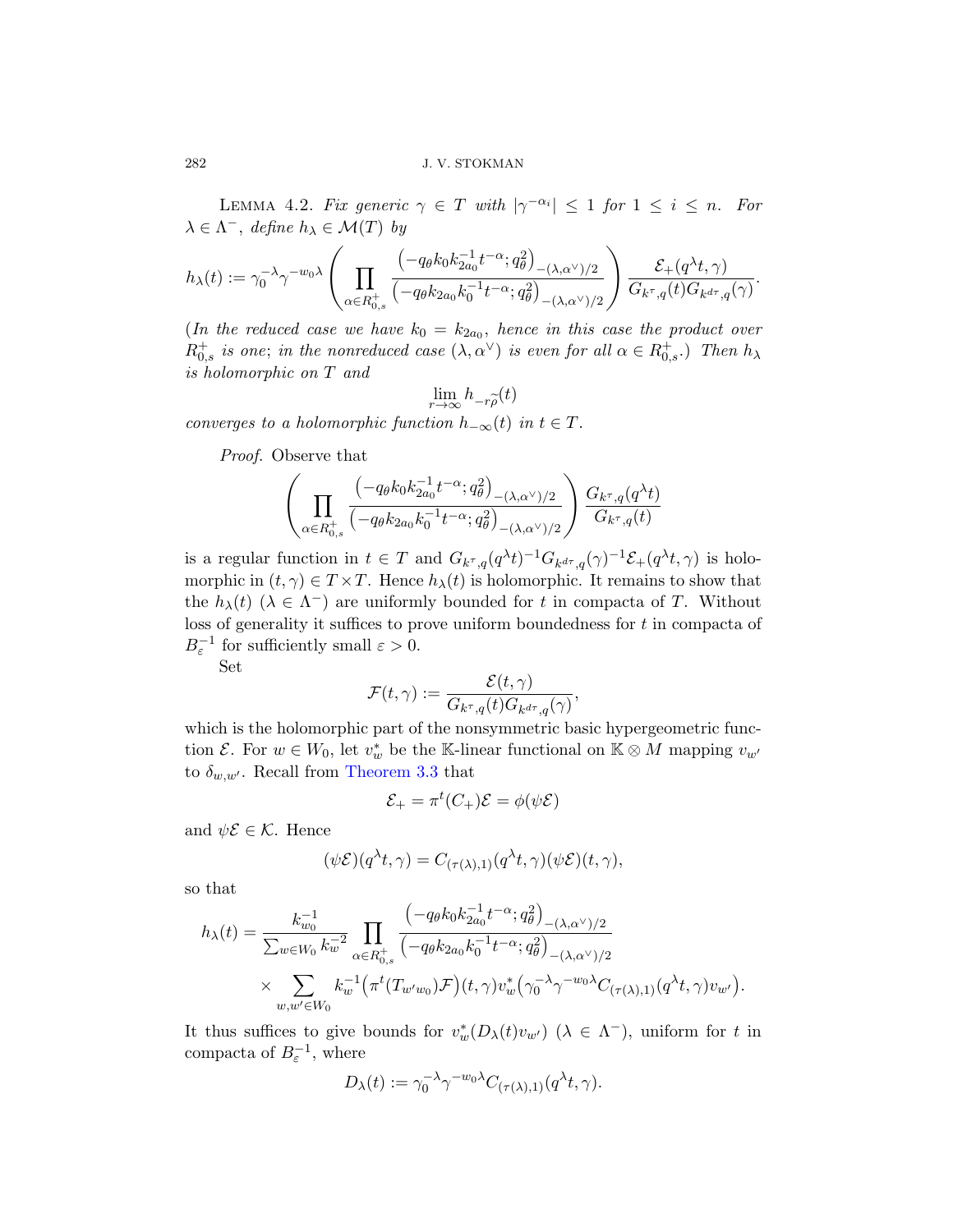Recall from Theorem 3.5 the asymptotically free solution  $F(\cdot, \cdot) = \mathcal{W}(\cdot, \cdot)H(\cdot, \cdot)$ of the bispectral quantum KZ equations. Then

$$
\gamma^{w_0 \lambda - w w_0 \lambda} D_{\lambda}(t) H_w(t) = H_w(q^{\lambda} t), \qquad w \in W_0,
$$

with

$$
H_w(t) := (\nabla(e, w)H)(t, \gamma) = C_{(1,w)}(t, \gamma)H(t, w^{-1}\gamma).
$$

(Note that the  $C_{(1,w)}(t,\gamma)$   $(w \in W_0)$  do not depend on t.) Furthermore, writing

$$
H_{w'}(t) = \sum_{w \in W_0} a_w^{w'}(t) v_w,
$$

the matrix  $A(t) := (a_w^{w'}(t))$  $w, w' \in W_0$  is invertible (cf. proof of [31, Lemma 5.12]) and both  $A(t)$  and  $A(t)^{-1}$  are uniformly bounded for  $t \in B_{\varepsilon}^{-1}$ . Writing  $N(t, \lambda)$ for the matrix  $(v_w^*(D_\lambda(t)v_{w'}))$  $w, w' \in W_0$ , we conclude that

$$
N(t,\lambda) = A(q^{\lambda}t)M(\lambda)A(t)^{-1},
$$

<span id="page-30-0"></span>where  $M(\lambda)$  is the diagonal matrix  $(\delta_{w,w'} \gamma^{-w_0 \lambda + w w_0 \lambda})$  $w, w' \in W_0$ . The matrix coefficients of  $M(\lambda)$  are bounded as function of  $\lambda \in \Lambda^-$  since  $|\gamma^{-\alpha_i}| \leq 1$ for all  $i$ . This implies the required boundedness conditions for the matrix coefficients of  $N(t, \lambda)$ .

Set

$$
(4.2) \t\t\t\mathfrak{c}^{\vartheta}(t,\gamma;k,q) := \frac{\vartheta(\gamma_0^{-1}(k_0^{-1}k_{2a_0})^{\rho_s^{\vee}}t(w_0\gamma)^{-1})\vartheta(\gamma_0t)\vartheta(\gamma_{0,d}^{-1}\gamma)\vartheta((k_0^{-1}k_{2a_0})^{\rho_s^{\vee}}\gamma_{0,d})}{\vartheta((k_{2a_0}k_{2\theta}^{-1})^{\rho_s^{\vee}}\gamma)\vartheta(t(w_0\gamma)^{-1})\vartheta((k_0^{-1}k_{2a_0})^{\rho_s^{\vee}}t)}.
$$

<span id="page-30-2"></span>Observe that  $\mathfrak{c}^{\vartheta}$  satisfies the functional equations

$$
\mathfrak{c}^{\vartheta}(q^{\lambda}t, \gamma) = \mathfrak{c}^{\vartheta}(t, \gamma),
$$
  

$$
\mathfrak{c}^{\vartheta}(t, q^{\lambda} \gamma) = \gamma_{0,d}^{2\lambda} \mathfrak{c}^{\vartheta}(t, \gamma)
$$

for  $\lambda \in \Lambda$ . Since  $\gamma_0^{-1} \gamma_{0,d} = (k_0 k_{2\theta}^{-1})^{\rho_s}$ , in addition we have

<span id="page-30-1"></span>(4.3) 
$$
\mathfrak{c}^{\vartheta}(\gamma_{0,d}, \gamma) = \frac{1}{\mathcal{W}(\gamma_{0,d}, \gamma)}.
$$

COROLLARY 4.3. The expansion coefficient  $\mathfrak{c} \in \mathbb{F}$  in (4.1) is of the form

(4.4) 
$$
\mathfrak{c}(t,\gamma) = \mathfrak{c}^{\vartheta}(t,\gamma)\mathfrak{c}^{\theta}(\gamma)
$$

for a unique  $\mathfrak{c}^{\theta}(\cdot) = \mathfrak{c}^{\theta}(\cdot; k, q) \in \mathcal{M}(T)$  satisfying the functional equations

(4.5) 
$$
\mathfrak{c}^{\theta}(q^{\lambda}\gamma) = \gamma_{0,d}^{-2\lambda}\mathfrak{c}^{\theta}(\gamma) \qquad \forall \lambda \in \Lambda.
$$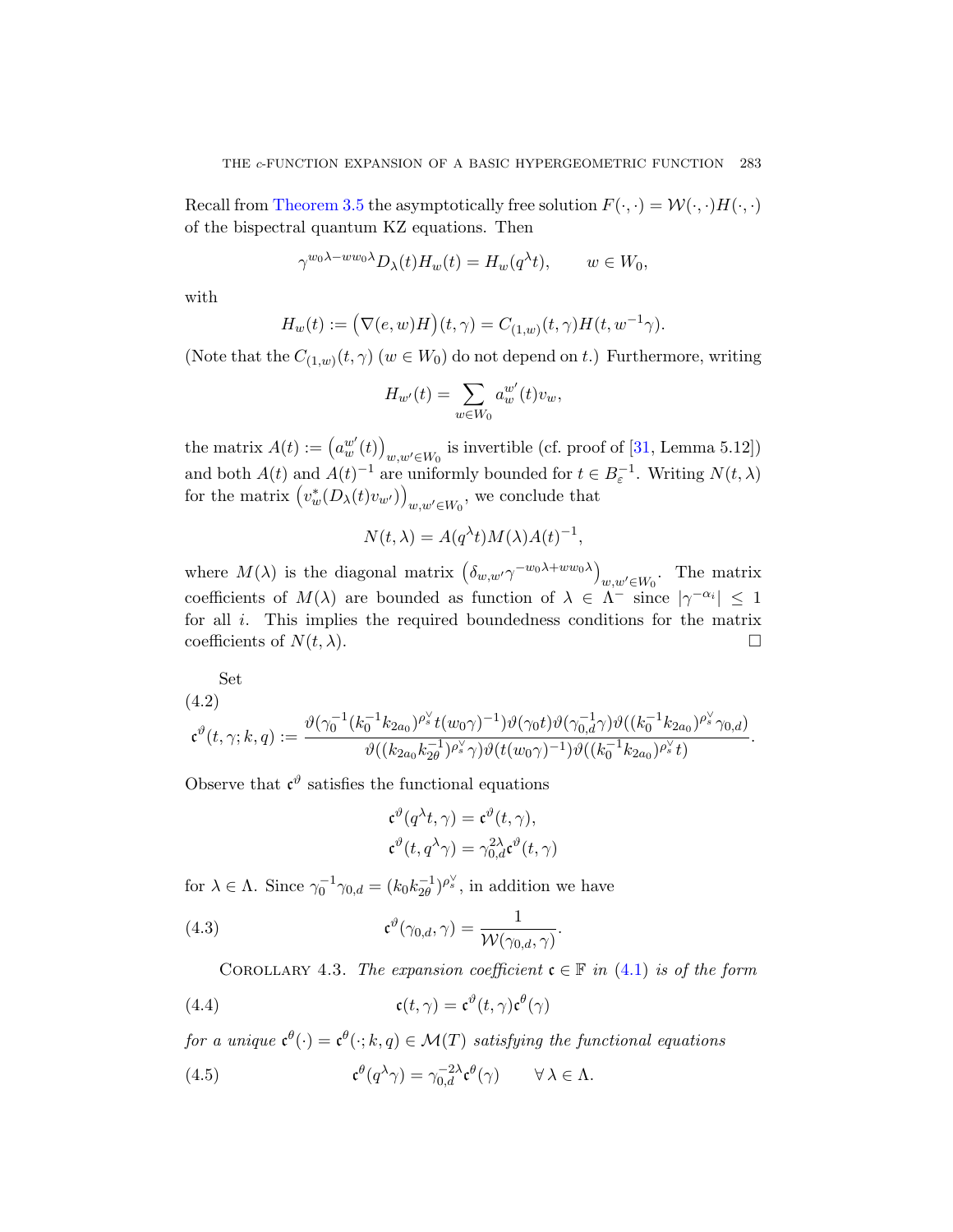*Proof.* In view of the functional equations of  $\mathfrak{c}^{\vartheta}(t, \gamma)$  in  $\gamma$  it suffices to prove the factorization for generic  $t, \gamma \in T$  satisfying  $|\gamma^{-\alpha_i}| < 1$  for all  $1 \le i \le n$ . Since

<span id="page-31-0"></span>(4.6) 
$$
\frac{1}{G_{k^{\tau},q}(t)} \prod_{\alpha \in R_{0,s}^{+}} \frac{\left(-q_{\theta}k_{0}k_{2a_{0}}^{-1}t^{-\alpha}; q_{\theta}^{2}\right)_{\infty}}{\left(-q_{\theta}k_{2a_{0}}k_{0}^{-1}t^{-\alpha}; q_{\theta}^{2}\right)_{\infty}} = \vartheta\left((k_{0}^{-1}k_{2a_{0}})^{\rho_{s}^{\vee}}t\right)
$$

(which is trivial in the reduced case and follows by a direct computation in the nonreduced case), we have

$$
(4.7) \quad h_{-\infty}(t) = \frac{\vartheta((k_0^{-1}k_{2a_0})^{\rho_s'}t)}{G_{k^{d\tau},q}(\gamma)}
$$
  
\$\times \sum\_{w \in W\_0} \mathfrak{c}(t, w\gamma) \mathcal{W}(t, w\gamma) \lim\_{r \to \infty} \gamma^{r(w\_0\widetilde{\rho} - w^{-1}w\_0\widetilde{\rho})}(\phi H)(q^{-r\widetilde{\rho}}t, w\gamma)\$  
= 
$$
\frac{\vartheta((k_0^{-1}k_{2a_0})^{\rho_s'}t)\mathfrak{c}(t, \gamma)\mathcal{W}(t, \gamma)\mathcal{L}_q(\gamma)}{G_{k^{d\tau},q}(\gamma)\mathcal{S}_{k^d,q}(\gamma)\sum_{w \in W_0} k_w^2}
$$

by Theorem 3.6, Proposition 4.1, (3.3), (3.5) and the assumption that  $|\gamma^{-\alpha_i}| < 1$ for all  $1 \leq i \leq n$ . It follows from this expression th[at th](#page-31-0)e holomorphic function  $h_{-\infty}$  satisfies

$$
h_{-\infty}(q^{\lambda}t) = q^{-\frac{|\lambda|^2}{2}} \left(\gamma_0^{-1} (k_0^{-1} k_{2a_0})^{\rho_s^{\vee}} t(w_0 \gamma)^{-1}\right)^{-\lambda} h_{-\infty}(t) \quad \forall \lambda \in \Lambda.
$$

Consequently,

$$
h_{-\infty}(t) = \text{cst}\,\vartheta\big(\gamma_0^{-1}(k_0^{-1}k_{2a_0})^{\rho_s^{\vee}}t(w_0\gamma)^{-1}\big)
$$

for some cst  $\in \mathbb{C}$  independent of  $t \in T$ . Combined with the second line of  $(4.7)$ one obtains the desired result.  $\hfill \square$ 

The factor  $\mathfrak{c}^{\vartheta}(t,\gamma)$  is highly dependent on our specific choice of (self-dual, meromorphic) prefactor  $W$  in the self-dual basic Harish-Chandra series. We will see later that this factor simplifies when considering the expansion of the basic hypergeometric function in terms of the monic basic Harish-Chandra series. In particular it will no longer depend on the first torus variable  $t \in T$ .

The next step is to compute  $\mathfrak{c}^{\theta}(\gamma) = \mathfrak{c}^{\theta}(\gamma; k, q)$  explicitly. We will obtain an expression in terms of the Jacobi theta function  $\theta(\cdot; q)$ . Recall that

(4.8) 
$$
\frac{\mathcal{S}_{k,q}(t)}{\mathcal{L}_q(t)} = \prod_{\substack{\alpha \in R_0^+, \\ r \in \mathbb{Z}_{>0}}} c_{\alpha + r \frac{|\alpha|^2}{2}c}(t; k^{-1}, q).
$$

We define a closely related meromorphic function  $c(\cdot) = c_{k,q}(\cdot) \in \mathcal{M}(T)$  by

(4.9) 
$$
c(t) := \prod_{\substack{\alpha \in R_0^+, \\ r \in \mathbb{Z}_{\geq 0}}} c_{-\alpha + r\frac{|\alpha|^2}{2}c}(t; k, q).
$$

<span id="page-31-1"></span>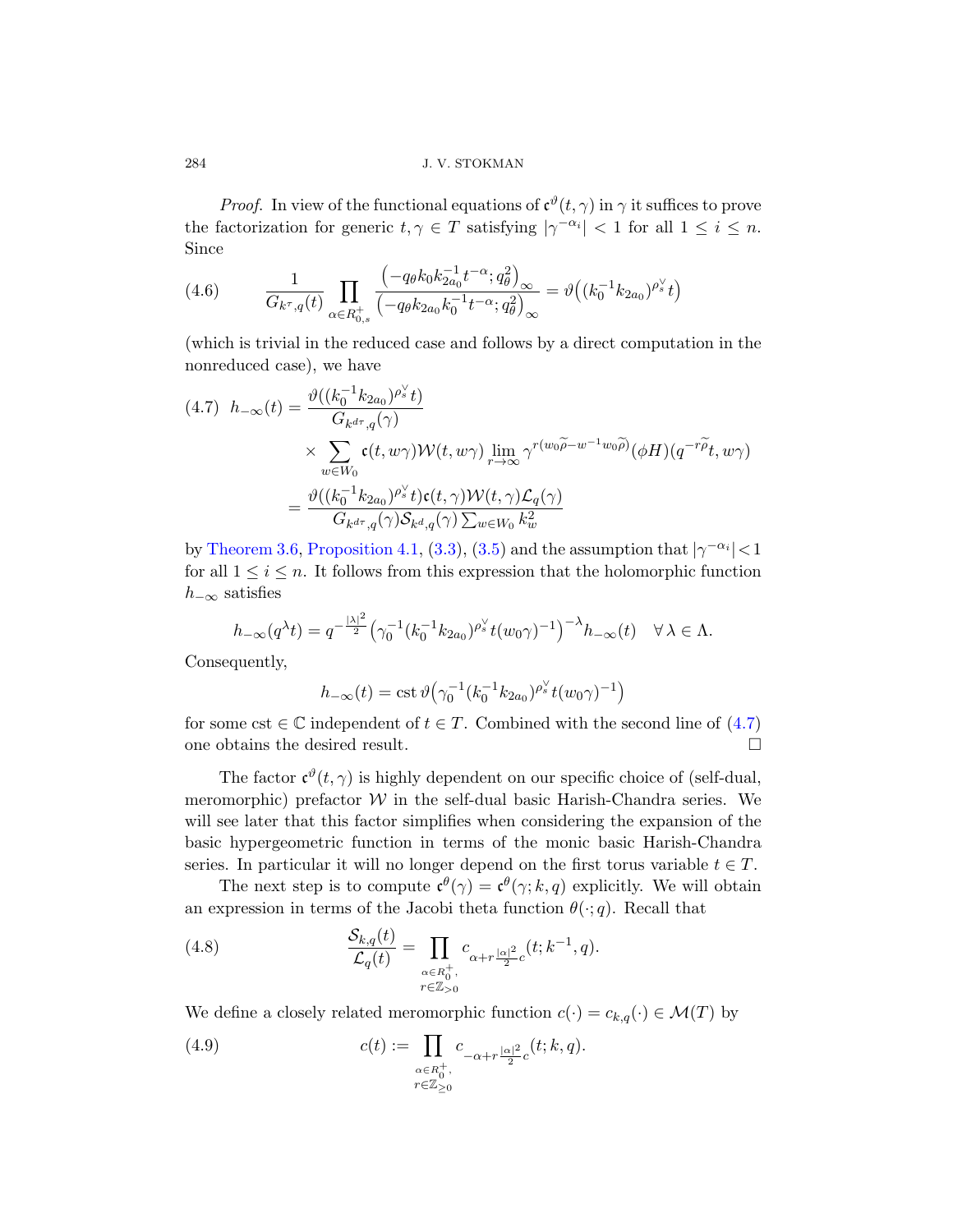<span id="page-32-0"></span>An explicit computation yields expressions of both (4.8) and (4.9) in terms of of q-shifted factorials. For  $c(t)$ , it reads

(4.10) 
$$
c(t) = \prod_{\alpha \in R_0^+} \frac{\left(k_\alpha^2 t^{-\alpha}; q_\alpha\right)_\infty}{\left(t^{-\alpha}; q_\alpha\right)_\infty}
$$

i[n th](#page-25-2)e reduced case and

(4.11) 
$$
c(t) = \prod_{\alpha \in R_{0,l}^+} \frac{\left(k_{\vartheta}^2 t^{-\alpha}; q_{\vartheta}\right)_{\infty}}{\left(t^{-\alpha}; q_{\vartheta}\right)_{\infty}} \prod_{\beta \in R_{0,s}^+} \frac{\left(at^{-\beta}, bt^{-\beta}, ct^{-\beta}, dt^{-\beta}; q_{\theta}^2\right)_{\infty}}{\left(t^{-2\beta}; q_{\theta}^2\right)_{\infty}}
$$

<span id="page-32-1"></span>in the nonreduced case, where  $R_{0,l}^+ \subset R_0^+$  is the subset of positive long roots and  ${a, b, c, d}$  are given by (3.4). The product formula of  $c_{k^d,q}(\gamma)$  in the reduced case is the q-analog of the Gindikin-Karpelevic [12] product formula of the Harish-Chandra c-function as well as of its extension to the Heckman-Opdam theory (see  $[15, Part I, Def. 3.4.2]$ ).

Taking the product

$$
\frac{\mathcal{S}_{k,q}(t)c_{k,q}(t)}{\mathcal{L}_q(t)}
$$

of  $(4.8)$  and  $(4.9)$ , the q-shifted factorials can be combined pairwise to yield the following explicit expression in terms of Jacobi's theta function  $\theta(\cdot; q)$ .

LEMMA 4.4. (i) In the reduced case,

$$
\frac{\mathcal{S}_{k,q}(t)c_{k,q}(t)}{\mathcal{L}_q(t)} = \prod_{\alpha \in R_0^+} \frac{\theta(k_\alpha^2 t^{-\alpha}; q_\alpha)}{\theta(t^{-\alpha}; q_\alpha)}.
$$

(ii) In the nonreduced case,

$$
\frac{\mathcal{S}_{k,q}(t)c_{k,q}(t)}{\mathcal{L}_q(t)} = \prod_{\alpha \in R_{0,l}^+} \frac{\theta(k_{\vartheta}^2 t^{-\alpha}; q_{\vartheta})}{\theta(t^{-\alpha}; q_{\vartheta})}
$$

$$
\times \prod_{\beta \in R_{0,s}^+} \frac{\theta(at^{-\beta}; q_{\theta}^2)\theta(bt^{-\beta}; q_{\theta}^2)\theta(ct^{-\beta}; q_{\theta}^2)\theta(dt^{-\beta}; q_{\theta}^2)}{(q_{\theta}^2; q_{\theta}^2)^3_{\infty}\theta(t^{-2\beta}; q_{\theta}^2)}.
$$

In Section 3.2 we have seen that

$$
\frac{\mathcal{L}_q(\gamma)}{\mathcal{S}_{k^d,q}(\gamma)\sum_{w\in W_0}k_w^2}
$$

is the leading coefficient of the power series expansion of  $(\phi H)(t, \gamma)$  in the variables  $t^{-\alpha_i}$  (1  $\leq i \leq n$ ). On the other hand, it is closely related to the evaluation formula for the symmetric Macdonald-Koornwinder polynomials, see Remark 3.11. In the next proposition we show that the meromorphic function  $c(t)$  governs the asymptotics of the symmetric Macdonald-Koornwinder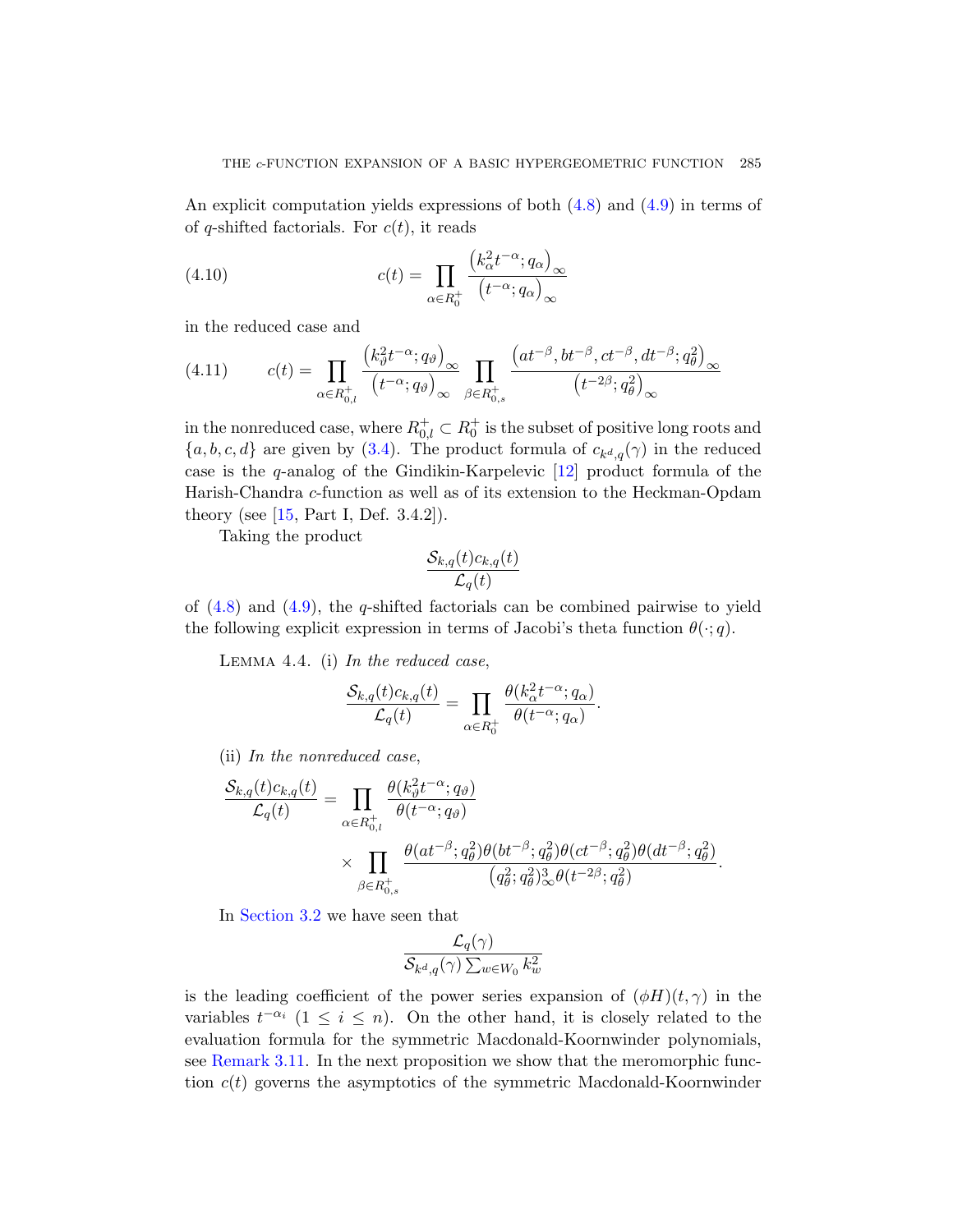polynomial. In the reduced case it is due to Cherednik [7, Lemma 4.3]. (For the rank one case see, e.g[.,](#page-43-1)  $[18]$ .)

PROPOSITION 4.5. For  $\varepsilon > 0$  sufficiently small,

(4.12) 
$$
\lim_{r \to \infty} \gamma_{0,d}^{r\widetilde{\rho}} t^{rw_0 \widetilde{\rho}} E_+(\gamma_{-r\widetilde{\rho}}; t) = \frac{c(t)}{c(\gamma_{0,d})},
$$

normally converging for t in compacta of  $B_{\varepsilon}^{-1}$ .

Proof. The proof in the reduced case (see [7]) consists of analyzing the gauged Macdonald q-difference equations  $t^{rw_0\widetilde{\rho}} \circ D_p \circ t^{-rw_0\widetilde{\rho}}$   $(p \in \mathbb{C}[T]^{W_0})$  in the limit  $r \to \infty$  and observing that the left and right-hand side of (4.12) are the (up to normalization) unique solution of the resulting residual  $q$ -difference equations that have a series expansion in  $t^{-\mu}$  ( $\mu \in Q_+$ ), normally converging for t in compacta of  $B_{\varepsilon}^{-1}$ . This proof can be straightforwardly extended to the nonreduced case.

THEOREM 4.6. [We](#page-30-0) have

$$
\mathcal{E}_+(t,\gamma; k,q)=\sum_{w\in W_0}\mathfrak{c}(t,w\gamma; k,q)\Phi(t,w\gamma; k,q),
$$

<span id="page-33-2"></span>with  $\mathfrak{c}(\cdot, \cdot) = \mathfrak{c}(\cdot, \cdot; k, q) \in \mathbb{F}$  given by

(4.13) 
$$
\mathfrak{c}(t,\gamma;k,q)=\mathfrak{c}^{\vartheta}(t,\gamma;k,q)\mathfrak{c}^{\theta}(\gamma;k,q),
$$

where  $\mathfrak{c}^{\vartheta}(\cdot,\cdot)=\mathfrak{c}^{\vartheta}(\cdot,\cdot;k,q)\in\mathbb{K}$  is given by (4.2) and  $\mathfrak{c}^{\theta}(\cdot)=\mathfrak{c}^{\theta}(\cdot;k,q)\in\mathcal{M}(T)$ [is given](#page-32-1) by

(4.14) 
$$
\mathfrak{c}^{\theta}(\gamma;k,q) = \frac{\mathcal{S}_{k^d,q}(\gamma)c_{k^d,q}(\gamma)}{\mathcal{L}_q(\gamma)} \frac{\sum_{w \in W_0} k_w^2}{c_{k^d,q}(\gamma_0)}.
$$

In view of Lemma 4.4, formula (4.14[\) provides a](#page-29-0)n explicit expression of  $\mathfrak{c}^{\theta}(\gamma)$  $\mathfrak{c}^{\theta}(\gamma)$  as product of Jacobi thet[a functions.](#page-33-0)

Proof. Using Lemma 4.4 it is easy to check that the right-hand side of  $(4.14)$  satisfies the functional equations  $(4.5)$ . Hence it suffices to prove the explicit expression (4.14) of  $\mathfrak{c}^{\theta}(\gamma)$  for generic  $\gamma \in T$  such that  $|\gamma^{-\alpha_i}|$  is sufficiently small for all  $1 \leq i \leq n$ . We fix such  $\gamma$  in the remainder of the proof. Recall the associated holomorphic function  $h_{\lambda}(t)$  in  $t \in T$  from Lemma 4.2. By Theorem 2.20, using (4.6) for the first equality and Proposition 4.5 for the second equality,

$$
h_{-\infty}(\gamma_{0,d}) = \frac{\vartheta\left((k_0^{-1}k_{2a_0})^{\rho_s^{\vee}}\gamma_{0,d}\right)}{G_{k^{d\tau},q}(\gamma)}\lim_{r\to\infty}\gamma_0^{r\widetilde{\rho}}\gamma^{rw_0\widetilde{\rho}}E_+(\gamma_{-r\widetilde{\rho},d};\gamma;k^d,q)
$$
  
= 
$$
\frac{\vartheta\left((k_0^{-1}k_{2a_0})^{\rho_s^{\vee}}\gamma_{0,d}\right)c_{k^d,q}(\gamma)}{c_{k^d,q}(\gamma_0)G_{k^{d\tau},q}(\gamma)}.
$$

<span id="page-33-1"></span><span id="page-33-0"></span>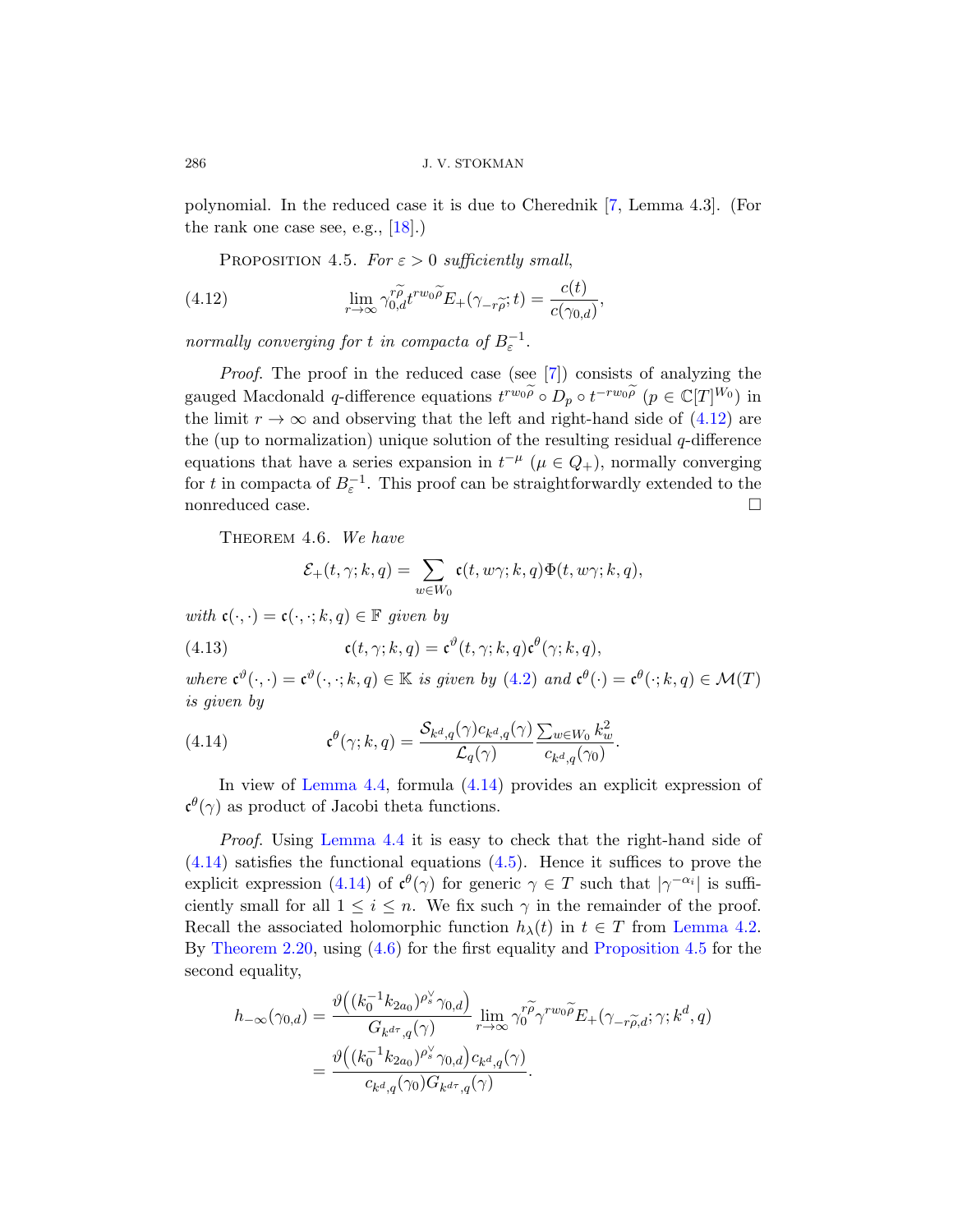On the ot[her ha](#page-27-2)nd, by  $(4.7)$ , Corollary 4.3 and  $(4.3)$ ,

$$
h_{-\infty}(\gamma_{0,d})=\frac{\vartheta((k_0^{-1}k_{2a_0})^{\rho_s^{\vee}}\gamma_{0,d})\mathcal{L}_q(\gamma)}{G_{k^{d\tau},q}(\gamma)\mathcal{S}_{k^d,q}(\gamma)\sum_{w\in W_0}k_w^2}\mathfrak{c}^{\theta}(\gamma).
$$

<span id="page-34-0"></span>Combining these two formulas yields the desired expression for  $\mathfrak{c}^{\theta}(\gamma)$ .

A direct computation using  $(3.11)$  now gives the following c-function expansion of the basic hypergeometric function  $\mathcal{E}_+$  in terms of the monic basic Harish-Chandra series  $\Phi_n$ .

COROLLARY 4.7. For generic  $\eta \in T$ , we have

(4.15) 
$$
\mathcal{E}_+(t,\gamma;k,q) = \widehat{c}_{\eta}(\gamma_0;k,q)^{-1} \sum_{w \in W_0} \widehat{c}_{\eta}(w\gamma;k,q) \widehat{\Phi}_{\eta}(t,w\gamma;k,q),
$$

with  $\widehat{c}_\eta(\cdot) = \widehat{c}_\eta(\cdot; k, q) \in \mathcal{M}(T)$  explicitly given [b](#page-35-1)y

$$
\widehat{c}_\eta(\gamma;k,q) = \frac{\vartheta\big((w_0\eta)^{-1}(k_{2a_0}k_{2\theta}^{-1})^{\rho_s^\vee}\gamma\big)}{\vartheta\big((k_{2a_0}k_{2\theta}^{-1})^{\rho_s^\vee}\gamma\big)}c_{k^d,q}(\gamma).
$$

In the rank one case the c-function expansion of  $\mathcal{E}_+$  was established by direct computations in  $[8]$  (GL<sub>2</sub> case) and in [19], [41] (nonreduced rank one case). We return to the rank one case and establish the connections to basic hyper[geo](#page-37-0)metric series in Section 5.

In the reduced case, by (4.10) the coefficient  $\hat{c}_\eta$  explicitly reads

$$
\widehat{c}_{\eta}(\gamma) = \frac{\vartheta((w_0\eta)^{-1}\gamma)}{\vartheta(\gamma)} \prod_{\alpha \in R_0^+} \frac{\left(k_{\alpha}^2 \gamma^{-\alpha}; q_{\alpha}\right)_{\infty}}{\left(\gamma^{-\alpha}; q_{\alpha}\right)_{\infty}}.
$$

[By](#page-44-0) [\(4.1](#page-44-7)1[\) an](#page-45-8) explicit expression of the monic c-function  $\hat{c}_\eta$  can also be given in the nonreduced case; see  $(5.3)$  for the resulting expression.

Note that the formula for  $\hat{c}_n(\gamma)$  si[mpl](#page-44-2)ifi[es,](#page-44-8) for  $\eta = 1$ , to

$$
\widehat{c}_1(\gamma; k, q) = c_{k^d, q}(\gamma).
$$

As remarked in the introduction this shows that  $\mathcal{E}_+$  formally is a q-analog of the Heckman-Opdam [14], [15], [33] hypergeometric function.

The  $\eta$ -dependence is expected to be of importance in the applications to harmonic analysis on noncompact quantum groups. In [20], [19] a selfdual spherical Fourier transform on the quantum  $SU(1, 1)$  quantum group was defined and studied, whose Fourier kernel is given by the nonreduced rank one basic hypergeometric function  $\mathcal{E}_+$ , which is the Askey-Wilson function from [19] (see Section 5.2). The Fourier transform and the Plancherel measure were defined in terms of the Plancherel density function

(4.16) 
$$
\mu_{\eta}(\gamma) = \frac{1}{\widehat{c}_{\eta}(\gamma)\widehat{c}_{\eta}(\gamma^{-1})}.
$$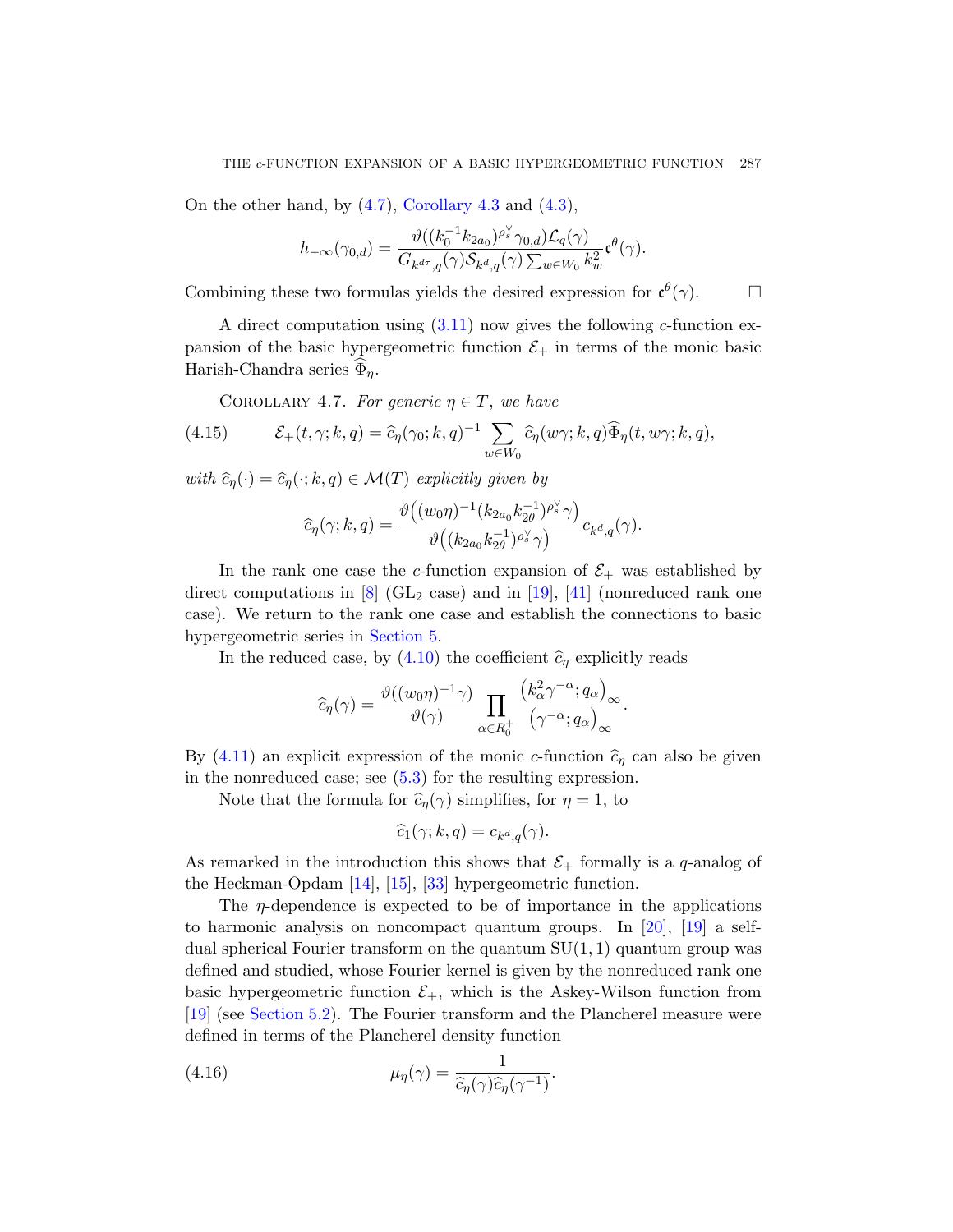The extra theta-factors compared to the familiar Macdonald density

$$
\mu_1(\gamma)=\frac{1}{c_{k^d,q}(\gamma)c_{k^d,q}(\gamma^{-1})}
$$

<span id="page-35-1"></span><span id="page-35-0"></span>lead to an infinite set of discrete mass points in the associated (inverse of the) Fourier transform. In its interpretation as spherical Fourier transform, these mass points account for the contributions of the strange series representations to the Plancherel measure. (The strange series is a series of irreducible unitary representations of the quantized universal enveloping algebra that vanishes in the limit  $q \to 1$ ; see [29].) Crucial ingredients for obtaining the Plancherel and inversion formulas are the explicit c-function expansion and the self-duality of the Askey-Wilson function  $\mathcal{E}_+$ . The generalization of these results to arbitrary root systems is not known.

#### 5. Special cases and applications

5.1. Asymptotics of symmetric Macdonald-Koornwinder polynomials. As a consequence of the c-function expansion we can establish pointwise asymptotics of the symmetric Macdonald-Koornwinder polynomials when the degree tends to infinity. The  $L^2$ -asymptotics was established in [36] for  $GL_m$ , [9] for the reduced case and  $[10]$  for the nonreduced case. (For the rank one cases see, e.g., [18], [11, §7.4 & §7.5] and references therein.)

For  $\lambda \in \Lambda^-,$  set

$$
m(\lambda) := \max((\lambda, \alpha_i) \mid 1 \le i \le n) \in \mathbb{R}_{\le 0}.
$$

COROLLARY 5.1. Fix  $t \in T$  su[ch that](#page-19-1)  $\mathcal{S}_{k,q}(wt) \neq 0$  for all  $w \in W_0$ . Then

(5.1) 
$$
E_{+}(\gamma_{\lambda}; t; k, q) = \sum_{w \in W_{0}} \frac{c_{k,q}(wt)}{c_{k,q}(\gamma_{0,d})} \gamma_{0,d}^{\lambda} t^{w^{-1}w_{0}\lambda} + \mathcal{O}(q^{-m(\lambda)})
$$

as  $m(\lambda) \rightarrow -\infty$ .

*Proof.* By the *c*-function expansion in self-dual form, Theorem  $2.20(ii)$ – (iv), (3.11) and the expres[sion](#page-23-1)  $\widehat{\Phi}_{\eta} = \widehat{\mathcal{W}}_{\eta} \phi(\widehat{H})$  $\widehat{\Phi}_{\eta} = \widehat{\mathcal{W}}_{\eta} \phi(\widehat{H})$  $\widehat{\Phi}_{\eta} = \widehat{\mathcal{W}}_{\eta} \phi(\widehat{H})$ , we have for  $\lambda \in \Lambda^{-}$ ,

$$
E_{+}(\gamma_{\lambda}; t; k, q) = \mathcal{E}_{+}(\gamma_{\lambda}, t; k^{d}, q)
$$
  
= 
$$
\sum_{w \in W_{0}} \mathfrak{c}(\gamma_{\lambda}, wt; k^{d}, q) \mathcal{W}(\gamma_{\lambda}, wt; k^{d}, q) \frac{\mathcal{L}_{q}(wt)}{\mathcal{S}_{k,q}(wt) \sum_{v \in W_{0}} k_{v}^{2}} (\phi \widehat{H})(\gamma_{\lambda}, wt; k^{d}, q).
$$

The corollary now follows easily from the asymptotic series expansion in  $\gamma_\lambda^{-\alpha}$  $(\alpha \in Q_+)$  of  $(\phi \widehat{H})(\gamma_{\lambda}, wt, k^d; q)$ , together with  $(3.3)$ ,  $(4.3)$  and the explicit expression (4.13) of  $\mathfrak{c} \in \mathbb{F}$ .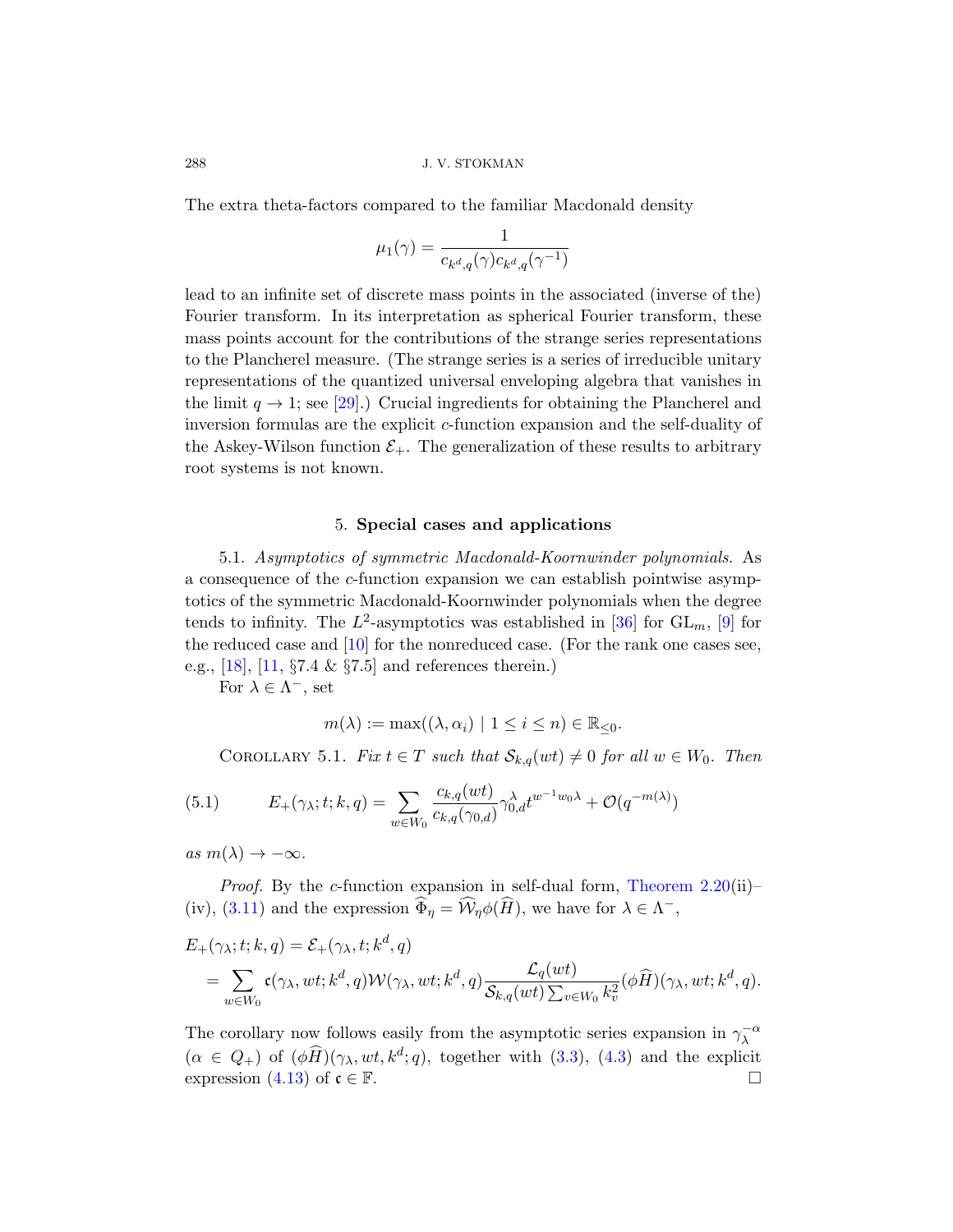<span id="page-36-0"></span>5.2. The nonreduced case. We realize the root system  $R_0 \subset V_0 = V$  of type  $B_n$  as  $R_0 = {\pm \varepsilon_i}_{i=1}^n \cup {\pm (\varepsilon_i \pm \varepsilon_j)}_{1 \leq i < j \leq n}$ , with  ${\varepsilon_i}_{i=1}^n$  a fixed orthonormal basis of  $V$ . We take as ordered basis

$$
\Delta_0=(\varepsilon_1-\varepsilon_2,\ldots,\varepsilon_{n-1}-\varepsilon_n,\varepsilon_n)
$$

so that  $R_{0,s}^+ = \{\varepsilon_i\}_{i=1}^n$ ,  $R_{0,l}^+ = \{\varepsilon_i \pm \varepsilon_j\}_{1 \le i < j \le n}$  and  $\theta = \varepsilon_1$ ,  $\vartheta = \varepsilon_1 + \varepsilon_2$ . We include  $n = 1$  as  $R_0 = {\pm \varepsilon_1}$ , the root system of type  $A_1$ . (It amounts to omitting the factors involving the long roots  $\{\pm(\varepsilon_i \pm \varepsilon_j)\}_{i \lt j}$  in the formulas below.) We [hav](#page-44-9)e  $\Lambda = Q = \bigoplus_{i=1}^n \mathbb{Z} \varepsilon_i$ . We identify  $T \simeq (\mathbb{C}^*)^n$ , taking  $t_i := t^{\varepsilon_i}$  as the coordinates. Note that  $q_{\theta} = q^{\frac{1}{2}}$  $q_{\theta} = q^{\frac{1}{2}}$  and  $q_{\theta} = q$ .

The *q*-difference operator  $D_p$  with respect to

$$
p(t) := \sum_{i=1}^{n} (t_i + t_i^{-1})
$$

was identified with Koornwinder's [22] multivariable extension of the Askey-Wilson second order  $q$ -difference operator by Noumi [32]. It can most conveniently be expressed in terms of the Askey-Wilson parameters

$$
\{a, b, c, d\} = \left\{ k_{\theta} k_{2\theta}, -k_{\theta} k_{2\theta}^{-1}, q^{\frac{1}{2}} k_0 k_{2a_0}, -q^{\frac{1}{2}} k_0 k_{2a_0}^{-1} \right\}
$$

and the dual Askey-Wilson parameters

$$
\left\{\tilde{a}, \tilde{b}, \tilde{c}, \tilde{d}\right\} = \left\{k_{\theta}k_{0}, -k_{\theta}k_{0}^{-1}, q^{\frac{1}{2}}k_{2\theta}k_{2a_{0}}, -q^{\frac{1}{2}}k_{2\theta}k_{2a_{0}}^{-1}\right\}
$$

(which are the Askey-Wilson parameters associated to the multiplicity function  $k^d$  dual to k) as

$$
D_p = \widetilde{a}^{-1} k_{\vartheta}^{2(1-n)} \left( \mathcal{D} + \sum_{i=1}^n \left( \widetilde{a}^2 k_{\vartheta}^{2(2n-i-1)} + k_{\vartheta}^{2(i-1)} \right) \right)
$$

with

$$
\mathcal{D} = \sum_{i=1}^{n} \left( A_i(t) (\tau(-\varepsilon_i)_q - 1) + A_i(t^{-1}) (\tau(\varepsilon_i)_q - 1) \right),
$$
  

$$
A_i(t) = \frac{(1 - at_i)(1 - bt_i)(1 - ct_i)(1 - dt_i)}{(1 - t_i^2)(1 - qt_i^2)} \prod_{j \neq i} \frac{(1 - k_y^2 t_i t_j)(1 - k_y^2 t_i t_j^{-1})}{(1 - t_i t_j)(1 - t_i t_j^{-1})}.
$$

If follows that  $P^+_{\lambda}$  ( $\lambda \in \Lambda^-$ ) are the monic symmetric Koornwinder [22] polynomials and  $E(\gamma_{\lambda};\cdot)$  ( $\lambda \in \Lambda^{-}$ ) are Sahi's [37] normalized symmetric Koornwinder polynomials.

We now make the (monic version of) the c-function expansion of the associated basic hypergeometric function  $\mathcal{E}_+$  more explicit (see Corollary 4.7). First note that  $\rho_s^{\vee} = \sum_{i=1}^n \varepsilon_i$  and that

$$
\gamma_0^{-1} = \left(\tilde{a}k_{\vartheta}^{2(n-1)}, \cdots, \tilde{a}k_{\vartheta}^{2}, \tilde{a}\right),
$$
  

$$
\gamma_{0,d}^{-1} = \left(ak_{\vartheta}^{2(n-1)}, \cdots, ak_{\vartheta}^{2}, a\right).
$$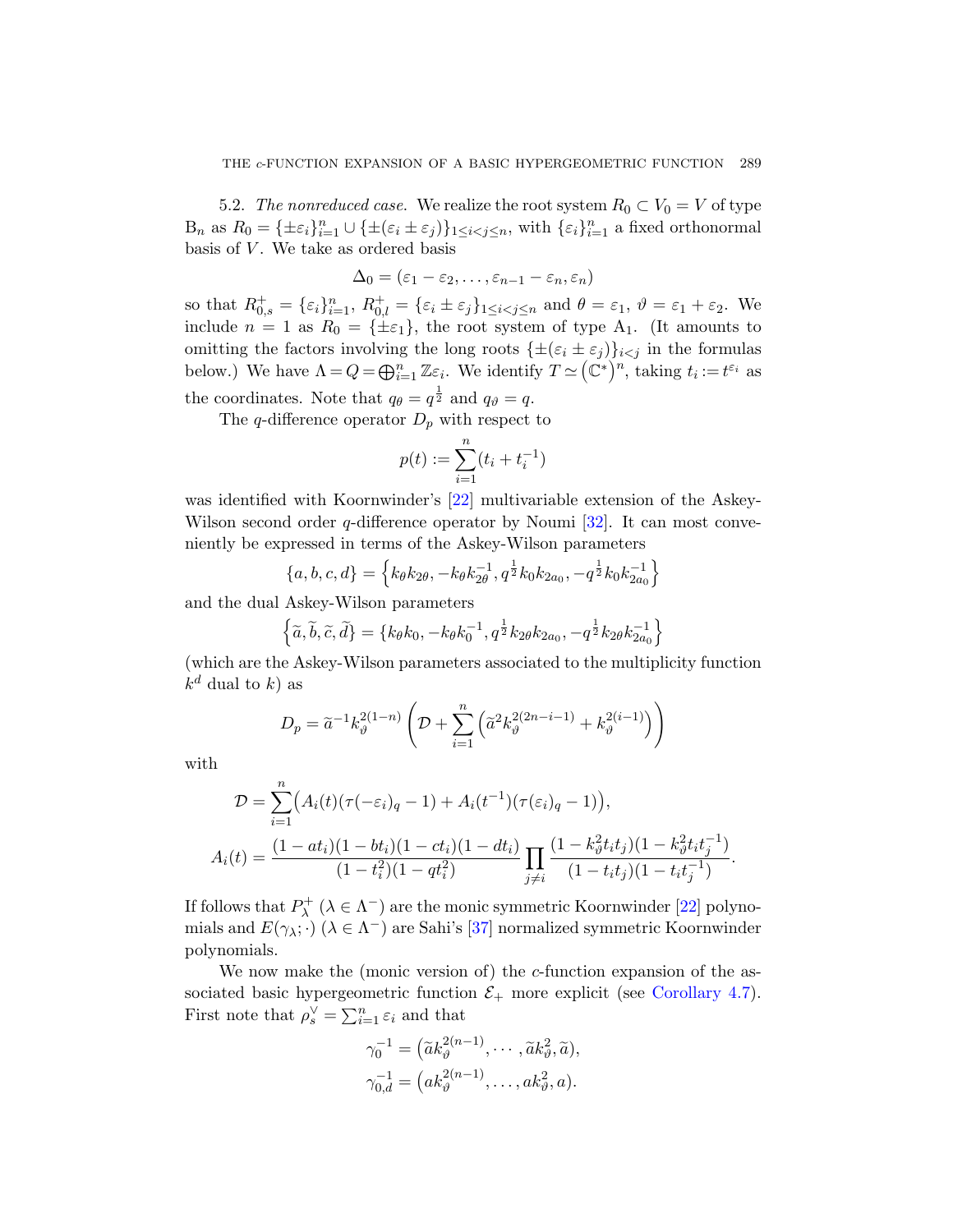In the present nonreduced setup, the higher rank theta function  $\vartheta(t)$  (2.8) can be written in terms of Jacobi's theta function,

.

(5.2) 
$$
\vartheta(t) = \prod_{i=1}^{n} \theta(-q^{\frac{1}{2}}t_i; q)
$$

<span id="page-37-0"></span>This allows us to rewrite the theta function factor of  $\hat{c}_{\eta}(\gamma)$  (see Corollary 4.7) as

$$
\frac{\vartheta((w_0\eta)^{-1}(k_{2a_0}k_{2\theta}^{-1})^{\rho_s^{\vee}}\gamma)}{\vartheta((k_{2a_0}k_{2\theta}^{-1})^{\rho_s^{\vee}}\gamma)}=\prod_{i=1}^n\frac{\theta(q\eta_i\gamma_i/\tilde{d})}{\theta(q\gamma_i/\tilde{d})}.
$$

The normalized c-function  $\widehat{c}_{\eta}(\gamma)$  thus becomes

(5.3) 
$$
\widehat{c}_{\eta}(\gamma) = \prod_{i=1}^{n} \frac{\left(\widetilde{a}\gamma_{i}^{-1}, \widetilde{b}\gamma_{i}^{-1}, \widetilde{c}\gamma_{i}^{-1}, \widetilde{d}\gamma_{i}^{-1}/\eta_{i}, q\eta_{i}\gamma_{i}/\widetilde{d}; q\right)_{\infty}}{\left(\gamma_{i}^{-2}, q\gamma_{i}/\widetilde{d}; q\right)_{\infty}} \times \prod_{1 \leq i < j \leq n} \frac{\left(k_{\vartheta}^{2}\gamma_{i}^{-1}\gamma_{j}, k_{\vartheta}^{2}\gamma_{i}^{-1}\gamma_{j}^{-1}; q\right)_{\infty}}{\left(\gamma_{i}^{-1}\gamma_{j}, \gamma_{i}^{-1}\gamma_{j}^{-1}; q\right)_{\infty}},
$$

where we uset[he](#page-44-8) s[hort](#page-46-4)hand notation

$$
(\alpha_1,\ldots,\alpha_j;q)_r:=\prod_{i=1}^j(\alpha_i;q)_r.
$$

In the remainder of this subsection we set  $n = 1$ . Then D is the Askey-Wilson  $[1]$  second-order q-difference operator. In this case the c-function expansion (Corollary 4.7) was proved in [19], [41] using the theory of one-variable basic hypergeometric series. Important ingredients are the explicit basic hypergeometric series expressions for  $\mathcal{E}_+$  and  $\Phi_{\eta}$ , which we now recall.

The  $r+1\phi_r$  basic hypergeometric series [11] is the convergent series (5.4)

$$
{}_{r+1}\phi_r\left(\begin{matrix} a_1, a_2, \dots, a_{r+1} \\ b_1, b_2, \dots, b_r \end{matrix}; q, z\right) := \sum_{j=0}^{\infty} \frac{\left(a_1, a_2, \dots, a_{r+1}; q\right)_j}{\left(q, b_1, \dots, b_r; q\right)_j} z^j, \qquad |z| < 1.
$$

<span id="page-37-1"></span>The very-well-poised  $_8\phi_7$  basic hypergeometric series is given by

$$
{}_{8}W_{7}(\alpha_{0};\alpha_{1},\alpha_{2},\alpha_{3},\alpha_{4},\alpha_{5};q,z) := \sum_{r=0}^{\infty} \frac{1 - \alpha_{0}q^{2r}}{1 - \alpha_{0}} z^{r} \prod_{j=0}^{5} \frac{(\alpha_{j};q)_{r}}{(q\alpha_{0}/\alpha_{j};q)_{r}}, \quad |z| < 1.
$$

Very-well-poised  $8\phi$ <sup>7</sup> basic hypergeometri[c ser](#page-37-1)ies solutions of the eigenvalue equation

(5.5) 
$$
\mathcal{D}f = (\tilde{a}(\gamma + \gamma^{-1}) - \tilde{a}^2 - 1)f
$$

were obtained in [17]. On the other hand, we already observed that  $E_{+}(\gamma_{-r};\cdot)$  $(r \in \mathbb{Z}_{\geq 0})$  is the inversion invariant, Laurent polynomial solution of  $(5.5)$  with spectral point  $\gamma = \gamma_{-r}$  and that both  $\mathcal{E}_+(\cdot, \gamma)$  and  $\widehat{\Phi}_{\eta}(\cdot, \gamma)$  satisfy (5.5). These solutions are related as follows.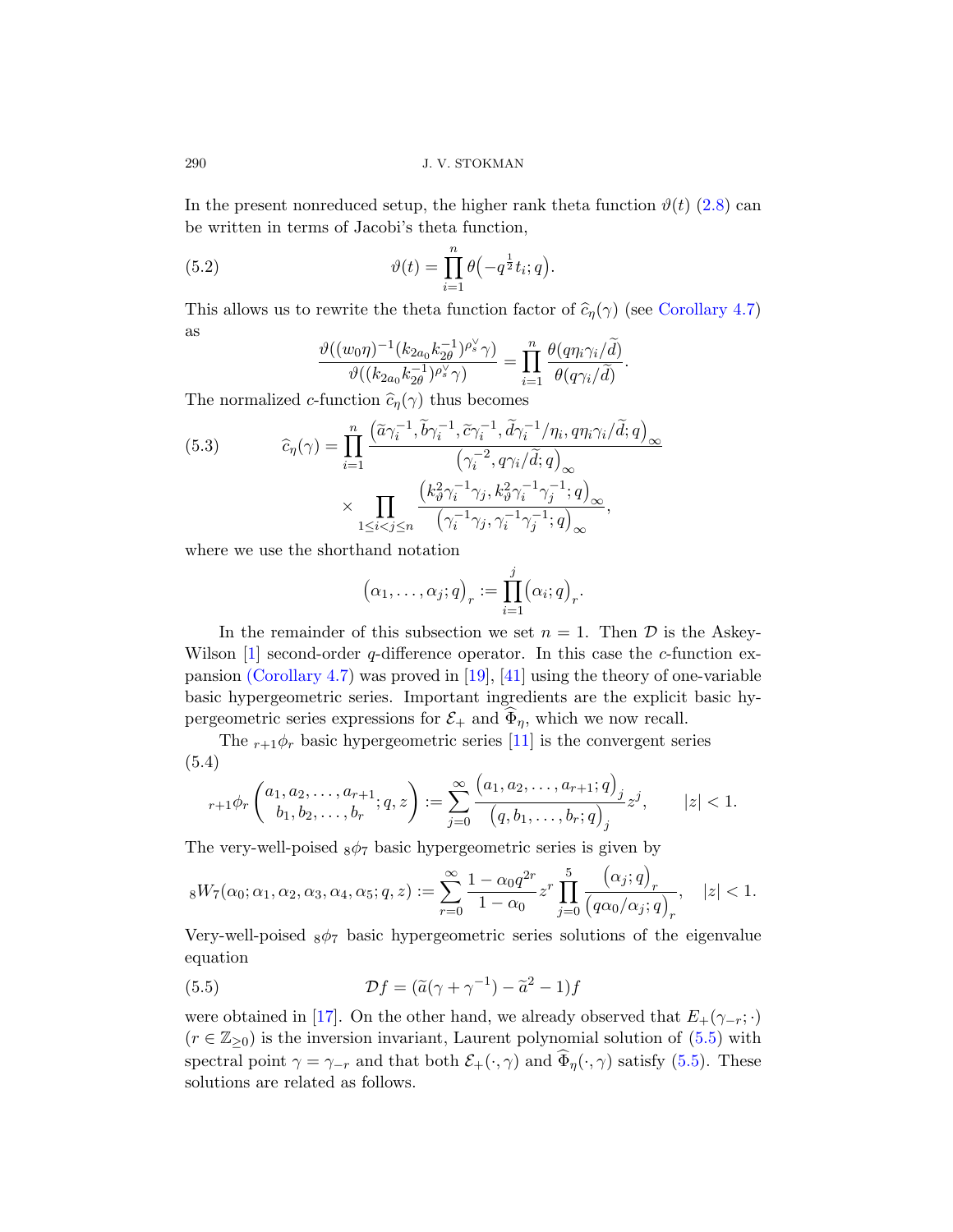<span id="page-38-0"></span>PROPOSITION 5.2. For the nonreduced case with  $n = 1$ , we have

<span id="page-38-1"></span>(5.6) 
$$
E_{+}(\gamma_{-r};t) = 4\phi_3 \begin{pmatrix} q^{-r}, q^{r-1}abcd, at, a/t \\ ab, ac, ad \end{pmatrix}; q, q \Bigg), \qquad r \in \mathbb{Z}_{\geq 0},
$$

(5.7) 
$$
\mathcal{E}_{+}(t,\gamma) = \frac{\left(\frac{qat\gamma}{\widetilde{d}},\frac{q\alpha\gamma}{\widetilde{d}},\frac{qa}{d},\frac{q}{d},q\right)_{\infty}}{\left(\widetilde{a}\widetilde{b}\widetilde{c}\gamma,\frac{q\gamma}{\widetilde{d}},\frac{qt}{d},\frac{q}{d};q\right)_{\infty}}{}_8W_7\left(\frac{\widetilde{a}\widetilde{b}\widetilde{c}\gamma}{q};at,\frac{a}{t},\widetilde{a}\gamma,\widetilde{b}\gamma,\widetilde{c}\gamma;q,\frac{q}{\widetilde{d}\gamma}\right)
$$

for  $|q/\tilde{d}\gamma| < 1$ , and

(5.8) 
$$
\widehat{\Phi}_{\eta}(t,\gamma) = \frac{\theta\left(\frac{ad}{\eta};q\right)\theta\left(\frac{q\widetilde{a}t\gamma}{d};q\right)}{\theta\left(\frac{\widetilde{d}}{\eta\gamma};q\right)\theta\left(\frac{qt}{d};q\right)} \frac{\left(\frac{q\alpha\gamma}{\widetilde{a}t},\frac{q\flat\gamma}{\widetilde{a}t},\frac{q\sigma\gamma}{d}+\frac{d}{d}t;\dot{q}\right)_{\infty}}{\left(\frac{q}{at},\frac{q}{bt},\frac{q}{ct},\frac{q}{dt},\frac{q^2\gamma^2}{d};\dot{q}\right)_{\infty}} \times {}_{8}W_{7}\left(\frac{q\gamma^2}{dt};\frac{q\gamma}{\widetilde{a}},\frac{q\gamma}{\widetilde{d}},\widetilde{b}\gamma,\widetilde{c}\gamma,\frac{q}{dt};q,\frac{d}{t}\right)
$$

for  $|d/t| < 1$ .

*Proof.* Formula  $(5.6)$  follows from [41, Thm. 4.2],  $(5.7)$  from [41, Thm. 4.2] and  $(5.8)$  from [19, §4].

The proposition shows that  $E_+(\gamma_{-r};\cdot)$  is the normalized symmetric Askey-Wilson [1] polynomials of degree  $r \in \mathbb{Z}_{\geq 0}$  and that  $\mathcal{E}_+$  coincides up to a constant multiple with the Askey-Wilson function from [19].

In the present nonreduced, rank one setting, the c-function expansion

(5.9) 
$$
\mathcal{E}_+(t,\gamma) = \widehat{c}_{\eta}(\gamma_0)^{-1} \left( \widehat{c}_{\eta}(\gamma) \widehat{\Phi}_{\eta}(t,\gamma) + \widehat{c}_{\eta}(\gamma^{-1}) \widehat{\Phi}_{\eta}(t,\gamma^{-1}) \right)
$$

with

$$
\widehat{c}_{\eta}(\gamma) = \frac{\left(\widetilde{a}\gamma^{-1}, \widetilde{b}\gamma^{-1}, \widetilde{c}\gamma^{-1}, \widetilde{d}\gamma^{-1}/\eta, q\eta\gamma/\widetilde{d}; q\right)_{\infty}}{\left(\gamma^{-2}, q\gamma/\widetilde{d}; q\right)_{\infty}}
$$

is a special case of Bailey's three-term recurrence r[elat](#page-43-4)ion for very-well-poised  $8\phi$ <sub>7</sub>-series (se[e \[1](#page-44-8)1, (III.37)]). This follows by repeating the proof of [19, Prop. 1]. (Formula (5.9) is more general since it does not involve restriction to a q-interval.) See also [44] for a detailed discussion.

Remark 5.3. The explicit expressions of  $\mathcal{E}_+$  and  $\widehat{\Phi}_\eta$  as meromorphic functions on  $\mathbb{C}^* \times \mathbb{C}^*$  can be obtained from the above explicit expressions by writing the  $8W_7$  series as the sum of two balanced  $4\phi_3$  series using Bailey's formula [11, (III.36)]; see, for instance, formula [19, (3.3)] for  $\mathcal{E}_{+}$ . (The basic  $r_{+1}\phi_{r}$  series (5.4) is called balanced if  $z = q$  and  $qa_1a_2\cdots a_{r+1} = b_1b_2\cdots b_r$ .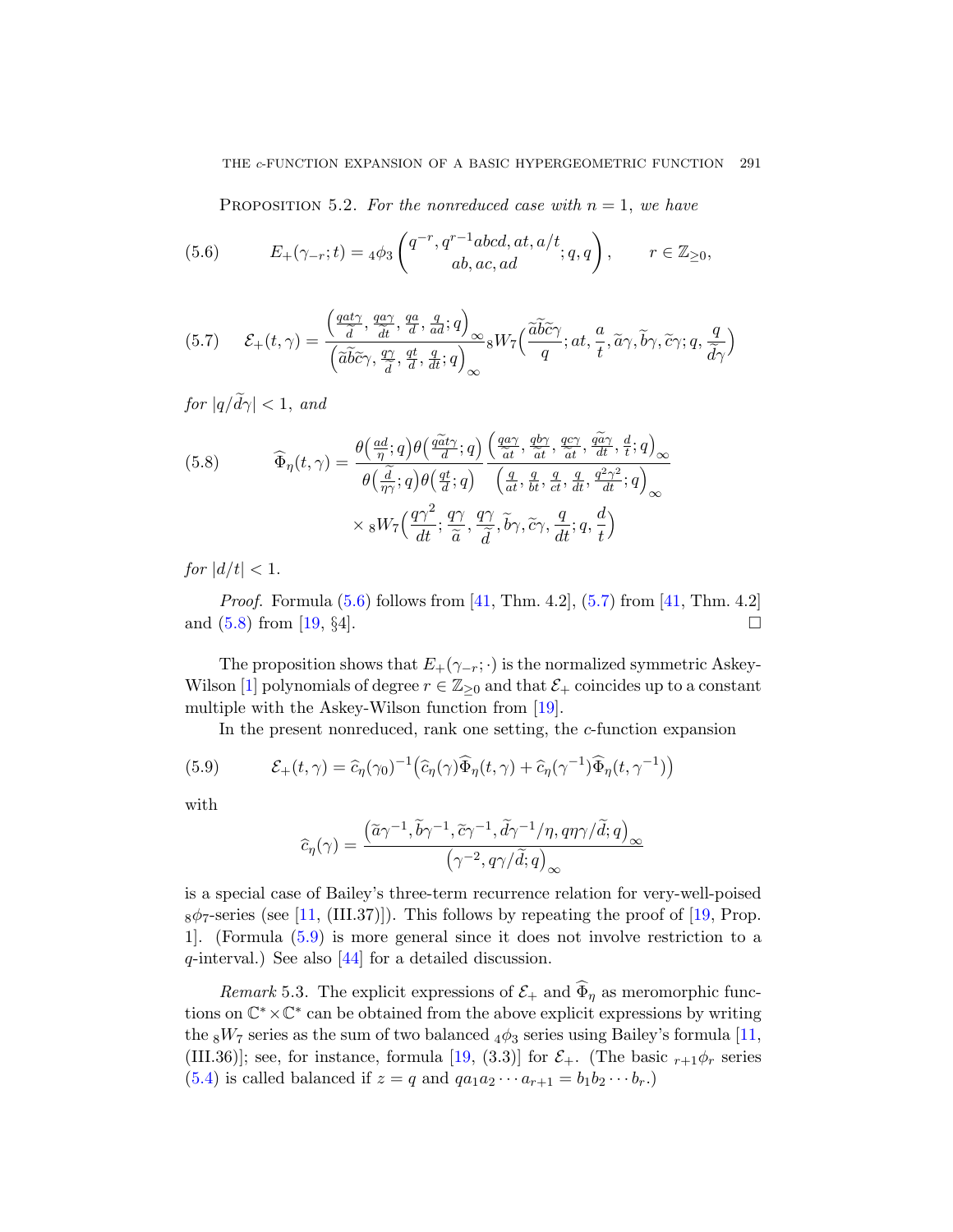5.3. The  $GL_m$  case. In this subsection we use the notations from Example 2.2(ii). We identify  $T \simeq (\mathbb{C}^*)^m$ , taking  $t_i := t^{\varepsilon_i}$  as the coordinates  $(1 \leq i \leq m)$ . Note that the multiplicity function k is constant (its constant value will also be denoted by k). The q-difference operators  $D_{e_r}$  associated to the elementary symmetric functions

$$
e_r(t) = \sum_{\substack{I \subseteq \{1,\dots,m\} \\ \#I=r}} \prod_{j \in I} t_j, \qquad 1 \le r \le m
$$

are Ruijsena[ars' \[35\] quantum](#page-34-0) Hamiltonians of the relativistic quantum trigonometric Calogero-Moser-Sutherland model,

$$
(5.10) \t D_{e_r} = \sum_{\substack{I \subseteq \{1,\ldots,m\} \\ \#I=r}} \left( \prod_{i \in I, j \notin J} \frac{k^{-1}t_i - kt_j}{t_i - t_j} \right) \tau \left( \sum_{i \in I} \varepsilon_i \right)_q, \t 1 \le r \le m.
$$

The monic version of the c-function (Corollary 4.7) becomes

(5.11) 
$$
\widehat{c}_{\eta}(\gamma) = \frac{\vartheta((w_0\eta)^{-1}\gamma)}{\vartheta(\gamma)} \prod_{1 \leq i < j \leq m} \frac{\left(k^2\gamma_j/\gamma_i; q\right)_{\infty}}{\left(\gamma_j/\gamma_i; q\right)_{\infty}}.
$$

Also in the present  $GL_m$  case, the higher rank theta functions appearing in (5.11) can be expressed as product of Jacobi theta functions by (5.2).

<span id="page-39-0"></span>Our results for  $GL_2$  can be matched with the extensive literature on Heine's  $q$ -analog of the hypergeometric differential equation (see, e.g., [11, Chap. 1],  $[23,$  Chap. 3,  $\S1.7$  and  $[28, §6.3]$ . It leads to explicit expressions of  $E_+(\gamma_\lambda;\cdot)$ ,  $\Phi$  and  $\widehat{\Phi}_{\eta}$  in terms of Heine's q-analog of the hypergeometric function. For completeness, we detail this link here.

Heine's basic hypergeometric  $q$ -difference equation is

$$
(5.12)
$$

$$
z(c - abqz)(\partial_q^2 u)(z) + \left(\frac{1-c}{1-q} + \frac{(1-a)(1-b) - (1-abq)}{1-q}z\right)(\partial_q u)(z) - \frac{(1-a)(1-b)}{(1-q)^2}u(z) = 0,
$$

with

$$
(\partial_q u)(z) := \frac{u(z) - u(qz)}{(1-q)z}
$$

the  $q$ -derivative. Note that  $(5.12)$  formally reduces to the hypergeometric differential equation

$$
z(1-z)u''(z) + (c - (a+b+1)z)u'(z) - abu(z) = 0
$$

by replacing in (5.12) the parameters  $a, b, c$  by  $q^a, q^b, q^c$  and taking the limit  $q \rightarrow 1$ . A distinguished solution of  $(5.12)$  is Heine's basic hypergeometric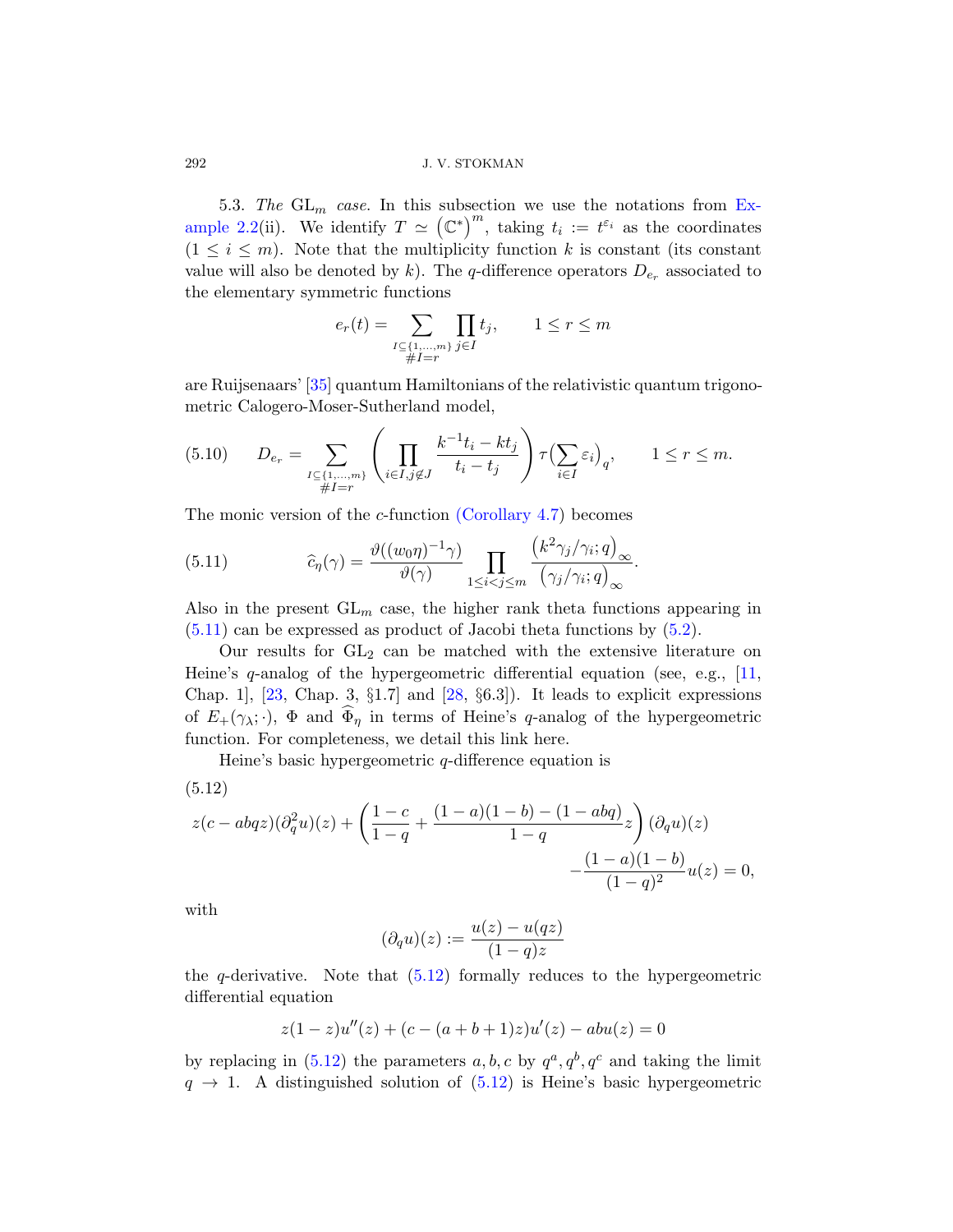function

<span id="page-40-2"></span>(5.13) 
$$
\phi_H(z) := 2\phi_1\begin{pmatrix} a, b \\ c \end{pmatrix}; q, z
$$

<span id="page-40-1"></span>for  $|z| < 1$ .

Note that for  $GL_2$ ,

$$
\widehat{\mathcal{W}}(t,\gamma)=\frac{\theta\left(-q^{\frac{1}{2}}kt_1/\gamma_2;q\right)\theta\left(-q^{\frac{1}{2}}t_2/k\gamma_1;q\right)}{\theta\left(-q^{\frac{1}{2}}t_1;q\right)\theta\left(-q^{\frac{1}{2}}t_2;q\right)}.
$$

<span id="page-40-0"></span>LEMMA 5.4. Fix  $\gamma \in T \simeq (\mathbb{C}^*)^2$ . If  $u \in \mathcal{M}(\mathbb{C}^*)$  satisfies Heine's basic hypergeometric q-differe[nce e](#page-40-0)quation  $(5.12)$  with the parameters  $a, b, c$  given by

(5.14) 
$$
a = k^2, \quad b = k^2 \gamma_1/\gamma_2, \quad c = q \gamma_1/\gamma_2,
$$

[the](#page-40-1)n the meromorphic function  $f(t) := \widehat{W}_{\eta}(t, \gamma) u(qt_2/k^2 t_1)$  satisfies

(5.15) 
$$
D_{e_r}f = e_r(\gamma^{-1})f, \qquad r = 1, 2,
$$

where the  $D_{e_r}$  are the  $GL_2$  Macdonald-Ruijsenaars q-difference operators. Conversely, if f is a meromorphic solution of  $(5.15)$  of the form  $f(t_1, t_2)$  =  $\widehat{\mathcal{W}}_{\eta}(t,\gamma)u(qt_2/k^2t_1)$  for some  $u \in \mathcal{M}(\mathbb{C}^*)$ , then u satisfies (5.12) with parameters  $a, b, c$  given by  $(5.14)$ .

Proof. Direct computation.

<span id="page-40-3"></span>COROLLARY 5.5 ( $GL_2$  case). (i) The normalized symmetric Macdonald polynomial  $E_+(\gamma_\lambda;t)$   $(\lambda = \lambda_1\varepsilon_1 + \lambda_2\varepsilon_2$  with  $\lambda_i \in \mathbb{Z}$  and  $\lambda_1 \leq \lambda_2$ ) is given by (5.16)

$$
E_{+}(\gamma_{\lambda};t) = k^{\lambda_1-\lambda_2} \frac{\left(q^{1+\lambda_1-\lambda_2}/k^2;q\right)_{\lambda_2-\lambda_1}}{\left(q^{1+\lambda_1-\lambda_2}/k^4;q\right)_{\lambda_2-\lambda_1}} t_1^{\lambda_2} t_2^{\lambda_1} 2\phi_1 \left(\frac{k^2,q^{\lambda_1-\lambda_2}}{q^{1+\lambda_1-\lambda_2}/k^2};q,\frac{qt_2}{k^2t_1}\right).
$$

(ii) The monic basic Harish-Chandra series is explicitly given by

(5.17) 
$$
\widehat{\Phi}_{\eta}(t,\gamma) = \widehat{\mathcal{W}}_{\eta}(t,\gamma)_{2} \phi_{1}\left(\frac{k^{2},k^{2}\gamma_{1}/\gamma_{2}}{q\gamma_{1}/\gamma_{2}};q,\frac{qt_{2}}{k^{2}t_{1}}\right)
$$

for  $|qt_2/k^2t_1| < 1$ .

Proof. (i) Consider the solution

$$
\phi_H(z) = 2\phi_1 \begin{pmatrix} k^2, q^{\lambda_1 - \lambda_2} \\ q^{1 + \lambda_1 - \lambda_2} / k^2 \end{pmatrix}
$$

of the basic hypergeometric q-difference equation  $(5.12)$  with parameters  $a, b, c$ given by (5.14) and with  $\gamma = \gamma_{\lambda} = (q^{\lambda_1}k^{-1}, q^{\lambda_2}k)$ . It is a polynomial in z of degree  $\lambda_2 - \lambda_1$ . (It is essentially the continuous q-ultraspherical polynomial.) In addition,  $\widehat{\mathcal{W}}(t,\gamma_{\lambda}) = q^{-\frac{|\lambda|^2}{2}} t_1^{\lambda_2} t_2^{\lambda_1}$ . By the previous lemma we conclude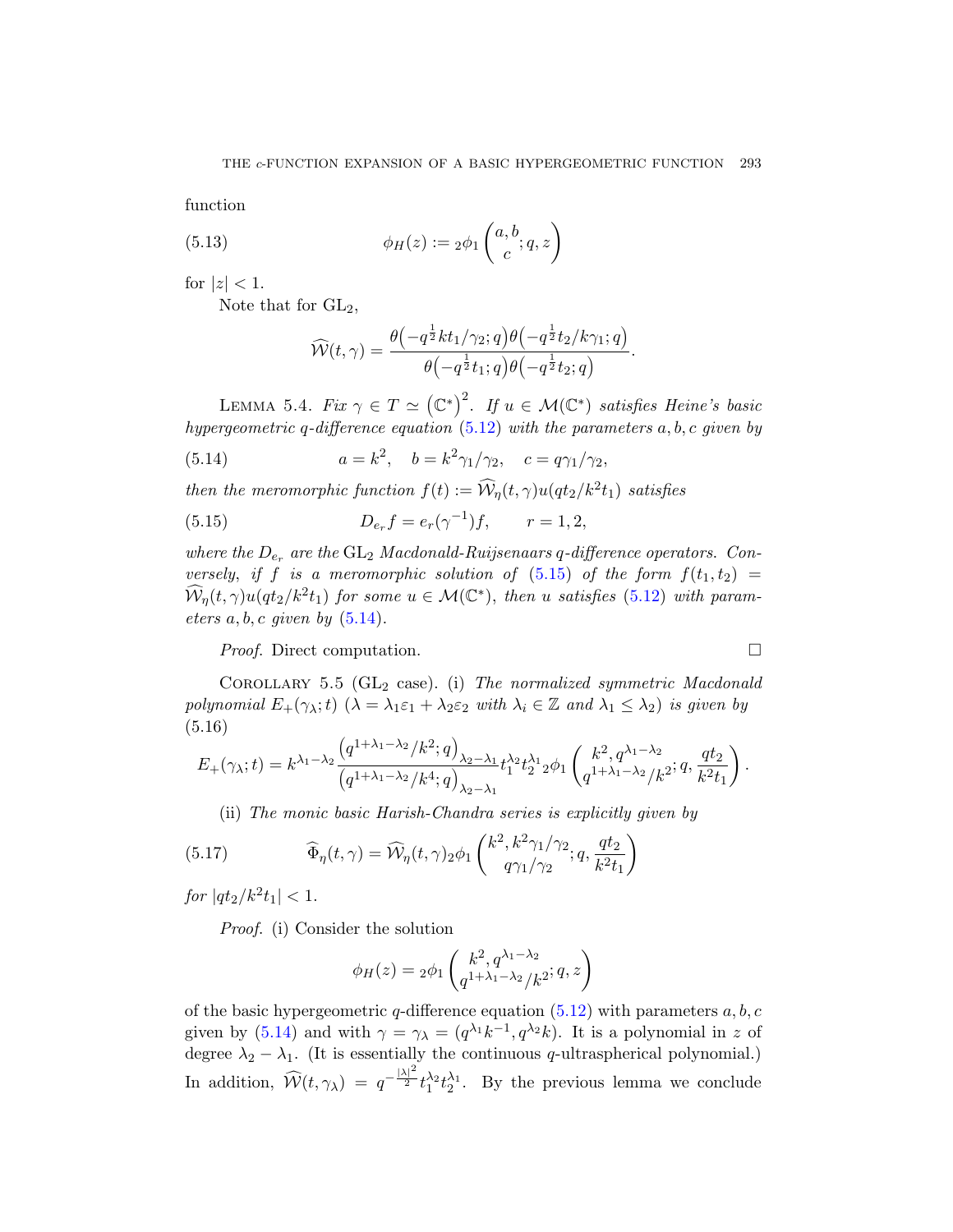that  $P_{\lambda}^{+}(t) = t_1^{\lambda_2} t_2^{\lambda_1} \phi_H(q t_2 / k^2 t_1)$  $P_{\lambda}^{+}(t) = t_1^{\lambda_2} t_2^{\lambda_1} \phi_H(q t_2 / k^2 t_1)$  $P_{\lambda}^{+}(t) = t_1^{\lambda_2} t_2^{\lambda_1} \phi_H(q t_2 / k^2 t_1)$ ; see also [28, §6.[3\]](#page-43-9) and [6, Chap. 2]. The normalization factor turning  $P_{\lambda}^{+}(t)$  into the normalized symmetric Macdonald polynomial  $E_+(\gamma_\lambda;t)$  can, for instance, be computed using the q-Vandermonde formula  $[11, (II.6)].$ 

(ii)  $\widehat{W}_{\eta}(t,\gamma)\phi_H(qt_2/k^2t_1)$  with the parameters  $a, b, c$  in  $\phi_H$  given by (5.14) and  $\widehat{\Phi}_{n}(t,\gamma)$  both satisfy (5.15) and have the same asymptotic expansion for small  $|t_2/t_1|$ . This forces them to be equal (cf., e.g., [23, Chap. 3, §1.7] and [8, Thm. 2.3]).

The monic  $GL_2$  c-function expansion

(5.18) 
$$
\mathcal{E}_+(t,\gamma) = \widehat{c}_{\eta}(\gamma_0)^{-1} \big( \widehat{c}_{\eta}(\gamma) \widehat{\Phi}_{\eta}(t,\gamma) + \widehat{c}_{\eta}(w_0 \gamma) \widehat{\Phi}_{\eta}(t,w_0 \gamma) \big),
$$

where  $w_0\gamma = (\gamma_2, \gamma_1)$  and

$$
\widehat{c}_{\eta}(\gamma)=\frac{\theta(-q^{\frac{1}{2}}\gamma_1/\eta_2;q)\theta(-q^{\frac{1}{2}}\gamma_2/\eta_1;q)}{\theta(-q^{\frac{1}{2}}\gamma_1;q)\theta(-q^{\frac{1}{2}}\gamma_2;q)}\frac{\left(k^2\gamma_2/\gamma_1;q\right)_{\infty}}{\left(\gamma_2/\gamma_1;q\right)_{\infty}},
$$

thus yields an explicit expression of the  $GL_2$  basic hypergeometric function  $\mathcal{E}_+(t,\gamma)$  as the sum of two  $_2\phi_1$  basic hypergeometric series.

Another solution of Heine's basic hypergeometric  $q$ -difference equation  $(5.12)$  is

$$
v(x) := \frac{\theta(ax;q)}{\theta(x;q)} 2\phi_1\left(\frac{a,qa/c}{qa/b};q,\frac{qc}{abx}\right)
$$
  
= 
$$
\frac{\theta(ax;q)(a,q^2/bx;q)}{\theta(x;q)(qa/b,qc/abx;q)} 2\phi_1\left(\frac{q/b,qc/abx}{q^2/bx};q,a\right);
$$

see, e.g., [23, Cha[p. 3,](#page-40-0) §1.7]. (The second formula follows from Heine's transformationf[orm](#page-46-5)ula [11, (III.1)].) By Lemma 5.4 it yields yet another solution,

$$
f(t) = \widehat{\mathcal{W}}_{\eta}(t,\gamma) \frac{\theta(qt_2/t_1;q)}{\theta(qt_2/k^2t_1;q)} \frac{\left(qt_1\gamma_2/t_2\gamma_1;q\right)_{\infty}}{\left(qt_1/k^2t_2;q\right)_{\infty}} 2\phi_1\left(\frac{q\gamma_2/k^2\gamma_1,qt_1/k^2t_2}{qt_1\gamma_2/t_2\gamma_1};q,k^2\right),
$$

of the system (5.15) of  $GL_2$  Macdonald q-difference equations. The various  $_2\phi_1$ basic hypergeometric series solutions of  $(5.15)$  are related by explicit connection coefficient formulas; see, e.g., [44].

We finish this subsection by relating the monic  $GL_2$  basic Harish-Chandra series  $\Phi_n$  (5.17) to the monic nonreduced rank one basic Harish-Chandra series (5.8), which we will denote here by  $\widehat{\Phi}_{\xi}^{\text{nr}}$ . Recall that in the nonreduced rank one setting the associated multiplicity function is determined by the four values  $k^{\text{nr}} = (k^{\text{nr}}_{\theta}, k^{\text{nr}}_{2\theta}, k^{\text{nr}}_{0}, k^{\text{nr}}_{2a_0}).$  We write  $\theta(x_1, \ldots, x_r; q) = \prod_{j=1}^r \theta(x_j; q)$  for products of Jacobi theta functions.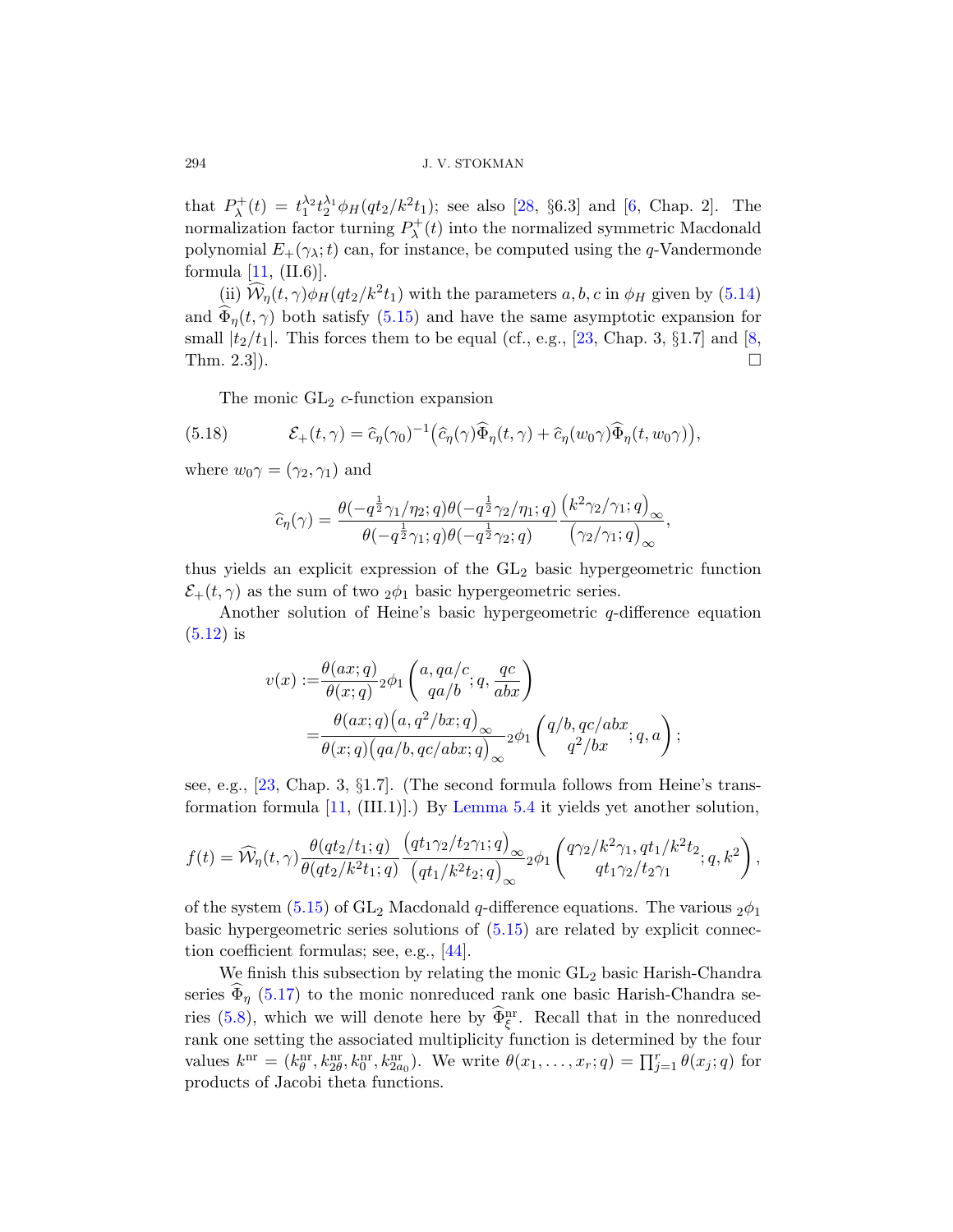<span id="page-42-0"></span>PROPOSITION 5.6. Let  $\eta = (\eta_1, \eta_2) \in (\mathbb{C}^*)^2$  $\eta = (\eta_1, \eta_2) \in (\mathbb{C}^*)^2$  $\eta = (\eta_1, \eta_2) \in (\mathbb{C}^*)^2$  and  $\xi \in \mathbb{C}^*$ . Let  $k^{\text{nr}}$  be the multiplicity function  $k^{\text{nr}} = (k, k, 0, 0)$  with  $0 < k < 1$ . For  $\gamma = (\gamma_1, \gamma_2) \in$  $(\mathbb{C}^*)^2$ , set  $\gamma^{\pm 2} := (\gamma_1^{\pm 2}, \gamma_2^{\pm 2})$ . Then

(5.19) 
$$
\widehat{\Phi}_{\eta}(t,\gamma^2;k,q) = C_{\eta,\xi}(t,\gamma)\widehat{\Phi}_{\xi}^{\rm nr}\left(\frac{t_1}{t_2},\frac{\gamma_1}{\gamma_2};k^{\rm nr},q\right)
$$

with  $\widehat{\Phi}_{\eta}$  the GL<sub>2</sub> monic basic Harish-Chandra series (5.17) and  $C_{\eta,\xi}(t,\gamma)$ 

$$
=\frac{\theta(-q^{\frac{1}{2}}\eta_1/k,-q^{\frac{1}{2}}\eta_2k,-q^{\frac{1}{2}}k\gamma_2/\xi\gamma_1,-q^{\frac{1}{2}}kt_1/\gamma_2^2,-q^{\frac{1}{2}}t_2/k\gamma_1^2,-q^{\frac{1}{2}}t_1/t_2;q)}{\theta(-q^{\frac{1}{2}}\eta_1/\gamma_2^2,-q^{\frac{1}{2}}\eta_2/\gamma_1^2,-q^{\frac{1}{2}}k^2/\xi,-q^{\frac{1}{2}}t_1,-q^{\frac{1}{2}}t_2,-q^{\frac{1}{2}}kt_1\gamma_1/t_2\gamma_2;q)}.
$$

*Proof.* If the meromorphic function  $f(x, z)$  in  $(x, z) \in \mathbb{C}^* \times \mathbb{C}^*$  satisfies the Askey-Wilson second-order q-difference equation

$$
\mathcal{D}f(\cdot,z) = (\tilde{a}(z+z^{-1}) - \tilde{a}^2 - 1)f(\cdot,z)
$$

<span id="page-42-1"></span>with respect to the multiplicity function  $k^{\text{nr}} = (k, k, 0, 0)$ , then

$$
g(t):=C_{\eta,\xi}(t,\gamma)\boldsymbol{f}\Big(\frac{t_1}{t_2},\frac{\gamma_1}{\gamma_2}\Big)
$$

satisfies the  $GL_2$  Macdo[nald-R](#page-42-1)uijsenaars q-difference equations

(5.20) 
$$
(D_{e_r}g)(t) = e_r(\gamma^{-2})g(t), \qquad r = 1, 2;
$$

cf. [44]. Here we use that the prefactor  $C_{\eta,\xi}(t,\gamma)$  satisfies

$$
C_{\eta,\xi}(\tau(-\varepsilon_r)_qt,\gamma)=\gamma_1^{-1}\gamma_2^{-1}C_{\eta,\xi}(t,\gamma)
$$

for  $r = 1, 2$ . Hence both sides of  $(5.19)$  satisfy  $(5.20)$ . In addition, both sides of (5.19) have an expansion of the form

$$
\widehat{\mathcal{W}}_{\eta}(t, \gamma^2) \sum_{r=0}^{\infty} \Xi_r \left(\frac{t_2}{t_1}\right)^r, \qquad \Xi_0 = 1
$$

for  $|t_2/t_1|$  sufficiently small. This forces the identity (5.19); cf. the proof of  $(5.17).$  $(5.17).$ 

A similar statement is not tr[ue i](#page-43-4)f the role of the basic Harish-Chandra series in Proposition 5.6 is replaced by t[he a](#page-43-4)ssociated basic hypergeometric functions. This follows from a comparison of the associated  $c$ -function expansions.

*Remark* 5.7. By  $(5.17)$  and  $(5.8)$ , formula  $(5.19)$  is an identity expressing a very-well-poised  $8\phi$ 7 basic hypergeometric series as a  $2\phi_1$  basic hypergeometric series. After application of the transformation formula  $[11, (III.23)]$  to the very-well-poised  $_8\phi_7$  series, this identity becomes a special case of [11, (3.4.7)].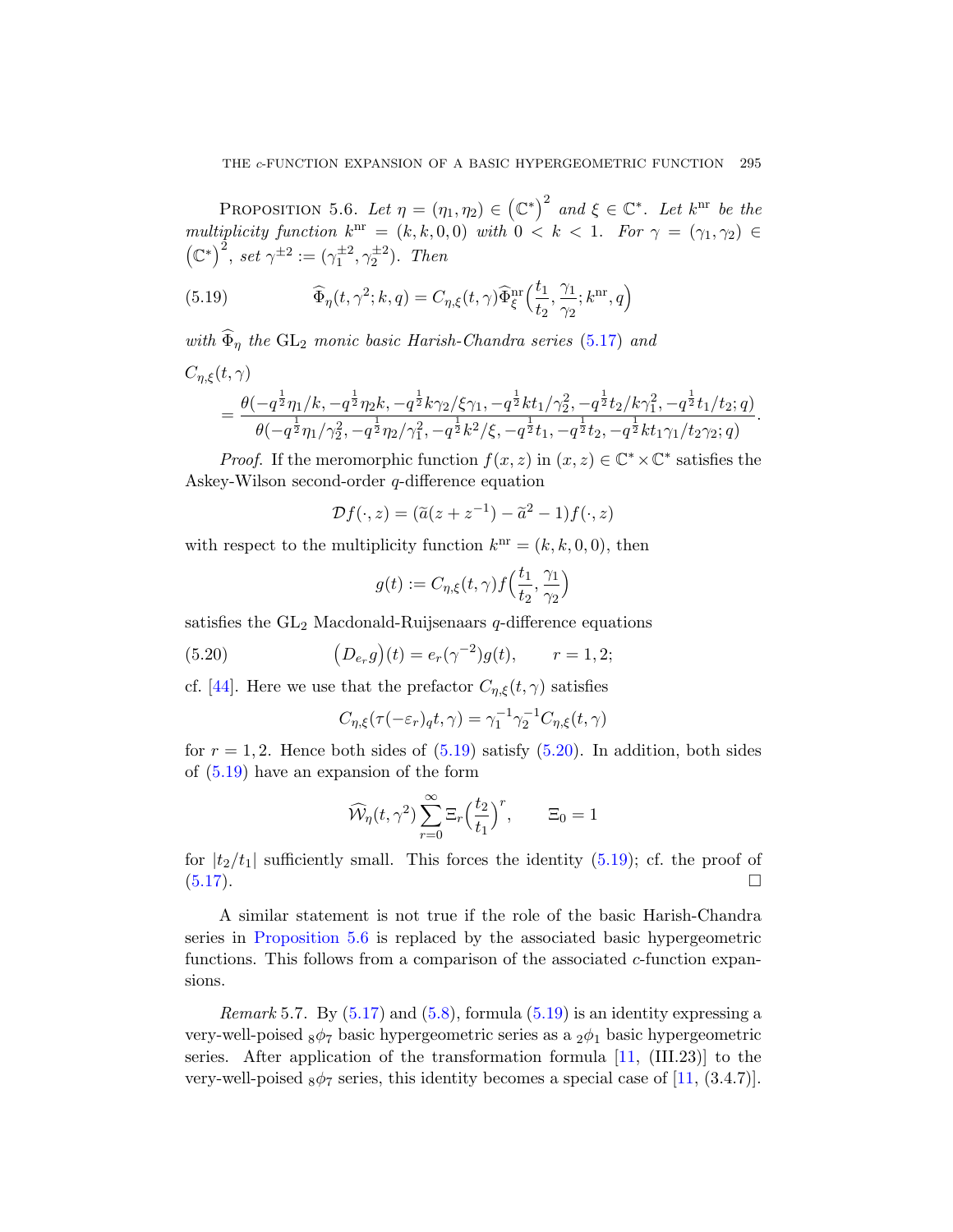<span id="page-43-8"></span><span id="page-43-2"></span>Acknowledgment. The author was partially supported by the Netherlands [Organizat](http://www.zentralblatt-math.org/zmath/en/search/?q=an:0572.33012)[ion for Scientific Research \(NWO\)](http://dx.doi.org/10.1090/memo/0319) via the VIDI-grant "Symmetry and modularity in exactly solvable models."

## [References](http://dx.doi.org/10.2307/20025482)

- <span id="page-43-3"></span>[1] R. Askey and J. Wilson, Some basic hypergeometric orthogonal polynomials that generalize Jacobi polynomials, Mem. Amer. Math. Soc. 54 (1985),  $iv+55$ . [MR](http://www.zentralblatt-math.org/zmath/en/search/?q=an:0770.17004) 0783216. Zbl 0572.33012. [http://dx.doi.org/10.1](http://dx.doi.org/10.1155/S1073792892000199)090/memo/0319.
- <span id="page-43-7"></span>[2] G. D. BIRKHOFF, The generalized Riemann problem for linear differential equations and the allied pro[blems for linear](http://www.ams.org/mathscinet-getitem?mr=1188499) [difference and](http://www.zentralblatt-math.org/zmath/en/search/?q=an:0849.17025) q-difference equations, Proc. [Amer](http://dx.doi.org/10.1007/BF02096568). Acad. 49 (1913), 521–568. JFM 44.0391.03. http://dx.doi.org/10.2307/ 20025482.
- <span id="page-43-0"></span>[3] I. CHEREDNIK[, Doubl](http://www.ams.org/mathscinet-getitem?mr=1446838)e [affine Hecke algeb](http://www.zentralblatt-math.org/zmath/en/search/?q=an:0981.33012)[ras, Knizhnik-Z](http://dx.doi.org/10.1155/S1073792897000317)amolodchikov equations, [and Ma](http://dx.doi.org/10.1155/S1073792897000317)cdonald's operators, Internat. Math. Res. Notices 1992, no. 9, 171–180. MR 1185831. Zbl 0770.17004. http://dx.doi.org/10.1155/S1073792892000199.
- <span id="page-43-5"></span>[4] I. CHEREDNIK, Quantu[m Knizhnik-Z](http://www.ams.org/mathscinet-getitem?mr=2133033)[amolodchikov equ](http://www.zentralblatt-math.org/zmath/en/search/?q=an:1087.20003)ations and affine root systems, [Comm](http://dx.doi.org/10.1017/CBO9780511546501). Math. Phys. 150 (1992), 109–136. MR 1188499. Zbl 0849.17025. http://dx.doi.org/10.1007/BF02096568.
- <span id="page-43-1"></span>[5] I. CHEREDNIK[, Difference](http://www.ams.org/mathscinet-getitem?mr=2544730) [Macdonald-Meh](http://www.zentralblatt-math.org/zmath/en/search/?q=an:1181.33017)[ta conjectu](http://dx.doi.org/10.1093/imrn/rnp065)re, *Internat. Math. Res.* [Noti](http://dx.doi.org/10.1093/imrn/rnp065)ces 1997, no. 10, 449–467. MR 1446838. Zbl 0981.33012. http://dx.doi. org/10.1155/S1073792897000317.
- <span id="page-43-9"></span>[6] I. CHEREDNIK, Do[uble Affine Hec](http://www.ams.org/mathscinet-getitem?mr=3000477)[ke Algebras](http://www.zentralblatt-math.org/zmath/en/search/?q=an:06136955), Lon[don M](http://dx.doi.org/10.1007/s00031-012-9204-7)ath. Soc. Lect. Note Ser. 319[, Cambridg](http://dx.doi.org/10.1007/s00031-012-9204-7)e Univ. Press, Cambridge, 2005. MR 2133033. Zbl 1087.20003. http://dx.doi.org/10.1017/CBO9780511546501.
- [7] I. CHEREDNIK, Whittaker limits of difference spherical functions, *Internat. Math.* [Res](http://www.zentralblatt-math.org/zmath/en/search/?q=an:1009.42019). Notices 2009[, no. 20, 3793–3842.](http://dx.doi.org/10.1155/S1073792803206024) MR 2544730. Zbl 1181.33017. http://dx. doi.org/10.1093/imrn/rnp065.
- [8] I. CHEREDNIK and D. ORR[, One-dim](http://www.ams.org/mathscinet-getitem?mr=2127898)[ensional nil-DAHA](http://www.zentralblatt-math.org/zmath/en/search/?q=an:1065.33012) and Whittaker functions I, [Transform](http://dx.doi.org/10.1016/j.cam.2004.04.018). Groups 17 (2012), 953–987. MR 3000477. Zbl 06136955. http:  $\frac{\gamma}{\rm d}x \cdot \text{doi.org}/10.1007 \cdot \text{s}00031 - 012 - 9204 - 7.$
- <span id="page-43-4"></span>[9] J. F. van Diejen, Asympt[otic analysis o](http://www.ams.org/mathscinet-getitem?mr=1052153)f [\(partially\)](http://www.zentralblatt-math.org/zmath/en/search/?q=an:0695.33001) orthogonal polynomials associated with root systems, Internat. Math. Res. Notices 2003, no. 7, 387–410. MR 1939571. Zbl 1009.42019. http://dx.doi.org/10.1155/S1073792803206024.
- [10] J. F. van Diejen, An asymptotic formula for the Koornwinder polynomials, J. [Comput](http://www.zentralblatt-math.org/zmath/en/search/?q=an:0168.27503). Appl. Math. 178 (2005), 465–471. MR 2127898. Zbl 1065.33012. http://dx.doi.org/10.1016/j.cam.2004.04.018.
- <span id="page-43-6"></span>[11] G. GASPER and M. RAHMAN, Basic Hypergeometric Series, Encyclopedia Math. Appl. 35, Cambridge Univ. Press, Cambridge, 1990. MR 1052153. Zbl 0695. 33001.
- [12] S. G. GINDIKIN and F. I. KARPELEVIČ, Plancherel measure for symmetric Riemannian spaces of non-positive curvature, *Dokl. Akad. Nauk SSSR* 145 (1962), 252–255. MR 0150239. Zbl 0168.27503.
- [13] M. Haiman, Cherednik algebras, Macdonald polynomials and combinatorics, in International Congress of Mathematicians. Vol. III, Eur. Math. Soc. (Madrid,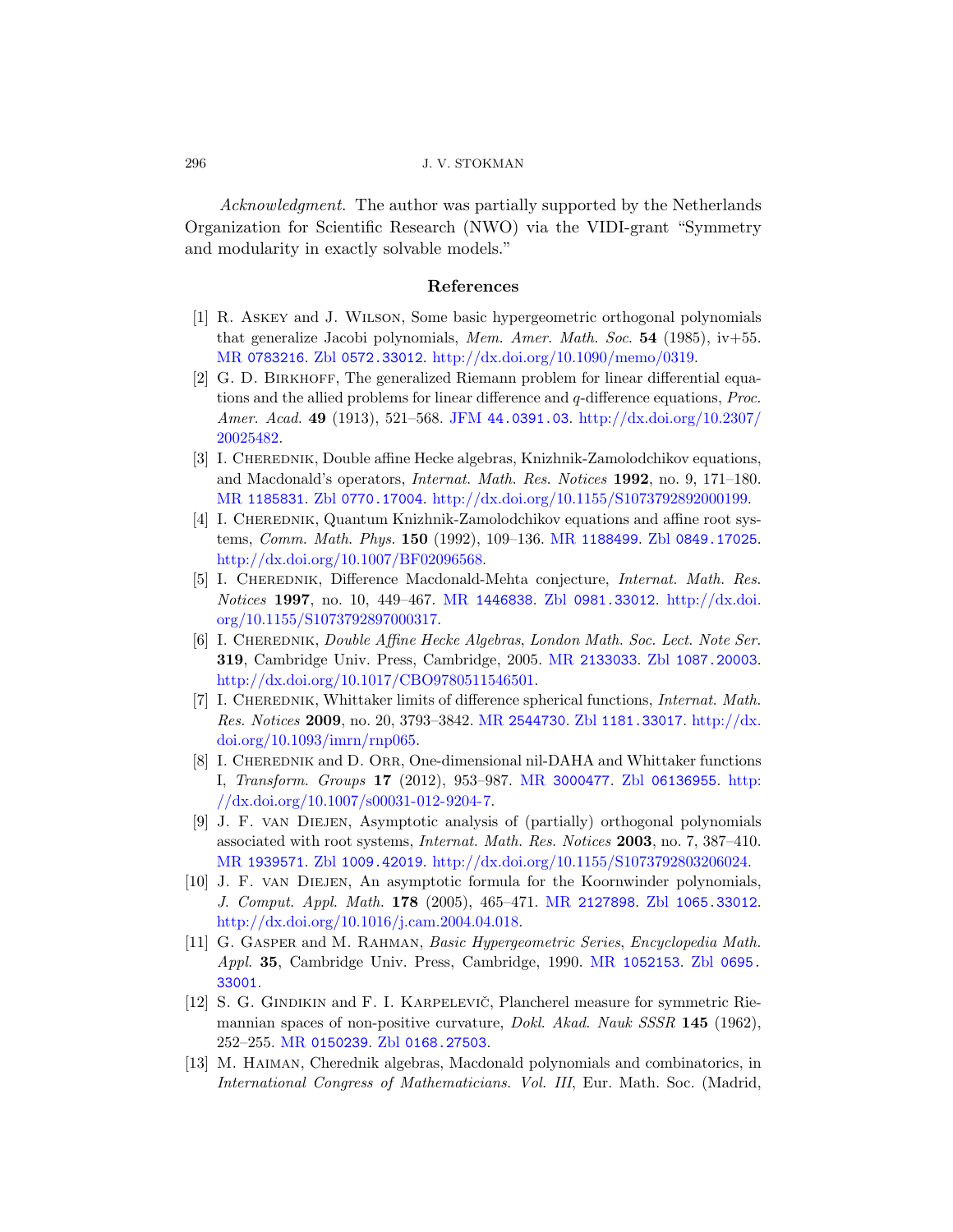[Augus](http://www.zentralblatt-math.org/zmath/en/search/?q=an:0836.43001)t 22–30, 2006), 2007, pp. 843–872. MR 2275709. Zbl 1099.33014. http: //dx.doi.org/10.4171/022-3/42.

- <span id="page-44-7"></span><span id="page-44-5"></span><span id="page-44-0"></span>[\[14\]](http://www.ams.org/mathscinet-getitem?mr=2024965) G. J. HECKMAN and E. M. OPDAM[, Root systems and h](http://dx.doi.org/10.1023/B:COMP.0000005078.39268.8d)ypergeometric functions. [I,](http://dx.doi.org/10.1023/B:COMP.0000005078.39268.8d) Compositio Math. 64 (1987), 329–352. MR 0918416. Zbl 0656.17006. Available at http://www.numdam.org/item?id=CM\_1987\_64\_3\_329\_0.
- [15] G. HECKMAN and H. SCHLICHTKRULL, [Harmonic Analy](http://www.zentralblatt-math.org/zmath/en/search/?q=an:0738.33011)sis and Special Functions [on Symme](http://dx.doi.org/10.2307/2001881)tric Spaces, Perspect. Math. 16, Academic Press, San Diego, CA, 1994. MR 1313912. Zbl 0836.43001.
- [16] B. Ion, Involutions of double affine H[ecke algebras](http://www.ams.org/mathscinet-getitem?mr=0673855), Compositio Math. 139 [\(2003\), 67–84.](http://dx.doi.org/10.1016/0021-9045(82)90069-7) MR 2024965. Zbl 1062.20005. http://dx.doi.org/10.1023/B: COMP.0000005078.39268.8d.
- <span id="page-44-8"></span>[17] M. E. H. ISMAIL and M. RAHMAN, [The associated A](http://www.zentralblatt-math.org/zmath/en/search/?q=an:1008.33010)skey-Wilson polynomials, [Trans](http://dx.doi.org/10.1155/S1073792801000575). Amer. Math. Soc. 328 (1991), 201–237. MR 1013333. Zbl 0738.33011. http://dx.doi.org/10.2307/2001881.
- <span id="page-44-2"></span>[18] M. E. H. Ismail and J. A. Wilson[, Asymp](http://www.ams.org/mathscinet-getitem?mr=1865407)[totic and ge](http://www.zentralblatt-math.org/zmath/en/search/?q=an:1108.33016)nerating relations for the q[-Jacobi and](http://dx.doi.org/10.2977/prims/1145477332)  $_4\varphi_3$  polynomials, *J. Approx. Theory* **36** (1982), 43–54. MR 0673855. Zbl 0489.33011. http://dx.doi.org/10.1016/0021-9045(82)90069-7.
- <span id="page-44-1"></span>[19] E. Koelink and J. V. [Stokman](http://www.ams.org/mathscinet-getitem?mr=1052043), T[he Askey-Wilson f](http://www.zentralblatt-math.org/zmath/en/search/?q=an:0713.33010)unction transform, Internat. Math. Res. [Notices](http://dx.doi.org/10.1016/0022-247X(90)90026-C) 2001, no. 22, 1203–1227. MR 1862616. Zbl 1008.33010. http://dx.doi.org/10.1155/S1073792801000575.
- <span id="page-44-9"></span>[20] E. KOELINK and J. V. STOKMAN, Fourier transforms on the quantum  $SU(1,1)$ group, Publ. Res. Inst. Math. Sci. 37 (2001), 621–715. MR 1865407. Zbl 1108. 33016. http://dx[.doi.org/10.297](http://www.ams.org/mathscinet-getitem?mr=1199128)[7/prims/1145477](http://www.zentralblatt-math.org/zmath/en/search/?q=an:0797.33014)[332.](http://dx.doi.org/10.1090/conm/138/1199128)
- <span id="page-44-10"></span>[21] T. H. KOORNWINDER, Jacobi functions as limit cases of  $q$ -ultraspherical polynomials, J. Math. Anal. Appl. 148 (1990), 44–54. MR 1052043. Zbl 0713.33010. http://dx.doi.org/10.1016/0022-247X(90)90026-C.
- <span id="page-44-6"></span>[22] T. H. Koornwinder, Askey-Wilson polynomials for root systems of type [BC](http://www.zentralblatt-math.org/zmath/en/search/?q=an:0821.17015), in Hypergeometric Functions on Domains of Positivity, Jack Polynomials, and Applications (Tampa, FL, 1991), Contemp. Math. 138, Amer. Math. Soc., Providence, RI, 1992, p[p. 189–204.](http://www.ams.org/mathscinet-getitem?mr=2434091) MR [1199128](http://www.zentralblatt-math.org/zmath/en/search/?q=an:1148.33016). Zbl 0797.33014. http: [//dx.doi.org/10.1090/co](http://dx.doi.org/10.1112/plms/pdm055)nm/138/1199128.
- <span id="page-44-4"></span>[23] T. H. KOORNWINDER, Compact quantum groups and  $q$ -special functions, in [Represen](http://www.ams.org/mathscinet-getitem?mr=0991016)t[ations of Lie Gr](http://www.zentralblatt-math.org/zmath/en/search/?q=an:0715.22020)[oups and Quantum Groups](http://dx.doi.org/10.2307/1990945) (Trento, 1993), Pitman Res. Notes Math. Ser. 311, Longman Sci. Tech., Harlow, 1994, pp. 46–128. MR 1431306. Zbl 0821.17015.
- <span id="page-44-3"></span>[24] G. LETZTER and J. V. STOKMAN[, Macdonald differen](http://dx.doi.org/10.1007/BF01418931)ce operators and Harish-Chandra series, Proc. Lond. Math. Soc. 97 (2008), 60–96. MR 2434091. Zbl 1148. 33016. http://dx.doi.org/10.1112/plms/pdm055.
- [25] G. Lusztig, Affine Hecke algebras and their graded version, J. Amer. Math. Soc. 2 (1989), 599–635. MR 0991016. Zbl 0715.22020. http://dx.doi.org/10.2307/ 1990945.
- [26] I. G. MACDONALD, Affine root systems and Dedekind's  $\eta$ -function, Invent. Math. 15 (1972), 91–143. MR 0357528. Zbl 0244.17005. http://dx.doi.org/10.1007/ BF01418931.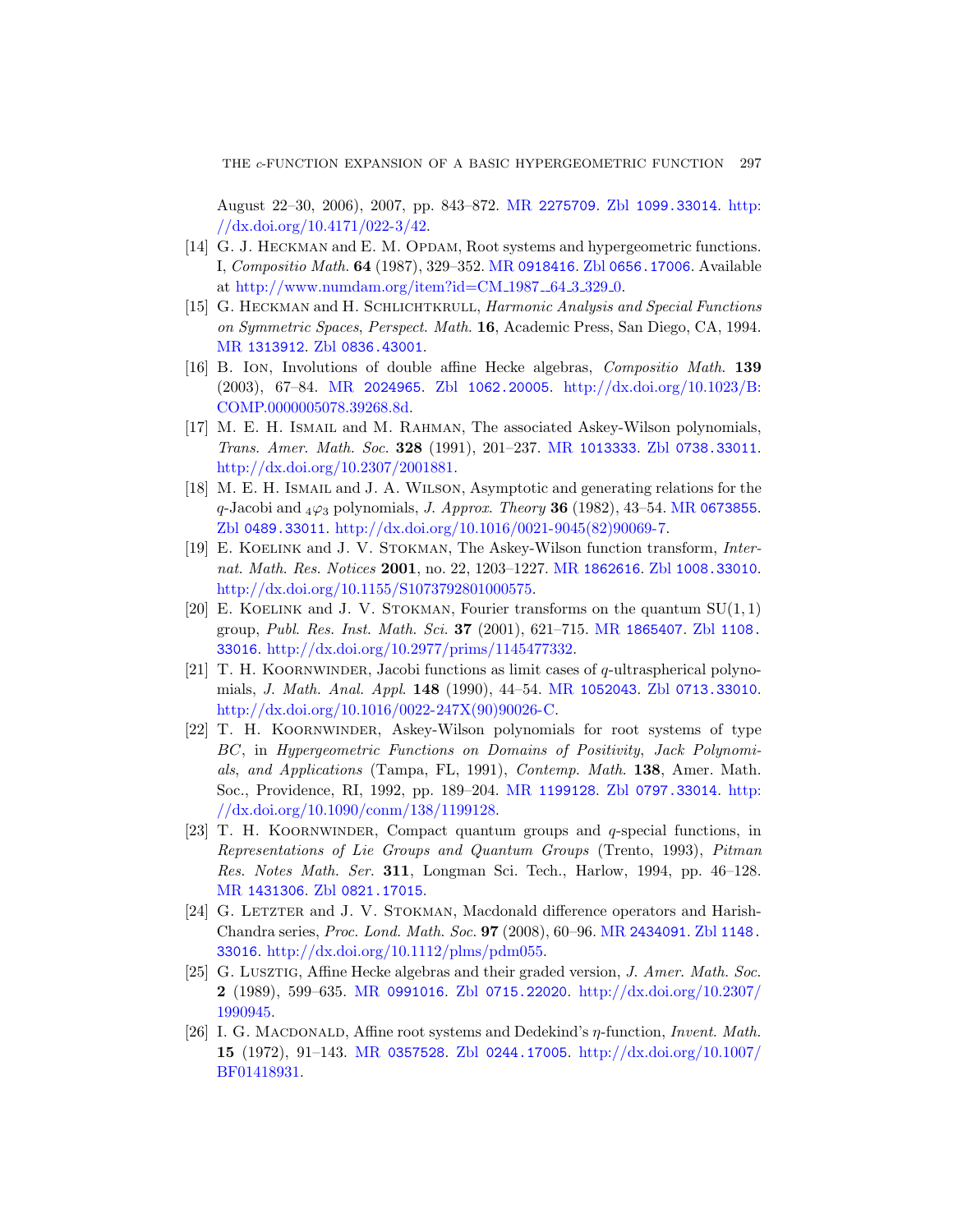- <span id="page-45-4"></span>[27] I. G. MACDONALD, Orthogonal polynomials associated with root systems,  $Sém$ . Lothar. Combin. 45 ([2000\), Art. B45](http://www.ams.org/mathscinet-getitem?mr=1046343)[a, 40 pp.](http://www.zentralblatt-math.org/zmath/en/search/?q=an:0704.17008) MR 1817334.
- <span id="page-45-2"></span>[28] I. G. MACDONALD, Affine Hecke Algebras and Orthogonal Polynomials, Cambridge Tracts in Math. no. 157, Cambridge Univ. Press, Cambridge, 2003. MR 1976581. Zbl 1024.33001. [http://dx.do](http://www.ams.org/mathscinet-getitem?mr=2765002)[i.org/10.10](http://www.zentralblatt-math.org/zmath/en/search/?q=an:1211.81072)17/CBO9780511542824.
- <span id="page-45-1"></span>[29] [T. Masuda](http://dx.doi.org/10.1007/s00029-010-0039-6), K. Mimachi, Y. Nakagami, M. Noumi, Y. Saburi, and K. UENO, Unitary representations of the quantum group  $SU_q(1,1)$ . II. Matrix elements of unitary representations and the basic hypergeometric func[tions](http://www.ams.org/mathscinet-getitem?mr=2601063), Lett. [Math](http://www.zentralblatt-math.org/zmath/en/search/?q=an:1200.32012). Phys. 19 [\(1990\), 195–204.](http://dx.doi.org/10.1093/imrn/rnp165) MR 1046343. Zbl 0704.17008. http://dx.doi.org/10.1007/BF01039312.
- <span id="page-45-5"></span>[30] M. van Meer, Bispectral quantum Knizhnik-Zamolodchikov equations for arbitrary root systems, Selecta Math. 17 (2011), 183–221. MR 2765002. Zbl 1211. 81072. http://dx.doi.org/10.1[007/s00029-01](http://www.ams.org/mathscinet-getitem?mr=1388325)[0-0039-6.](http://www.zentralblatt-math.org/zmath/en/search/?q=an:0900.05017)
- <span id="page-45-8"></span>[31] M. van Meer and J. Stokman, Double affine Hecke algebras and bispectral quantum Knizhnik-Zamolodchikov equations, Internat. Math. Res. Notices 2010, no. 6, 969–1040. MR [2601063](http://www.ams.org/mathscinet-getitem?mr=1353018). Zbl [1200.32012](http://www.zentralblatt-math.org/zmath/en/search/?q=an:0836.43017). ht[tp://d](http://dx.doi.org/10.1007/BF02392487)x.doi.org/10.1093/imrn/ [rnp165.](http://dx.doi.org/10.1007/BF02392487)
- <span id="page-45-0"></span>[32] M. Noumi, Macdonald-Koornwinder polynomials and affine Hecke rings, in [Variou](http://www.ams.org/mathscinet-getitem?mr=2630038)[s Aspects of Hy](http://www.zentralblatt-math.org/zmath/en/search/?q=an:1209.33014)[pergeometric Functions](http://dx.doi.org/10.4007/annals.2010.171.169) (Japanese) (Kyoto, 1994), Sūrikaisekikenkyūsho Kōkyūroku 919, 1995, pp. 44–55. MR 1388325. Zbl 0900. 05017.
- <span id="page-45-7"></span>[33] E. M. Opdam, Harmonic analysis for certain representations of graded Hecke [algebras,](http://www.zentralblatt-math.org/zmath/en/search/?q=an:0673.58024) Acta Math. 175 [\(1995\), 75–121.](http://projecteuclid.org/euclid.cmp/1104159234) MR 1353018. Zbl 0836.43017. http: //dx.doi.org/10.1007/BF02392487.
- [34] E. M. Rains, Transformations of elliptic hypergeometric integrals, Ann. of Math. 171 (2010), 169–243. MR [26300](http://www.ams.org/mathscinet-getitem?mr=1918785)38. Zbl [1209.330](http://www.zentralblatt-math.org/zmath/en/search/?q=an:1005.81090)[14](http://dx.doi.org/10.1007/s002200200662). http://dx.doi.org/10.4007/ [annals.2010.](http://dx.doi.org/10.1007/s002200200662)171.169.
- <span id="page-45-6"></span>[35] S. N. M. Ruijsenaars, Complete integrability of relativistic Calogero-Moser [systems a](http://www.ams.org/mathscinet-getitem?mr=1715325)[nd elliptic functio](http://www.zentralblatt-math.org/zmath/en/search/?q=an:0941.33013)[n identities,](http://dx.doi.org/10.2307/121102) *Comm. Math. Phys.* **110** (1987), 191– 213. MR 0887995. Zbl 0673.58024. Available at http://projecteuclid.org/euclid. cmp/1104159234.
- <span id="page-45-3"></span>[36] S. N. M. Ruijsenaars, Factorized weight functions vs. factorized scattering, Comm. Math. Phys. 228 (2002), 467–494. MR 1918785. Zbl 1005.81090. http: [//dx.doi.org](http://www.ams.org/mathscinet-getitem?mr=0546587)[/10.1007/s002200](http://www.zentralblatt-math.org/zmath/en/search/?q=an:0416.20034)200662.
- [37] S. Sahi, Nonsymmetric Koornwinder polynomials and duality, Ann. of Math. 150 (1999), 267–282. MR 1715325. Zbl 0941.33013. http://dx.doi.org/10.2307/ 121102.
- [38] T. A. Springer, Reductive groups, in Automorphic Forms, Representations and L-functions (Proc. Sympos. Pure Math., Oregon State Univ., Corvallis, Ore., 1977), Proc. Sympos. Pure Math., XXXIII, Amer. Math. Soc., Providence, R.I., 1979, pp. Part 1, 3–27. MR 0546587. Zbl 0416.20034.